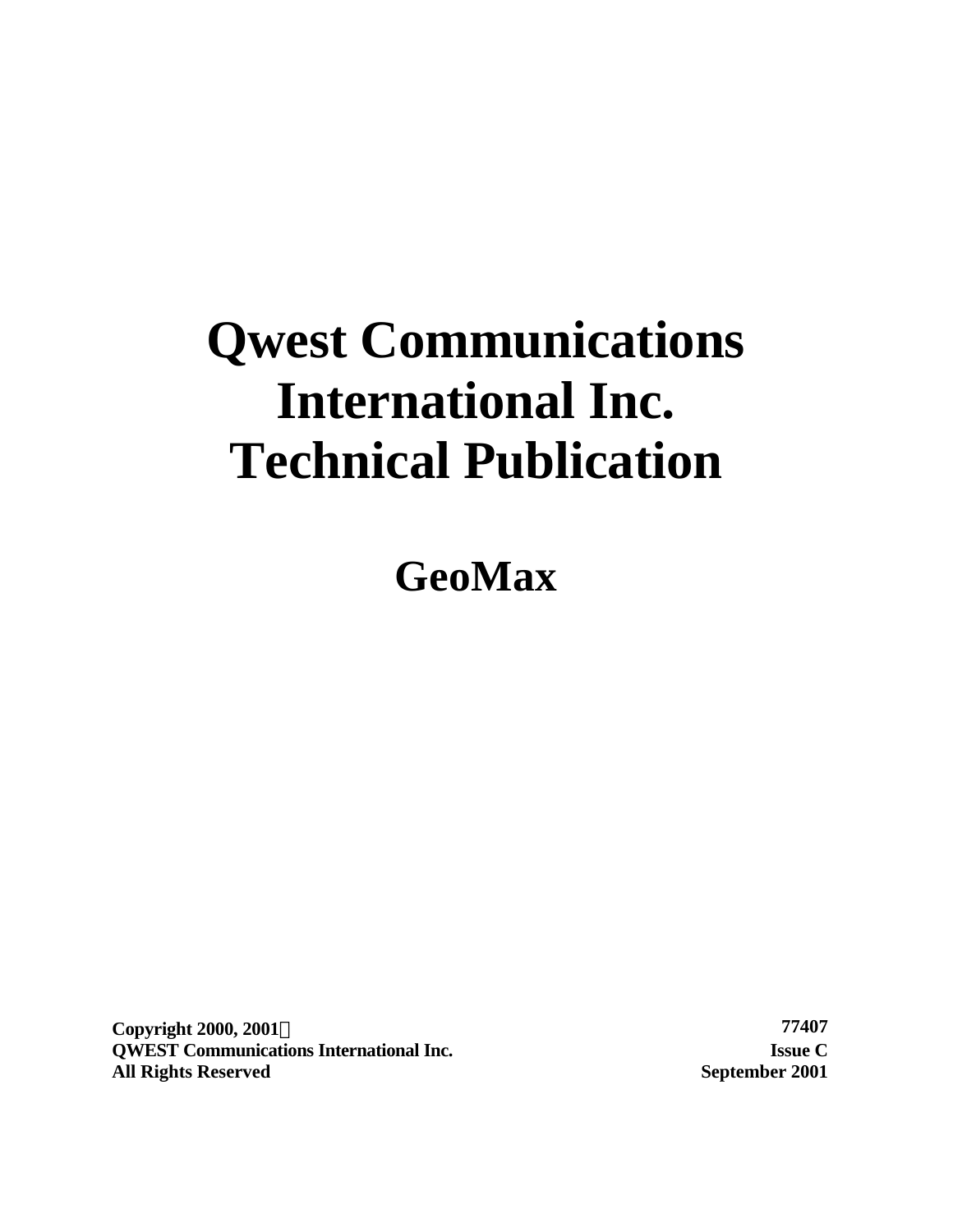#### NOTICE

The purpose of this document is to describe Qwest GeoMax service. Sufficient technical detail is furnished to enable a customer to select options and channel interfaces suitable for their application needs. This document describes the technical features of the offering. It's not the intent of this document to provide ordering information beyond specific, available Network Channel and Network Channel Interface Codes.

Qwest reserves the right to revise this document for any reason, including but not limited to, conformity with standards promulgated by various governmental or regulatory agencies; utilization of advances in the state of the technical arts; or to reflect changes in the design of equipment, techniques, or procedures described or referred to herein.

Liability to anyone arising out of use or reliance upon any information set forth herein is expressly disclaimed, and no representation or warranties, expressed or implied, are made with respect to the accuracy or utility of any information set forth herein.

This document is not to be construed as a suggestion to any manufacturer to modify or change any of its products, nor does this publication represent any commitment by Qwest to purchase any specific products. Further, conformance to this publication does not constitute a guarantee of a given supplier's equipment and/or its associated documentation.

Ordering information for Qwest Publications can be obtained from the Reference Section of this document.

If further information is required, please contact:

QWEST Communications International Inc. Manager – New Services Planning 700 W. Mineral Ave. MN-F15.15 Littleton, CO 80120 (303) 707-7107 (303) 707-9497 Fax # E-mail: jhsmit2@qwest.com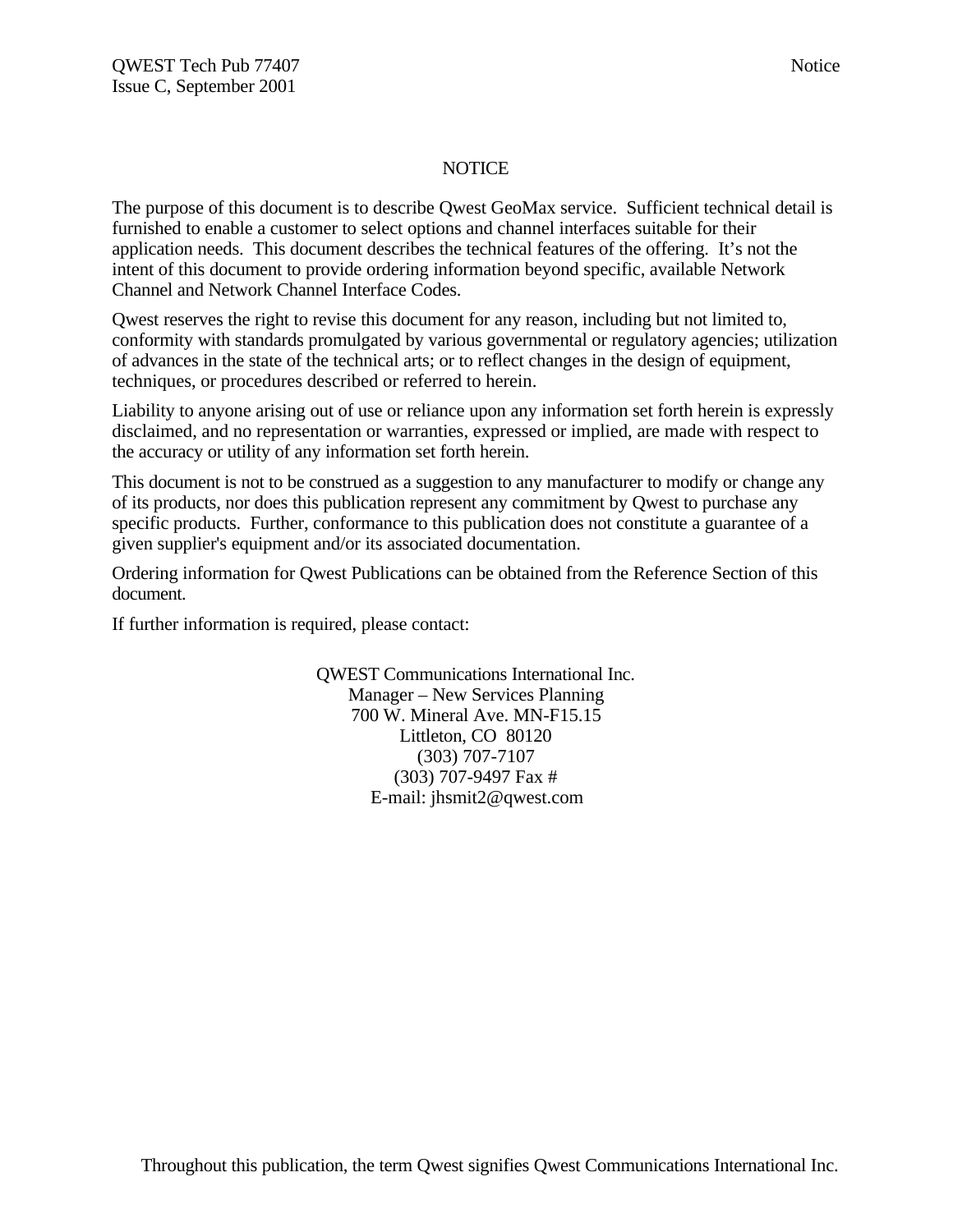#### COMMENTS on PUB 77407

#### PLEASE TEAR OUT AND SEND YOUR COMMENTS/SUGGESTIONS TO:

QWEST Corporation Manager – New Services Planning 700 W. Mineral Ave. MN-F15.15 Littleton, CO 80120 (303) 707-7107 (303) 707-9497 Fax # E-mail: jhsmit2@qwest.com

Information from you helps us to improve our Publications. Please take a few moments to answer the following questions and return to the above address.

| Was this Publication valuable to you in understanding  |      |     |
|--------------------------------------------------------|------|-----|
| the technical parameters of our service?               | YES. | NO. |
| Was the information accurate and up-to-date?           | YES. | NO. |
| Was the information easily understood?                 | YES. | NO. |
| Were the contents logically sequenced?                 | YES  | NO. |
| Were the tables and figures understandable and helpful | YES  | NO  |
| Were the pages legible?                                | YES. | NO. |

If you answered NO to any of the questions and/or if you have any other comments or suggestions, please explain:

\_\_\_\_\_\_\_\_\_\_\_\_\_\_\_\_\_\_\_\_\_\_\_\_\_\_\_\_\_\_\_\_\_\_\_\_\_\_\_\_\_\_\_\_\_\_\_\_\_\_\_\_\_\_\_\_\_\_\_\_\_\_\_\_\_\_\_\_\_\_\_\_\_\_\_\_\_ \_\_\_\_\_\_\_\_\_\_\_\_\_\_\_\_\_\_\_\_\_\_\_\_\_\_\_\_\_\_\_\_\_\_\_\_\_\_\_\_\_\_\_\_\_\_\_\_\_\_\_\_\_\_\_\_\_\_\_\_\_\_\_\_\_\_\_\_\_\_\_\_\_\_\_\_\_ \_\_\_\_\_\_\_\_\_\_\_\_\_\_\_\_\_\_\_\_\_\_\_\_\_\_\_\_\_\_\_\_\_\_\_\_\_\_\_\_\_\_\_\_\_\_\_\_\_\_\_\_\_\_\_\_\_\_\_\_\_\_\_\_\_\_\_\_\_\_\_\_\_\_\_\_\_

\_\_\_\_\_\_\_\_\_\_\_\_\_\_\_\_\_\_\_\_\_\_\_\_\_\_\_\_\_\_\_\_\_\_\_\_\_\_\_\_\_\_\_\_\_\_\_\_\_\_\_\_\_\_\_\_\_\_\_\_\_\_\_\_\_\_\_\_\_\_\_\_\_\_\_\_\_ (Attach additional sheet, if necessary)

| Name | Date |
|------|------|
|      |      |
|      |      |
|      |      |
|      |      |
|      |      |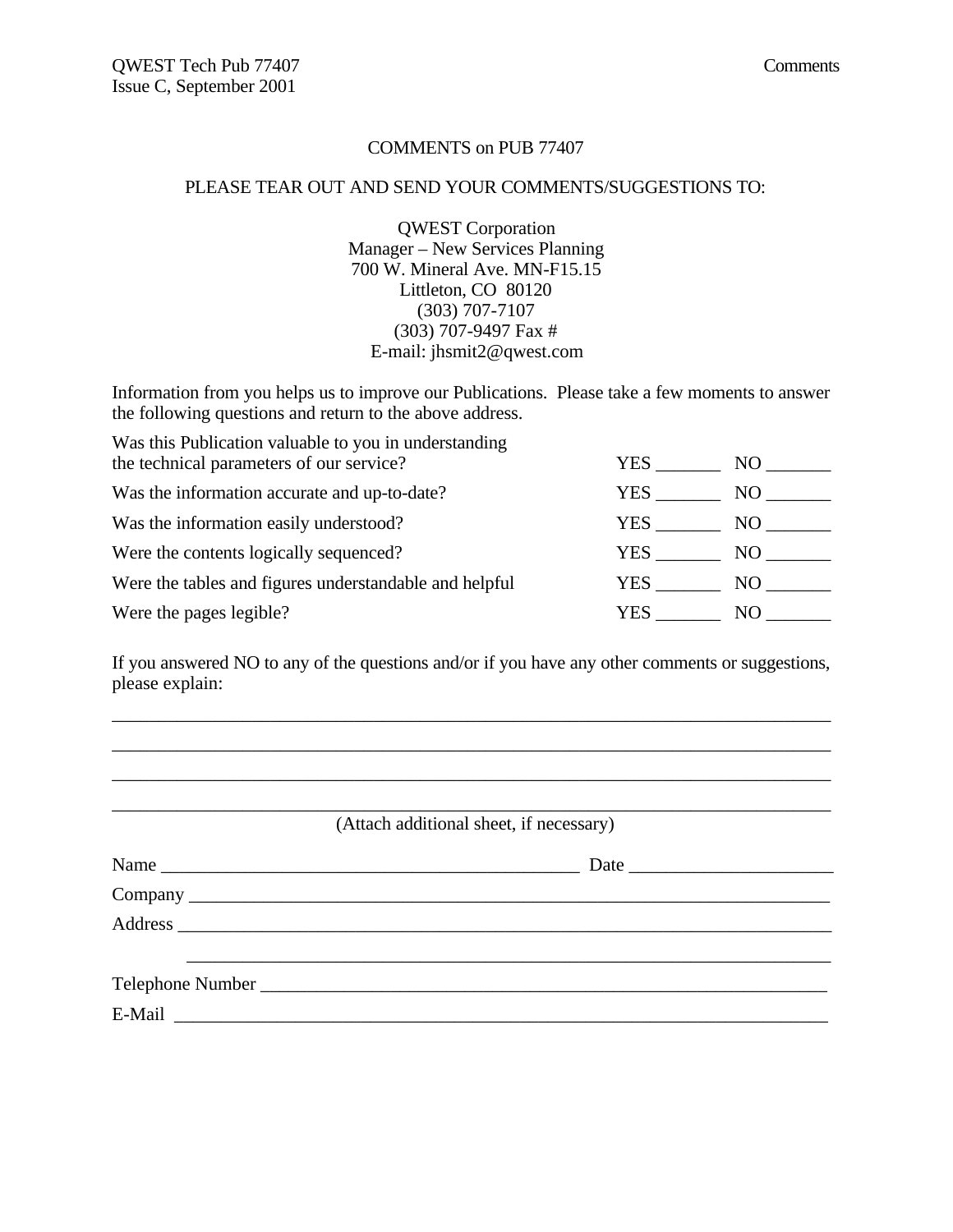# **CONTENTS**

# **Chapter and Section**

# Page

| 1.               |     | $1-1$    |
|------------------|-----|----------|
|                  | 1.1 | $1-1$    |
|                  | 1.2 | $1-1$    |
|                  | 1.3 | $1-1$    |
|                  | 1.4 | $1-1$    |
| 2.               |     | $2 - 1$  |
|                  | 2.1 | $2 - 1$  |
|                  | 2.2 | $2 - 5$  |
|                  | 2.3 | $2 - 7$  |
|                  | 2.4 | $2 - 7$  |
|                  |     | $2 - 7$  |
|                  |     | $2 - 8$  |
|                  | 2.5 | $2 - 10$ |
| 3.               |     | $3 - 1$  |
|                  | 3.1 | $3 - 1$  |
|                  | 3.2 | $3 - 1$  |
|                  | 3.3 | $3 - 3$  |
|                  | 3.4 | $3 - 5$  |
|                  | 3.5 | $3-6$    |
|                  | 3.6 | $3 - 7$  |
|                  | 3.7 | $3 - 8$  |
|                  | 3.8 | $3-10$   |
|                  | 3.9 | $3 - 11$ |
| $\overline{4}$ . |     | $4 - 1$  |
|                  | 4.1 | $4 - 1$  |
|                  | 4.2 | $4 - 1$  |
|                  | 4.3 | $4 - 2$  |
|                  | 4.4 | $4 - 2$  |
|                  | 4.5 | $4 - 2$  |
|                  | 4.6 | $4 - 3$  |
|                  | 4.7 | $4 - 3$  |
|                  | 4.8 | $4 - 4$  |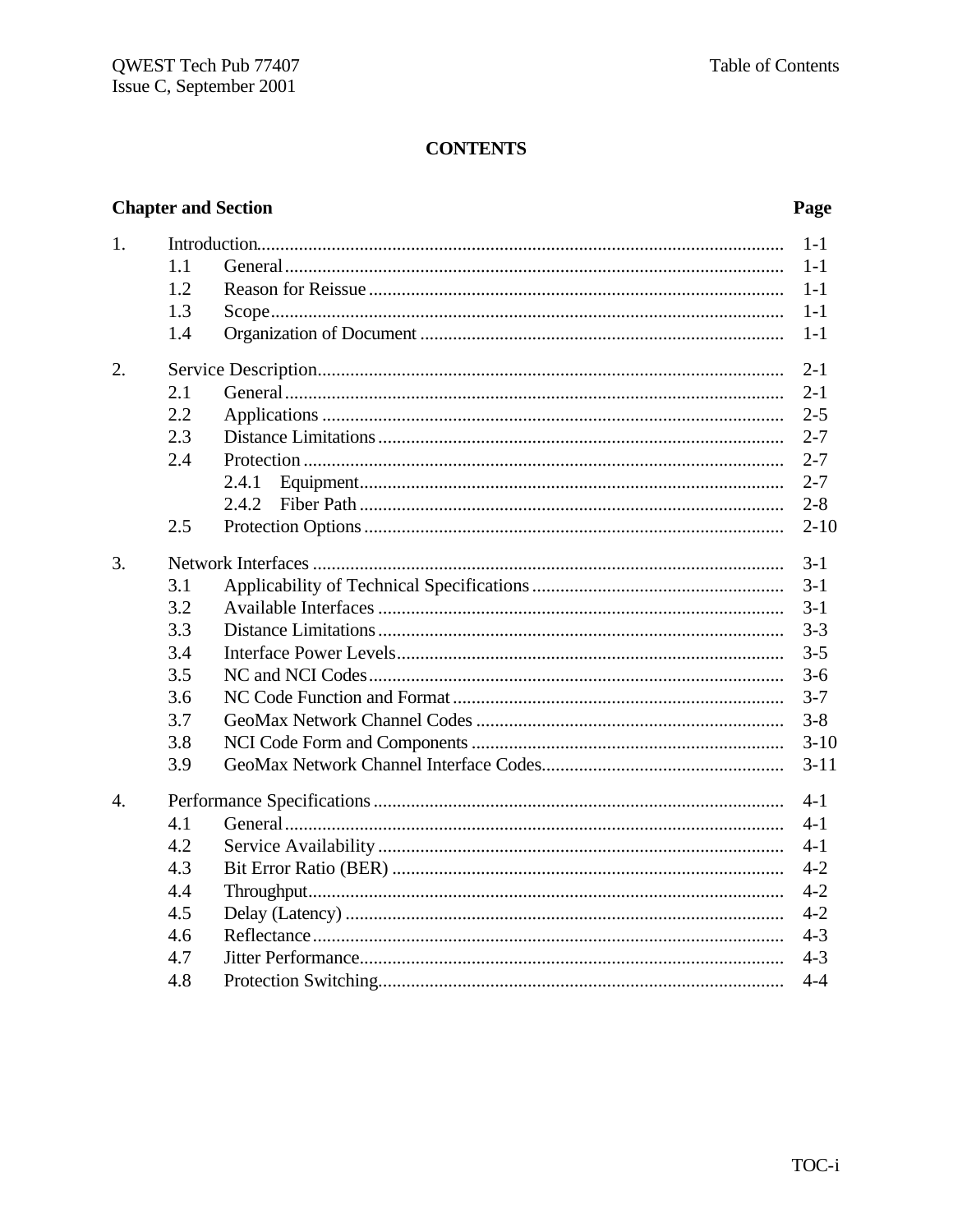# **CONTENTS (Continued)**

# **Chapter and Section**

# Page

| $5 - 1$<br>5.1<br>5.2<br>$5 - 1$<br>$6-1$<br>$6 - 1$<br>6.1<br>$6-2$<br>6.2<br>$7 - 1$<br>$7-1$<br>7.1<br>7.2<br>$7 - 2$<br>$8 - 1$<br>8.1<br>$8 - 1$<br>8.2<br>8-1<br>8.3<br>8-1<br>8.4<br>$8 - 1$<br>8.5<br>$8-2$<br>8.6<br>$8-3$ | 5. |  | $5 - 1$ |
|-------------------------------------------------------------------------------------------------------------------------------------------------------------------------------------------------------------------------------------|----|--|---------|
|                                                                                                                                                                                                                                     |    |  |         |
|                                                                                                                                                                                                                                     |    |  |         |
|                                                                                                                                                                                                                                     | 6. |  |         |
|                                                                                                                                                                                                                                     |    |  |         |
|                                                                                                                                                                                                                                     |    |  |         |
|                                                                                                                                                                                                                                     | 7. |  |         |
|                                                                                                                                                                                                                                     |    |  |         |
|                                                                                                                                                                                                                                     |    |  |         |
|                                                                                                                                                                                                                                     | 8. |  |         |
|                                                                                                                                                                                                                                     |    |  |         |
|                                                                                                                                                                                                                                     |    |  |         |
|                                                                                                                                                                                                                                     |    |  |         |
|                                                                                                                                                                                                                                     |    |  |         |
|                                                                                                                                                                                                                                     |    |  |         |
|                                                                                                                                                                                                                                     |    |  |         |

# **Figures**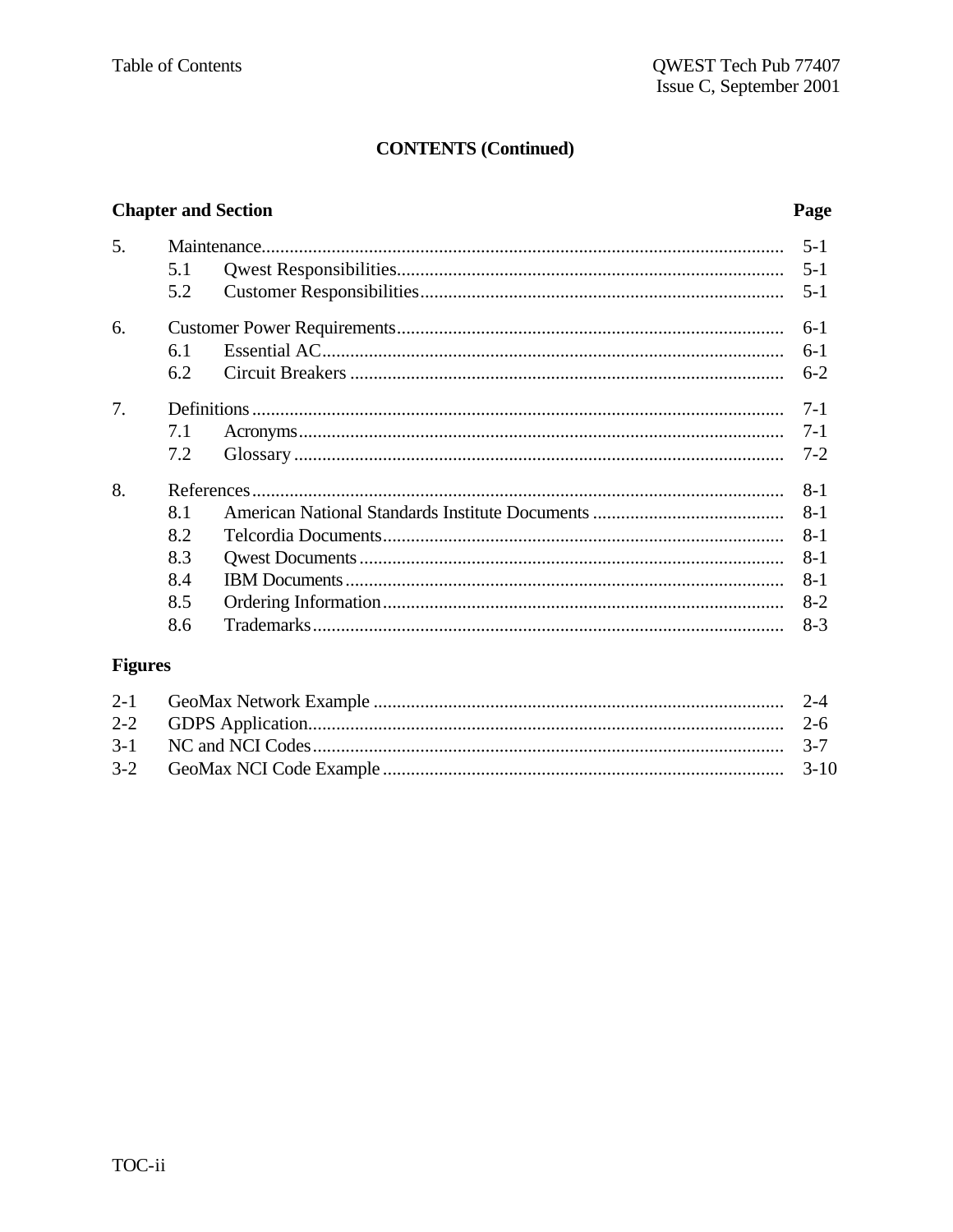# **CONTENTS (Continued)**

# **Tables**

| $3-1$   |  |
|---------|--|
| $3-2$   |  |
| $3 - 3$ |  |
| $3-4$   |  |
| $3 - 5$ |  |
| $4 - 1$ |  |
| $4 - 2$ |  |
|         |  |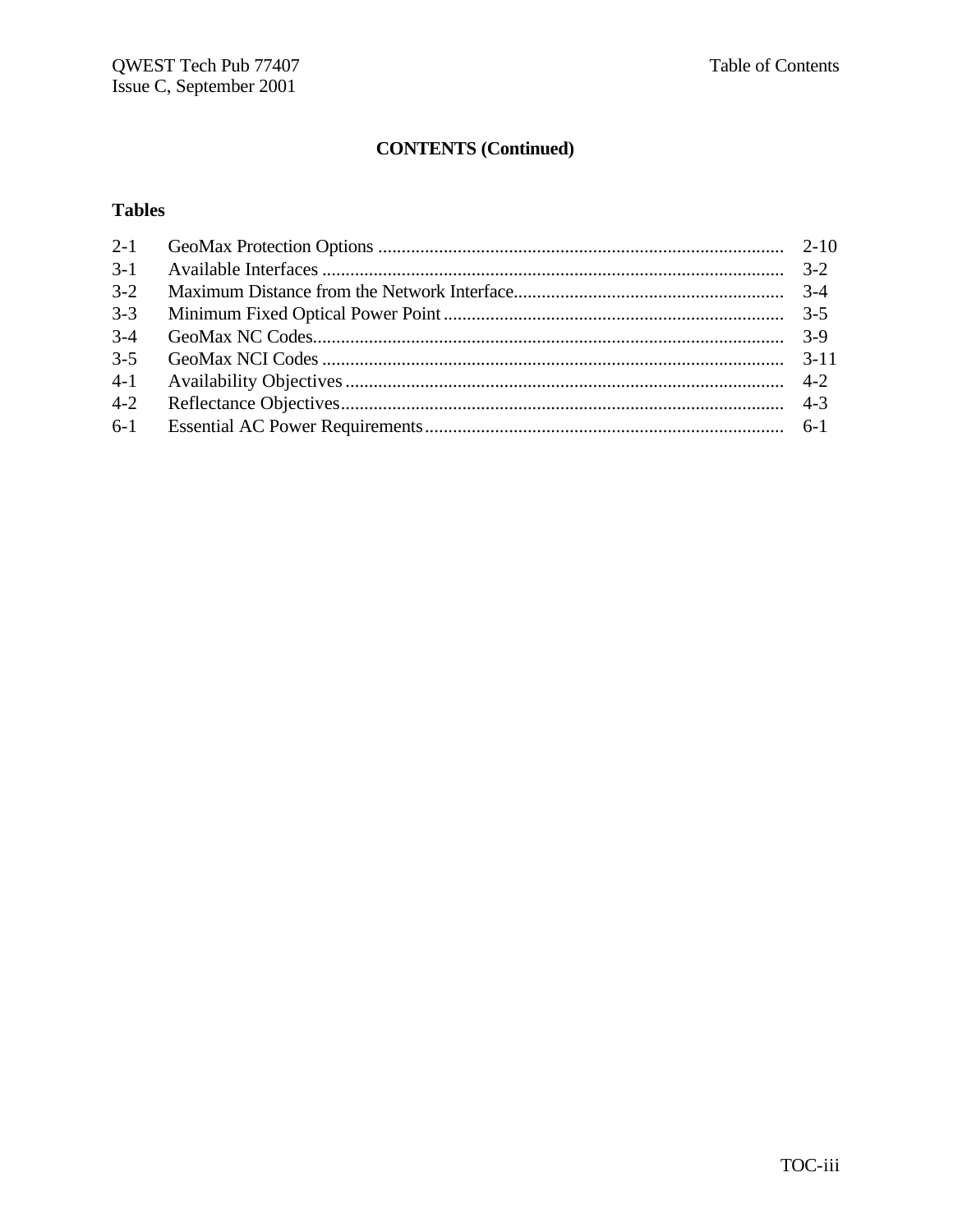# **CONTENTS**

# **Chapter and Section**

 $\overline{1}$ .

# Page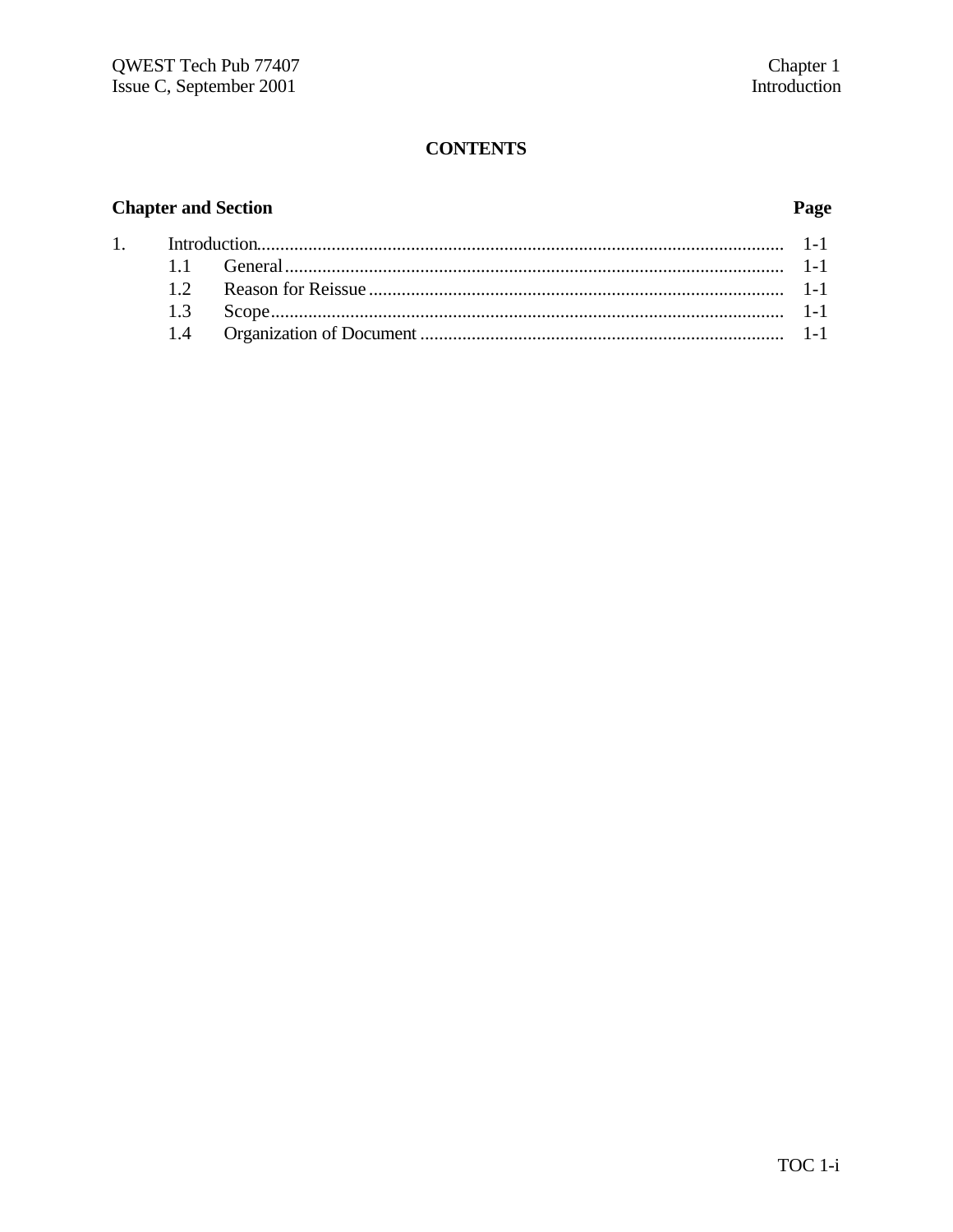# **1. Introduction**

# **1.1 General**

The purpose of this document is to describe Qwest GeoMax service. Sufficient technical detail is furnished to enable a customer to select options and channel interfaces suitable for their application needs. This document describes the technical features of the offering. It's not the intent of this document to provide ordering information beyond specific, available Network Channel and Network Channel Interface Codes.

# **1.2 Reason for Reissue**

This publication is being reissued in order to add the following:

- Changes to the allowable maximum distance from the Network Interface
- NC/NCI Codes for the OADM/DWDM system, protected/unprotected channels and Sub Rate Multiplexer interfaces

# **1.3 Scope**

This document describes GeoMax service as offered by Qwest to its customers. It covers distinguishing interface features, technical specifications, and defines valid interfaces.

#### **1.4 Organization of Document**

| Chapter 1 | Introduction: Provides the purpose, scope and summary of the Publication and its<br>organization.                                                                                                                                                                                                   |
|-----------|-----------------------------------------------------------------------------------------------------------------------------------------------------------------------------------------------------------------------------------------------------------------------------------------------------|
| Chapter 2 | Service Description: Describes the features, functions and interface options of<br>GeoMax service.                                                                                                                                                                                                  |
| Chapter 3 | Network Interfaces: Details the physical interfaces offered by this service. Also<br>briefly addresses the form and function of Network Channel Codes and Network<br>Channel Interface Codes as they pertain to this service. Presents the interface<br>configurations available with this service. |
| Chapter 4 | Performance Specifications: Furnishes expectations for service availability,<br>throughput and protection switching.                                                                                                                                                                                |
| Chapter 5 | Maintenance: Provides the Qwest and corresponding customer maintenance<br>responsibilities of this service.                                                                                                                                                                                         |
| Chapter 6 | Customer Power Requirements: Identifies the unique power responsibilities of the<br>customer for GeoMax.                                                                                                                                                                                            |
| Chapter 7 | Definitions: Presents a listing of acronyms and a glossary of terms related to the<br>Publication.                                                                                                                                                                                                  |
| Chapter 8 | References: Provides titles and ordering information for documents referenced in<br>this Publication.                                                                                                                                                                                               |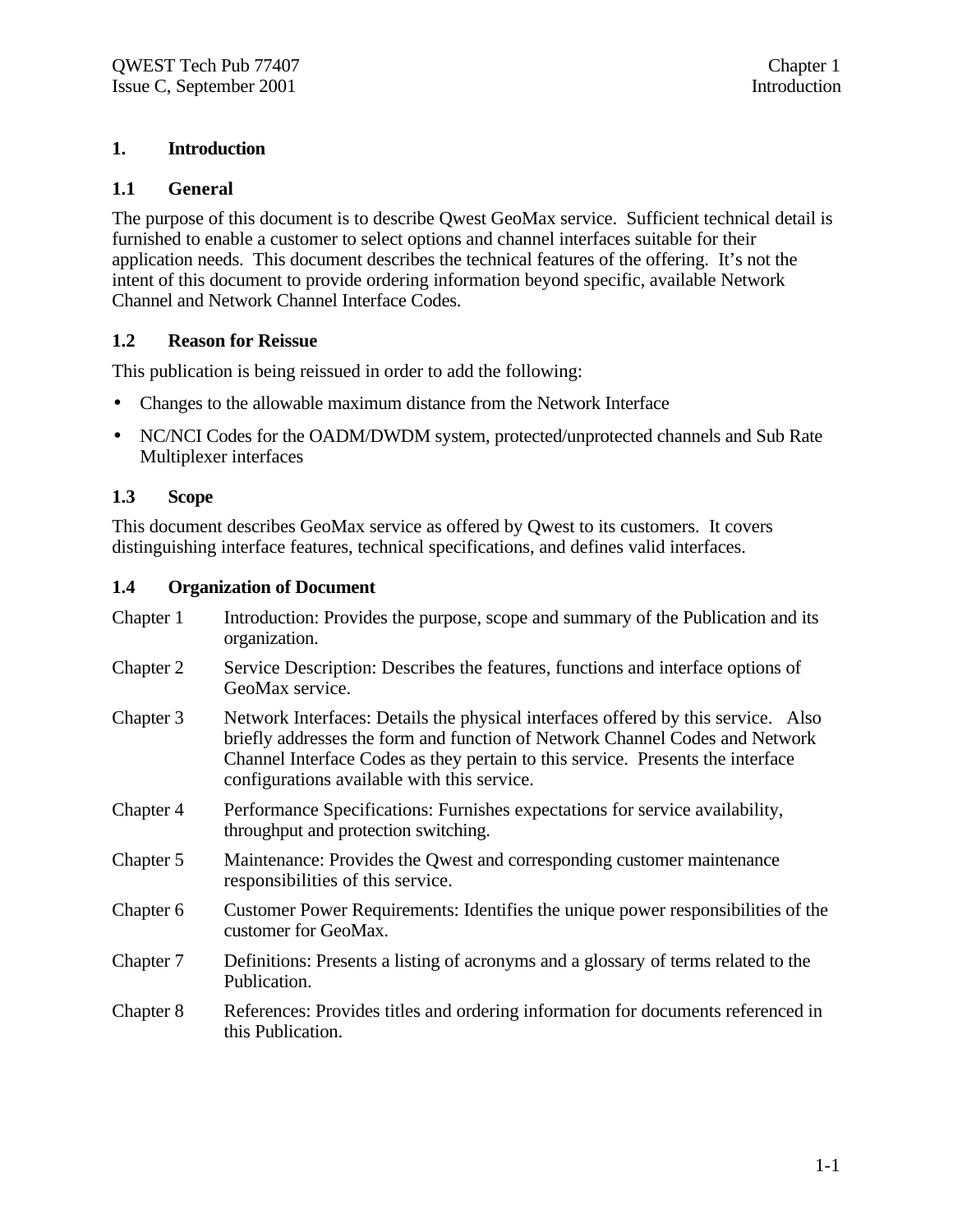# **CONTENTS**

# **Chapter and Section**

# Page

| 2.             |      |  |
|----------------|------|--|
|                | 21   |  |
|                | 2.2. |  |
|                | 2.3  |  |
|                | 2.4  |  |
|                |      |  |
|                |      |  |
|                | 2.5  |  |
| <b>Figures</b> |      |  |

| <b>Tables</b> |  |
|---------------|--|
|               |  |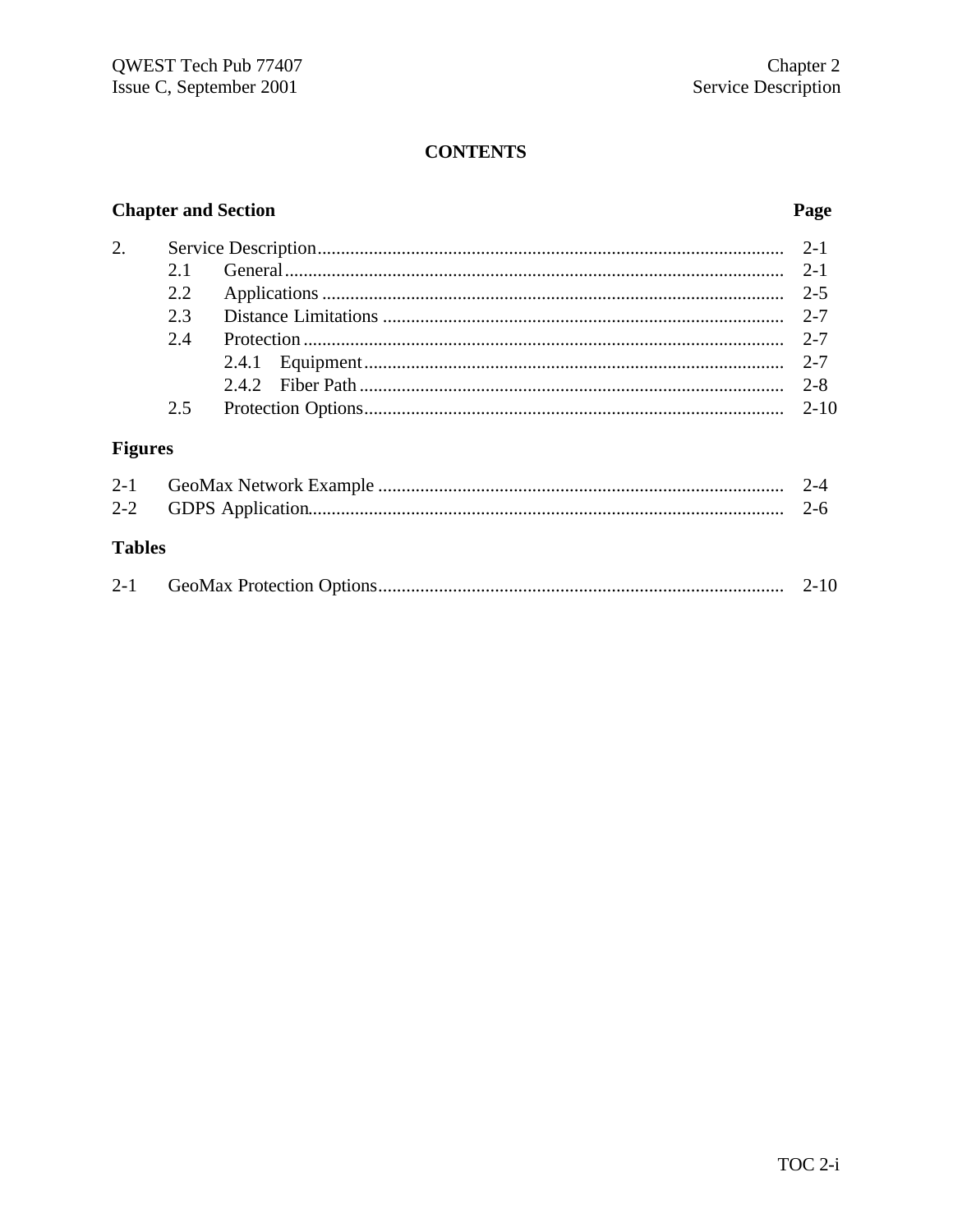# **2. Service Description**

# **2.1 General**

GeoMax is a high capacity, multiprotocol, fiber optic data transport service that provides full duplex connectivity between multiple customer designated premises and/or Qwest Wire Centers. This service uses Optical Add-Drop Multiplexer (OADM)/Dense Wavelength Division Multiplexing (DWDM) equipment and dedicated fiber optic facilities to transport the following optical interfaces:

# IBM™ Mainframe Protocols

- External Timing Reference (ETR)/Control Link Oscillator (CLO), or Sysplex Timer™ links – 16 Mbit/s signals for distributing the Time-Of-Day (TOD) information to all Central Processing Units (CPUs) in the sysplex and to keep the Sysplex Timer™ Units synchronized with each other
- Enterprise Systems Connection (ESCON™) channel a 200 Mbit/s signal for sending user data and control information between:
	- 1. S/390™ CPUs
	- 2. a CPU and a Control Unit or Direct Access Storage Device (DASD)
	- 3. DASDs as a Peer-to-Peer Remote Copy (PPRC) ESCON™ channel
- InterSystem Channel (ISC), or Coupling Facility link a 1.06 Gbit/s signal that provides data caching, locking, and queuing services between a Coupling Facility and a CPU
- Fiber Connection (FICON<sup>™</sup>) channel a new 1.06 Gbit/s signal which provides for connectivity similar to ESCON™ while enabling full duplex data transfer and multiple concurrent Input/Output (I/O) operations on a single channel

See IBM™ publications, such as *S/390 I/O Connectivity Handbook*, SG24-5444 for further information. See Chapter 8 for ordering information.

# SONET

- $\bullet$  OC-3 at 155.52 Mbit/s
- $\bullet$  OC-12 at 622.08 Mbit/s
- $\bullet$  OC-48 at 2.488 Gbit/s

Concatenated SONET signals are fully supported.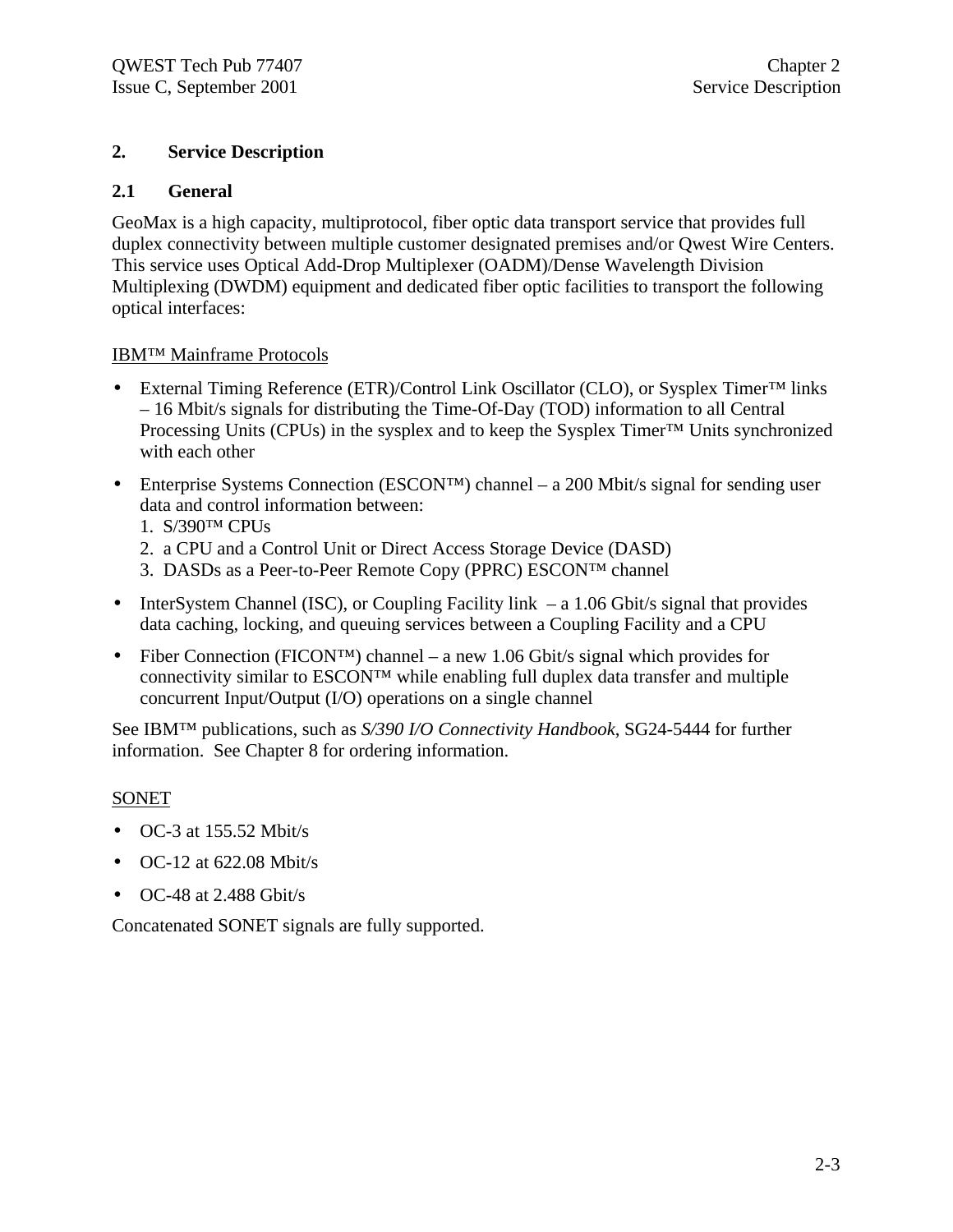# Ethernet

- Fast Ethernet at 125 Mbit/s
- Gigabit Ethernet at 1.25 Gbit/s

# Fiber Distributed Data Interface

• FDDI at 125 Mbit/s

# Fibre Channel

- FC-12 at 133 Mbit/s
- FC-25 at 266 Mbit/s
- FC-50 at 531 Mbit/s
- FC-100 at  $1.062$  Gbit/s

# Video

• D1 Video at 270 Mbit/s

These interfaces will be delivered from Qwest owned OADM/DWDM equipment, may be 2 or 4 fiber and will conform to the following standards for rate and format specifications:

- IBM™ ETR/CLO, ESCON™, ISC and FICON™
- American National Standards Institute (ANSI) SONET, FDDI and Fibre Channel
- Institute of Electrical and Electronic Engineers (IEEE) Ethernet
- Society of Motion Picture and Television Engineers (SMPTE) and Comite' Consultatif International des Radiocommunications (CCIR) – D1 Video

The GeoMax network connects two or more customer specified add-drop traffic locations, referred to as nodes, and may be configured in a closed ring (see Figure 2-1) or point-to-point (see Figure 2-2) architecture. Depending upon the design of the system, local loop and/or interoffice facilities may be used. A Qwest Wire Center node is not required.

The GeoMax design provides for native protocol connectivity and complete data security as the OADM/DWDM equipment does not view or process the data being transported. In addition, the network continually monitors signal quality such that service will be automatically rerouted around a point of failure using redundant equipment components and/or an alternate fiber path (optional).

GeoMax is a fully finished service with 24 X 7 monitoring provided by the !nterprise Prototype Network Operations Center (PNOC). GeoMax is managed by Qwest, with support from IBM<sup>™</sup> (when IBM™ mainframe interfaces are involved).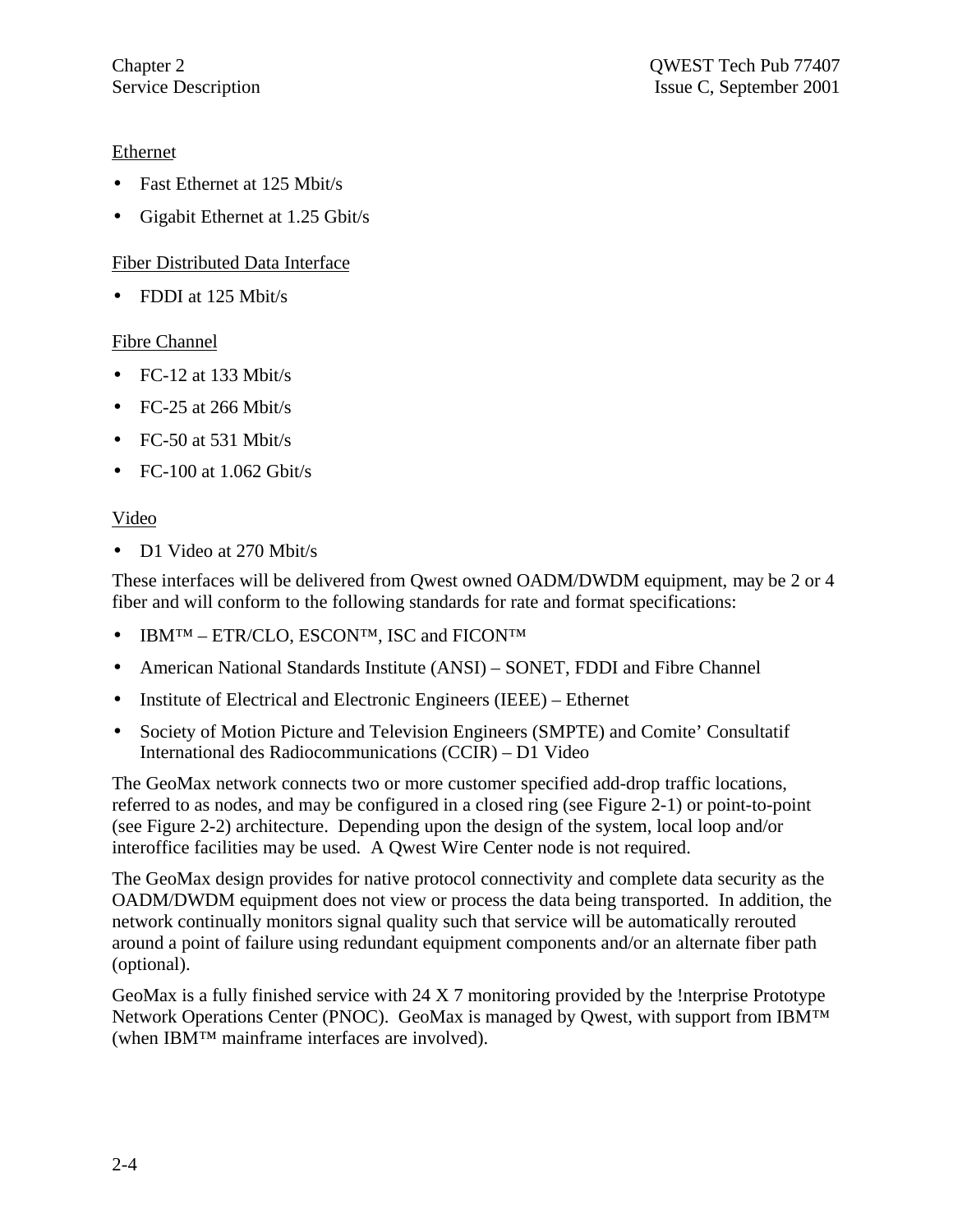



#### **LEGEND**

CRE = Customer Provided Equipment<br>
S = Fiber Facilities OADM = Optical Add-Drop Multiplexer NI = Network Interface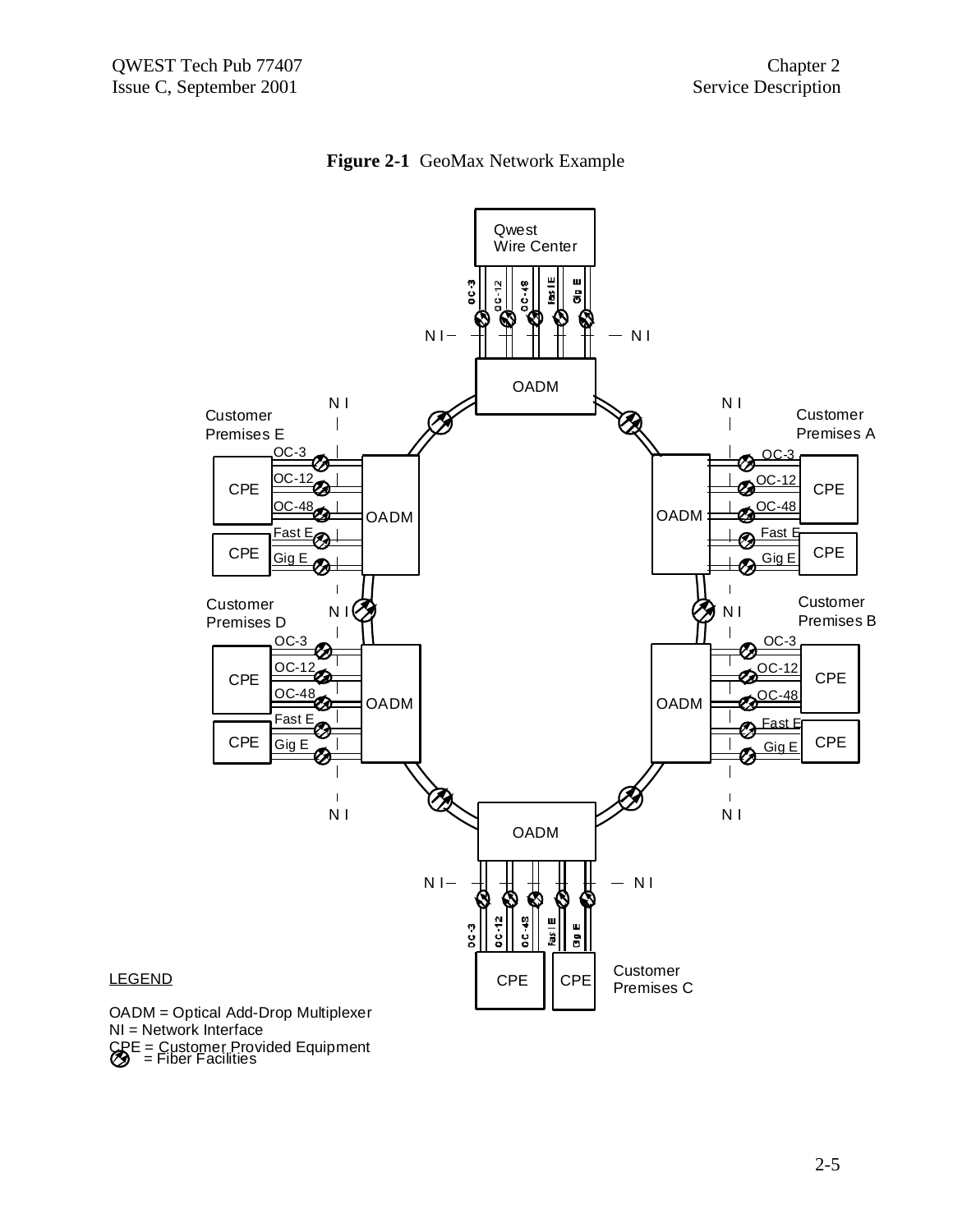# **2.2 Applications**

GeoMax can provide Metropolitan Area Network (MAN) data transport solutions for applications such as:

- High speed connectivity
- STS-3c, STS-12c and STS-48c broadband delivery
- LAN transmission
- Mainframe and peripheral linkages
- Video

IBM™ System 390™ applications include:

- Channel extension
- Direct Access Storage Device (DASD), or disk mirroring: Peer-to-Peer Remote Copy (PPRC)
- Tape archiving
- Geographically Dispersed Parallel Sysplex™ (GDPS)
- Data center backup and disaster recovery

GeoMax offers transport of ETR/CLO, ESCON™, ISC and FICON™ optical interfaces thus providing connections to any CPU or Input/Output (I/O) device that supports these protocols. This service enables the use of a GDPS for remote data backup for business continuity/disaster avoidance and real-time recovery. GeoMax supports FICON™ Bridge (FCV mode) and the future IBM™ implementation of native FICON™ Direct Attachment (FC mode). Figure 2-2 shows a possible GeoMax GDPS application. All equipment and connections on the side of the NI away from the GeoMax Network are the responsibility of the customer. GeoMax is an IBM™ supported solution for the transport of these mainframe protocols.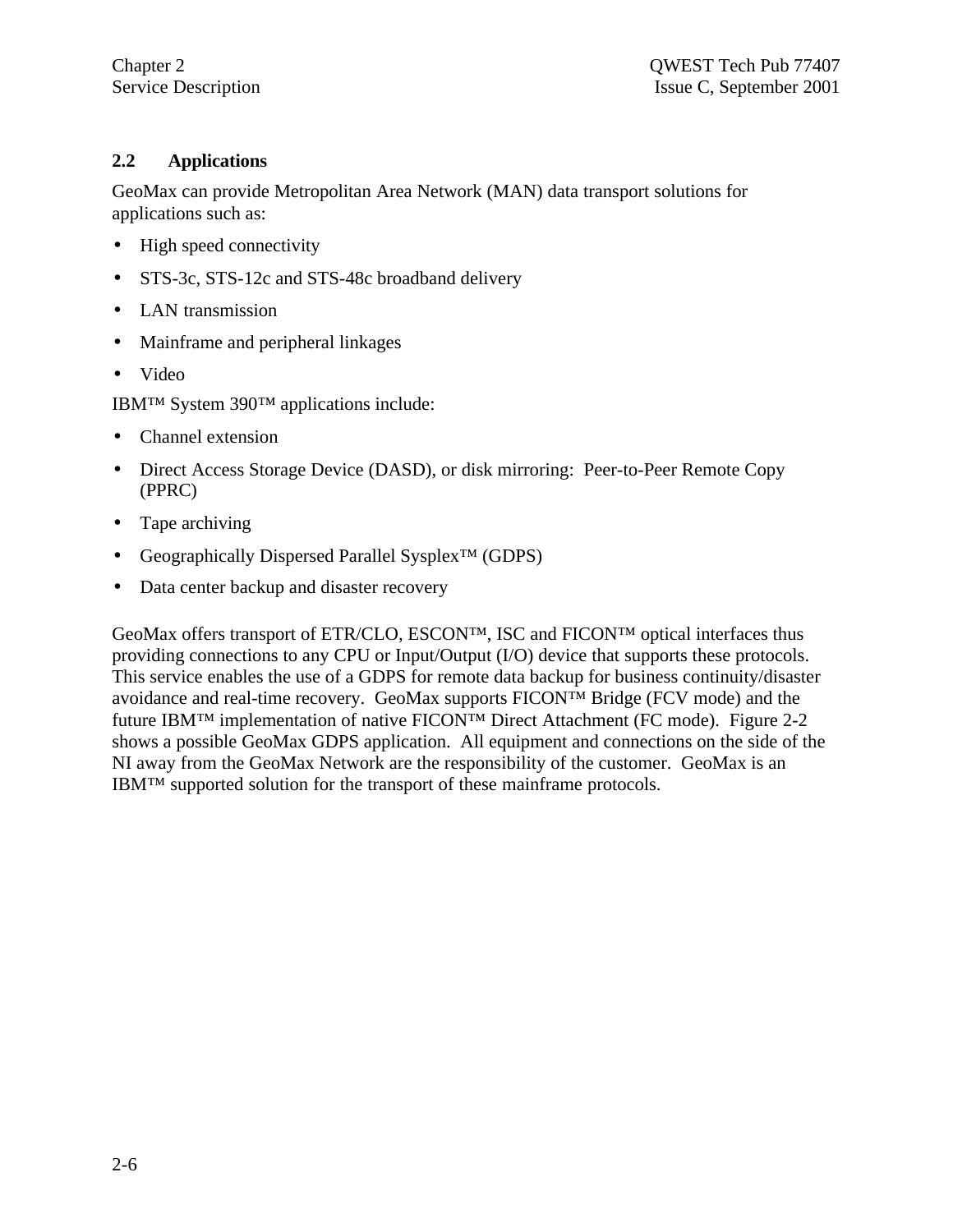



**Note: Each connection line represents a fiber pair. LEGEND**

**AWC = Alternate Wire Center CF = Coupling Facility CPU = Central Processing Unit CTC = Channel-to-Channel DASD = Direct Access Storage Device DWDM = Dense Wavelength Division Multiplex ESCON™ = Enterprise Systems Connection ETR = External Timing Reference FDP = Fiber Distribution Panel ISC = InterSystem Channel NI = Network Interface PPRC = Peer-to-Peer Remote Copy ST = Sysplex Timer™ SWC = Serving Wire Center WC = Wire Center**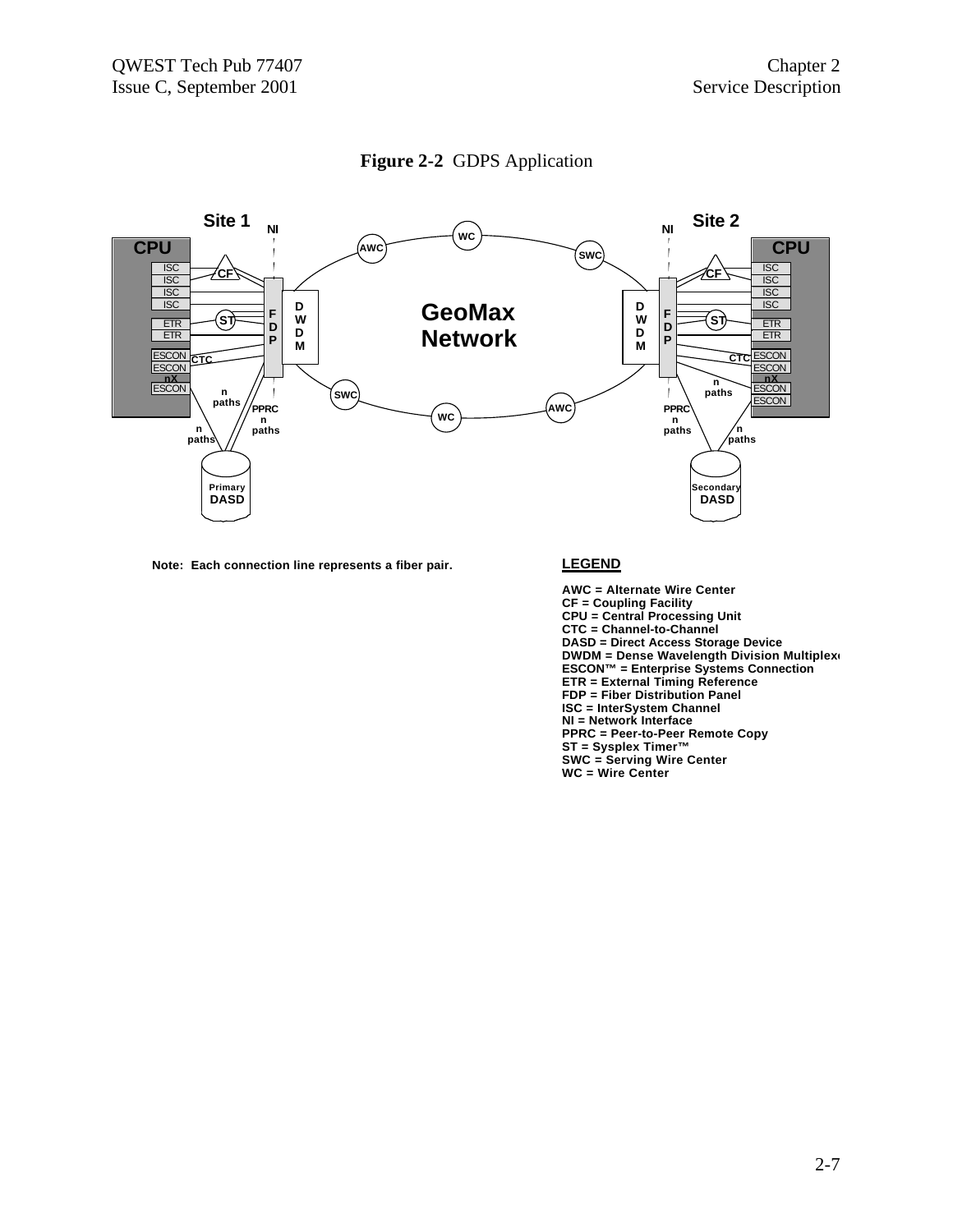# **2.3 Distance Limitations**

Currently, the maximum IBM™ supported end-to-end fiber route distance (including customer cables) is 40 km (24.8 mi.) for ETR/CLO links, and 50 km (31.0 mi.) for ESCON<sup>TM</sup>, ISC and FICON™ channels. ESCON™ and FICON™ channel distances may be further limited by specific characteristics of the Control Units and I/O devices. In a GDPS implementation the ETR/CLO links will limit the distance to 40 km maximum between the data centers. These distance limitations also apply to the protect fiber path for protected channels.

Optical Fiber Amplifiers (OFAs) are used as necessary to meet customer requirements. In general, designs with channel distances greater than 50 km or more than 9 nodes will require the use of OFAs in the GeoMax network. Regeneration also allows SONET, Ethernet, FDDI, Fibre Channel and D1 Video channel distances in excess of 100 km (62.1 mi.) by compensating for dispersion.

# **2.4 Protection**

The GeoMax network ensures data survivability regardless of the protocol of the traffic being carried. Automatic Equipment and Path Protection Switching, coupled with protect path diversity, provides end-to-end signal protection against equipment failures and fiber path cuts and improves the reliability of GeoMax service.

# **2.4.1 Equipment**

In the GeoMax network, high availability of the equipment is accomplished by having backup equipment to which traffic is sent if an equipment failure occurs. Equipment switching protects OADM/DWDM equipment that is not protected by path switching and ensures that a failure in one circuit card does not cause a traffic outage in the network.

Equipment protection will be provided with a redundancy of components and 1:1 protection of service affecting plug-in units. A 1:1 protection scheme is an architecture in which a working unit can be bridged to a dedicated protect unit.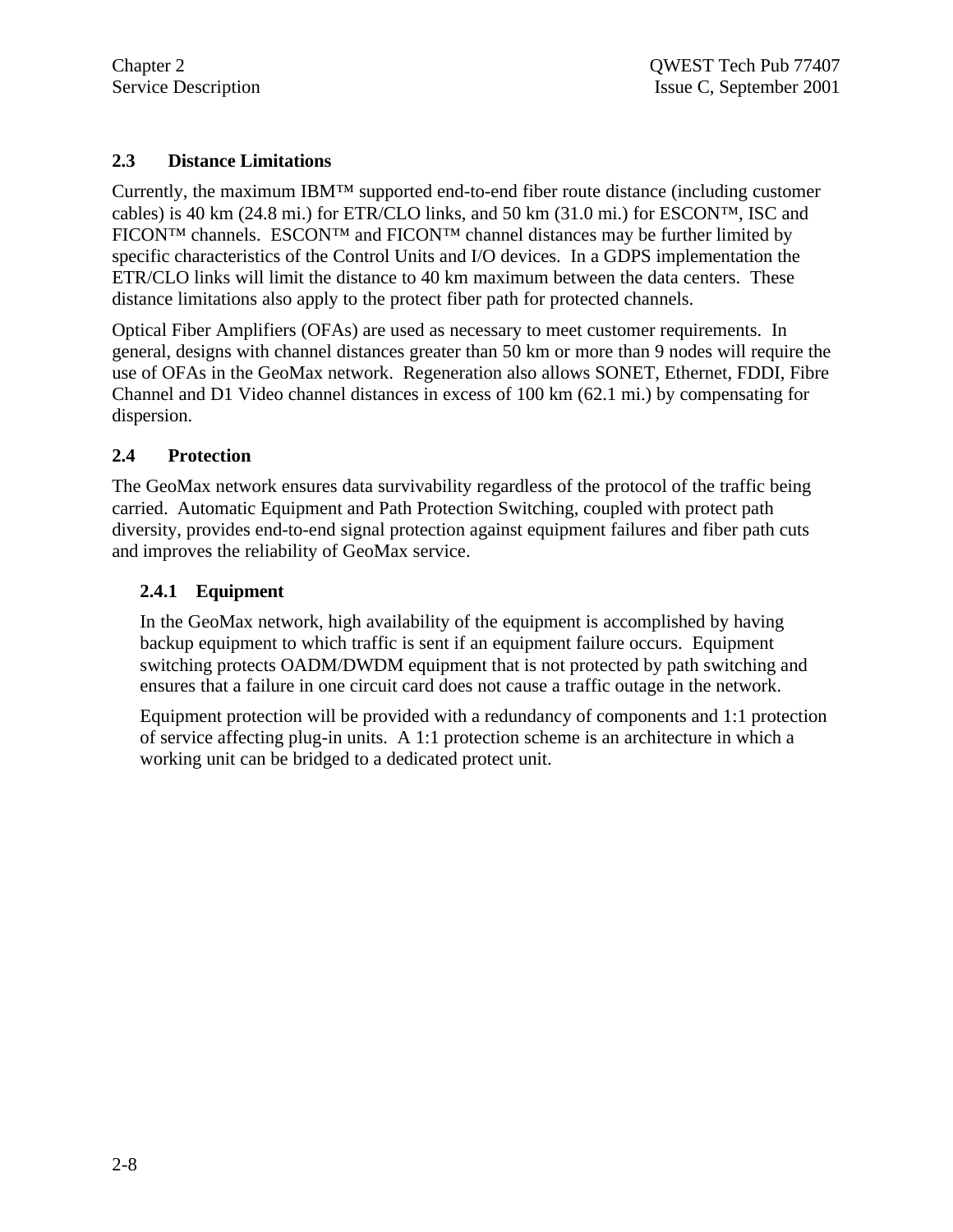# **2.4.2 Fiber Path**

GeoMax provides options for fiber path protection on a per customer channel interface basis as listed in Table 2-1.

Path switching protects the signal carried between the customer channel interface cards on the GeoMax network. This redundant path protection is provided on a 1+1, non-revertive basis. The 1+1 protection is defined as: An architecture in which the head-end signal is permanently bridged to the working and protection channels (dedicated equipment and fiber facilities) to enable the same payload to be redundantly transmitted to the tail-end. At the tail or receive end, the working and protect optical signals are monitored independently and identically for failures. The receiving equipment selects either the working or the protect signal as the one that carries the traffic, based on the quality of the two signals received. When a protection switch is initiated, it's performed only on the affected direction of traffic (i.e., unidirectional switching) and is non-revertive, or does not switch back to the original traffic carrying channel after the failure has been repaired.

GeoMax fiber path switching is not an option for ETR links as unidirectional path switching can cause the Sysplex Timer™ to incorrectly compensate for fiber propagation delay resulting in out of sync conditions with subsequent data integrity concerns. Furthermore, a multi-site Parallel Sysplex™ or Geographically Dispersed Parallel Sysplex™ (GDPS) could be forced into a split sysplex condition after a GeoMax path switch requiring customer intervention to resolve. Fault tolerance against single points of failure is best achieved by configuring multiple ETR and CLO links over physically separate fiber paths through the GeoMax network (using multiple unprotected channels in Table 2-1). See Sysplex Timer<sup>™</sup> planning materials, such as *IBM Redbook OS/390 MVS Parallel Sysplex Configuration*, SG24-2076 or the *9037 Model 2 Sysplex Timer Planning Guide*, SA22-7233 for further information. See Chapter 8 for ordering information.

Protect path diversity is provided with GeoMax service. Protect path diversity provides for routing the alternate or protect fiber path between nodes over local loop and interoffice facilities physically separated from the working path by a minimum of 25 feet, from the first terminal/utility vault outside the customer premises/Qwest Wire Center to the last terminal/utility vault before the customer premises/Qwest Wire Center. The protect path is normally routed through Qwest designated Alternate Wire Centers (AWCs).

If special construction charges are required to build an alternate facility route, Qwest will present the customer with the option of having GeoMax service without diversity.

Equipment located on the customer's premises will have a single cable entrance unless the building owner elects to provide two physically separated cable entrances into the building.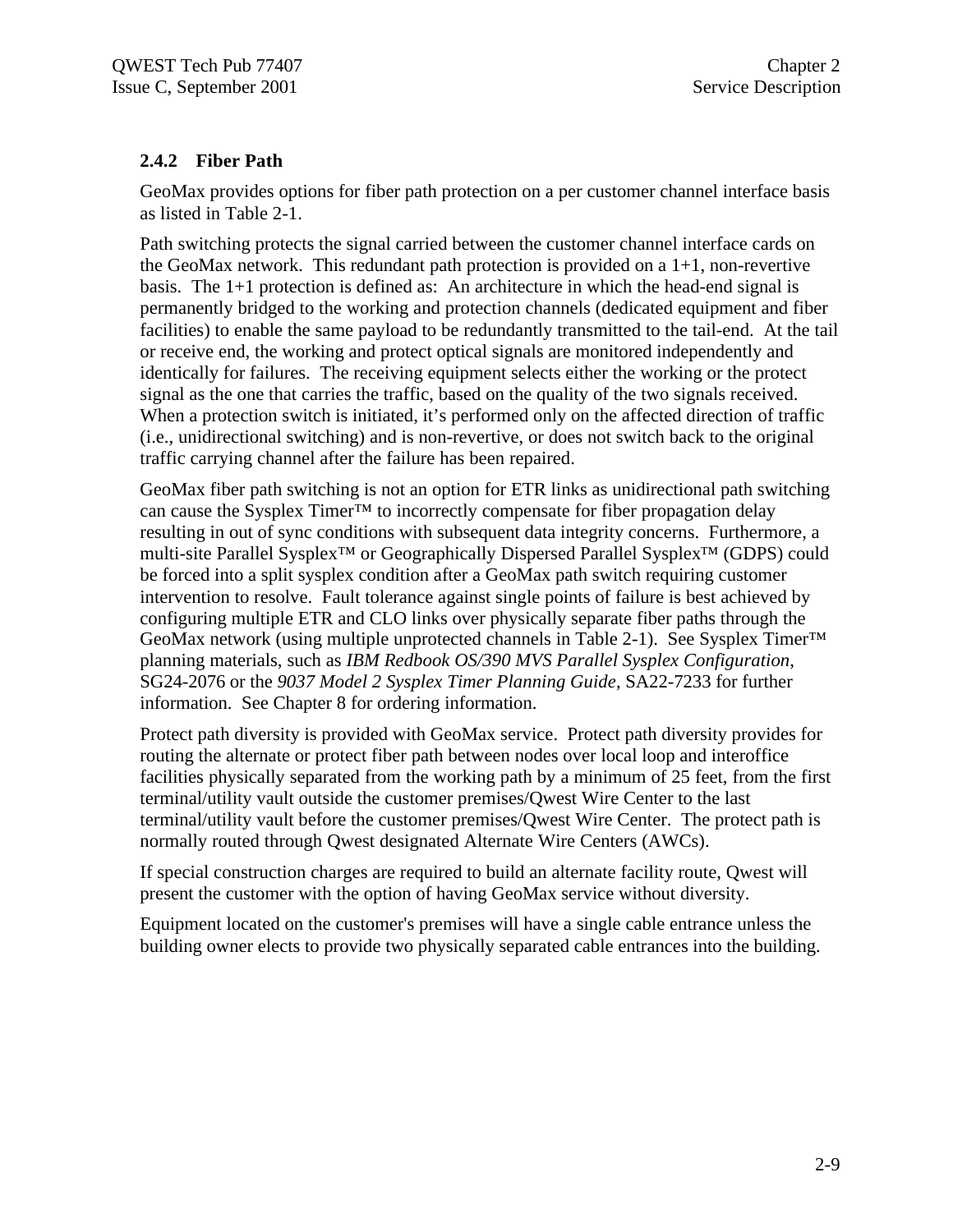#### **2.5 Protection Options**

Table 2-1 lists the channel protection options available with Qwest GeoMax service:

| <b>Channel Option</b> | <b>Description</b>                                                                                                                                                                                                                                                                                                                                                            | $\mathbf{N} \mathbf{I}^1$ | Protection <sup>2</sup> |                   | <b>Single Point of</b>                                                                                               | <b>Supported</b>            |
|-----------------------|-------------------------------------------------------------------------------------------------------------------------------------------------------------------------------------------------------------------------------------------------------------------------------------------------------------------------------------------------------------------------------|---------------------------|-------------------------|-------------------|----------------------------------------------------------------------------------------------------------------------|-----------------------------|
|                       |                                                                                                                                                                                                                                                                                                                                                                               |                           | Equipment               | <b>Fiber Path</b> | <b>Failure</b>                                                                                                       | <b>Protocols</b>            |
| Unprotected           |                                                                                                                                                                                                                                                                                                                                                                               |                           |                         |                   |                                                                                                                      |                             |
| Option 1              | Minimum protection                                                                                                                                                                                                                                                                                                                                                            | 2F                        |                         |                   | Yes in some<br>All<br>equipment cards, and<br>there is no redundant<br>fiber path                                    |                             |
| Option 2              | This option accepts two sources, or channel paths for<br>the same signal from the customer. The two signals are<br>then sent over separate fiber routes. <sup>3</sup> This option can be<br>seen as "unprotected" from the individual signal, or<br>channel path basis. End-to-end protection is provided<br>by the Customer Provided Equipment (CPE)/protocol <sup>4</sup> . | 4F                        |                         | $\sqrt{5}$        | No, if a failure occurs<br>on the working path<br>within the GeoMax<br>network, the CPE will<br>use the protect path | All                         |
| Protected             | This option accepts only a single source, or channel<br>path from the customer but duplicates the signal and<br>sends it over separate fiber routes.                                                                                                                                                                                                                          | 2F                        |                         |                   | Only at the customer<br><b>Optical Channel</b><br>Interface card level                                               | All except ETR <sup>6</sup> |

| <b>Table 2-1 GeoMax Protection Options</b> |  |  |
|--------------------------------------------|--|--|
|                                            |  |  |

**Notes:**

- 1. Network Interface: 2 or 4 fiber.
- 2. As defined in Section 2.4.
- 3. Wherever possible, these signals are also routed via different OADM/DWDM equipment shelves.
- 4. For example, by S/390™ multiple channel path support in the OS/390™ channel path group, or SONET Automatic Protection Switching.
- 5. Path protection for this option is limited to protect path diversity.
- 6. Sysplex Timer™ or ETR link connections are supported as unprotected only.
- 7. Protected channels are recommended for device subsystems where high performance, throughput and availability are critical.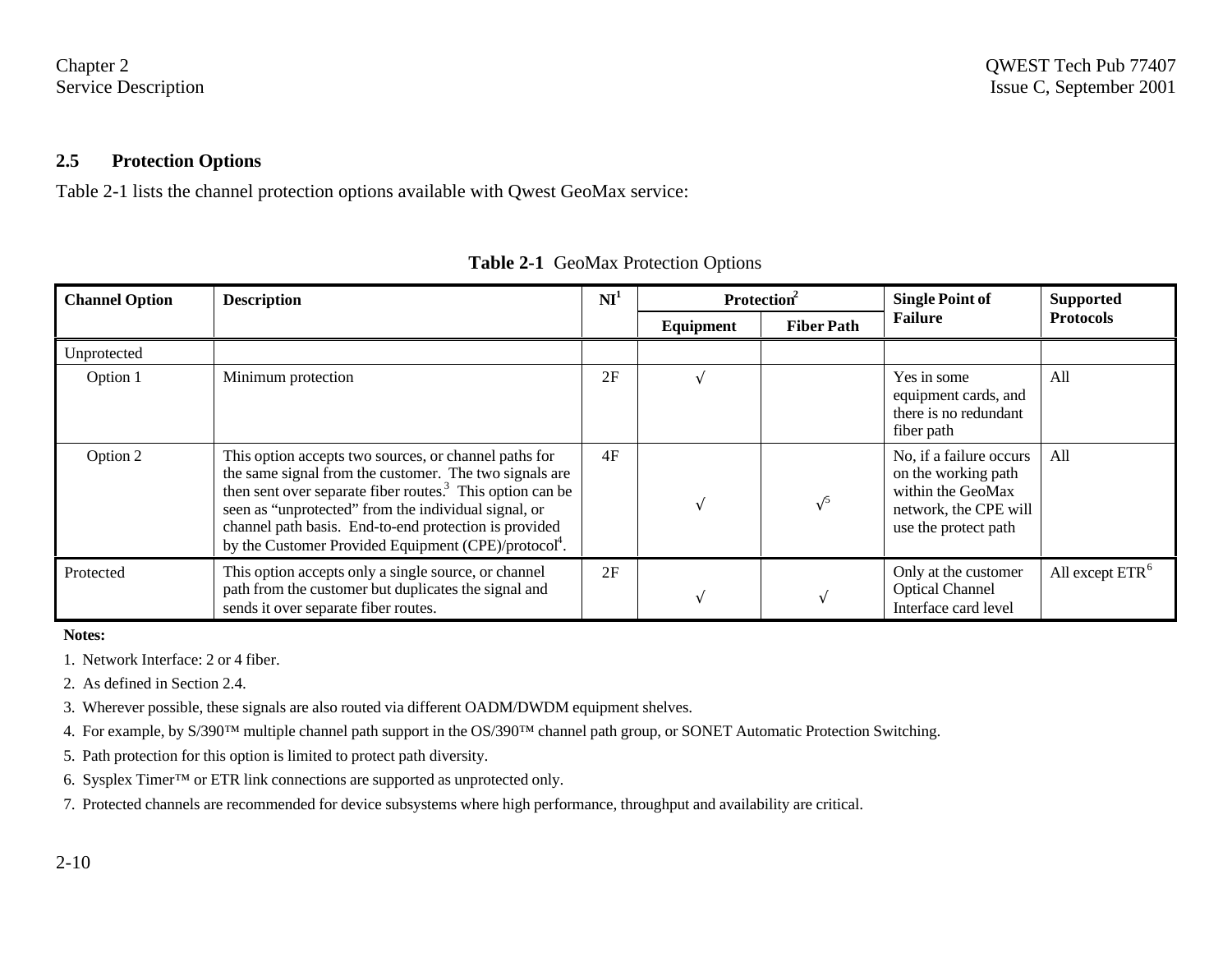# **CONTENTS**

# **Chapter and Section Page**

| 3. |     |  |
|----|-----|--|
|    | 3.1 |  |
|    | 3.2 |  |
|    | 3.3 |  |
|    | 3.4 |  |
|    | 3.5 |  |
|    | 3.6 |  |
|    | 3 7 |  |
|    | 3.8 |  |
|    | 3.9 |  |
|    |     |  |

# **Figures**

| $3 - 1$ |  |
|---------|--|
|         |  |

# **Tables**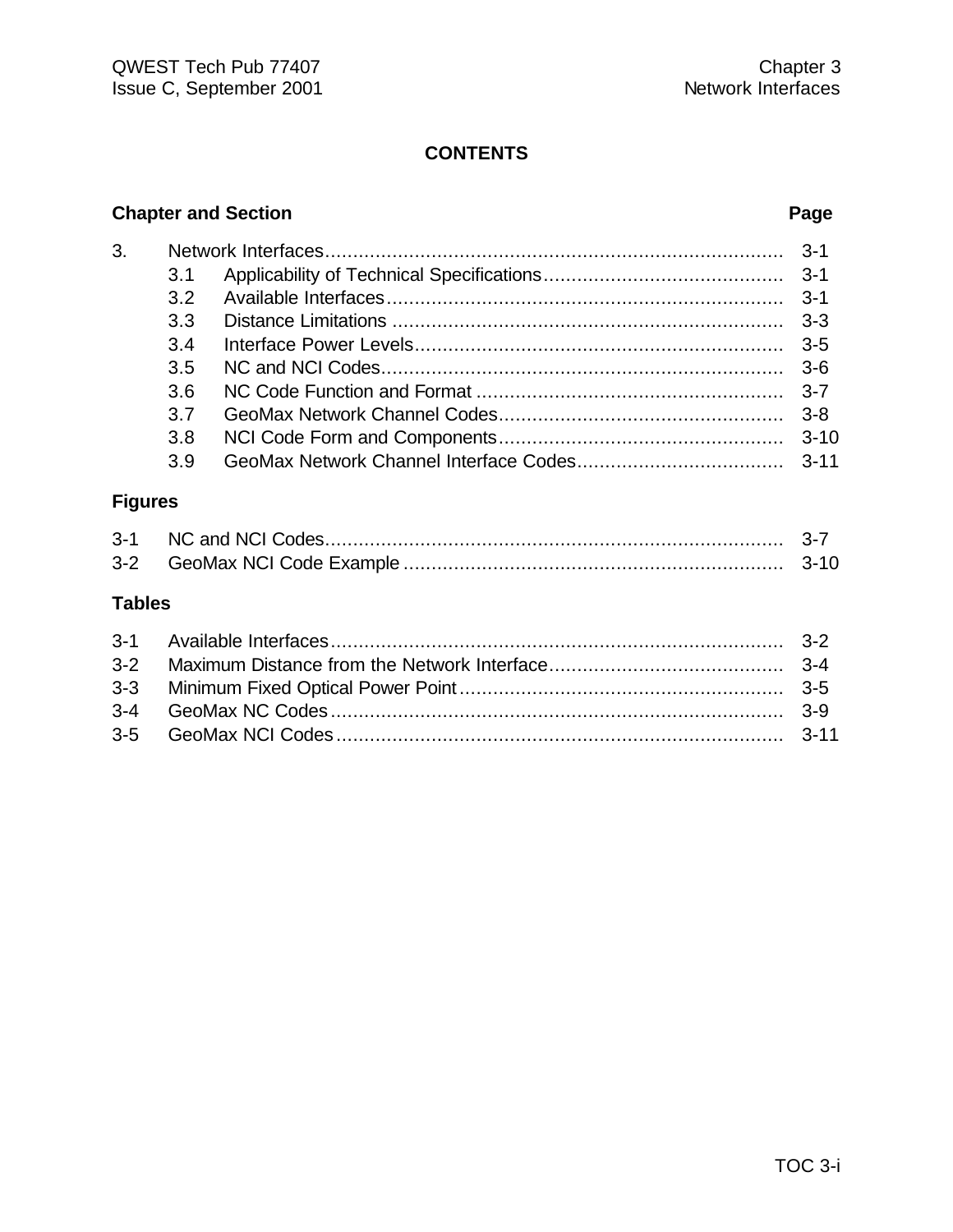# **3. Network Interfaces**

# **3.1 Applicability of Technical Specifications**

Technical specifications presented in this document are applicable to Qwest GeoMax service only. This document does not attempt to describe the equipment used to provide this interface.

# **3.2 Available Interfaces**

GeoMax will be provisioned on Optical Add-Drop Multiplexer (OADM)/Dense Wavelength Division Multiplexing (DWDM) based fiber optic systems. This technology allows Qwest to transport and deliver the optical interfaces shown in Table 3-1. Details of the IBM™ data service protocols – ETR/CLO, ESCON™, ISC and FICON™ can be found on IBM's Redbook web site at http://www.redbooks.ibm.com.

Table 3-1 lists the available interfaces on Qwest GeoMax service. These interfaces may be 2 or 4 fiber and will be delivered to the Network Interface (NI), which will be at a Qwest provided Fiber Distribution Panel. Interfaces shall be equipped to terminate the types of connectors as listed in Table 3-1.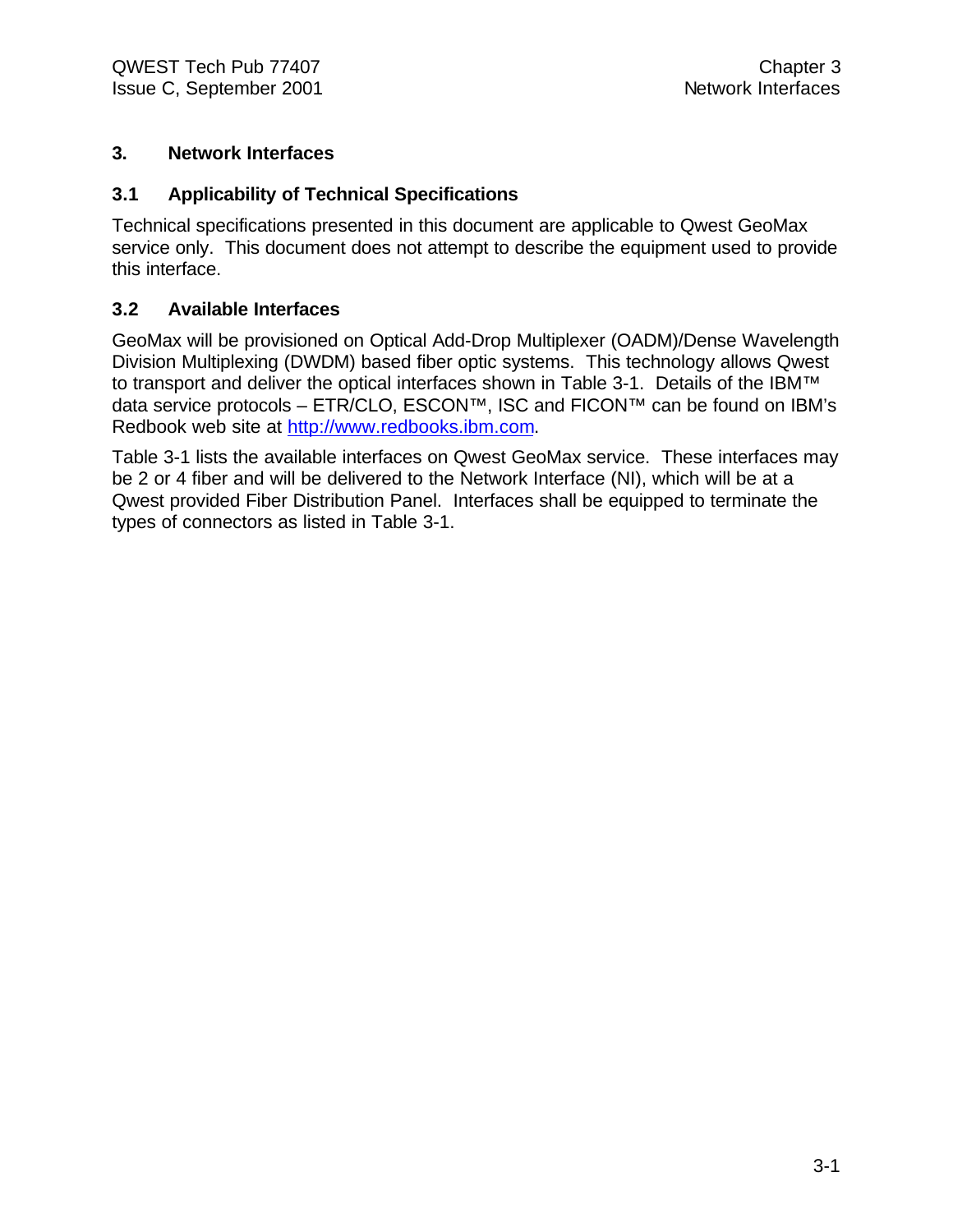| <b>Channel Type</b>                      | <b>Fiber</b> | <b>Connector</b>     | <b>Bit Rate</b> |  |
|------------------------------------------|--------------|----------------------|-----------------|--|
| ETR/CLO (Sysplex<br>Timer <sup>™</sup> ) | Multimode    | <b>ESCON™ duplex</b> | 16 Mbit/s       |  |
| <b>ESCON™</b>                            | Singlemode   | SC duplex            | 200 Mbit/s      |  |
|                                          | Multimode    | <b>ESCON™ duplex</b> |                 |  |
| ISC (Coupling Link)                      | Singlemode   | SC duplex            | 1.06 Gbit/s     |  |
| <b>FICON™</b>                            | Singlemode   | SC duplex            | 1.06 Gbit/s     |  |
| $OC-3$                                   | Singlemode   | SC duplex            | 155.52 Mbit/s   |  |
| OC-12                                    | Singlemode   | SC duplex            | 622.08 Mbit/s   |  |
| <b>OC-48</b>                             | Singlemode   | SC duplex            | 2.488 Gbit/s    |  |
| <b>Fast Ethernet</b>                     | Singlemode   | SC duplex            | 125 Mbit/s      |  |
|                                          | Multimode    |                      |                 |  |
| <b>Gigabit Ethernet</b>                  | Singlemode   | SC duplex            | 1.25 Gbit/s     |  |
|                                          | Multimode    |                      |                 |  |
| <b>FDDI</b>                              | Singlemode   | SC duplex            | 125 Mbit/s      |  |
|                                          | Multimode    |                      |                 |  |
| <b>Fibre Channel</b>                     | Multimode    | SC duplex            | 133 Mbit/s      |  |
|                                          | Singlemode   | SC duplex            | 266 Mbit/s      |  |
|                                          | Multimode    |                      |                 |  |
|                                          | Singlemode   | SC duplex            | 531 Mbit/s      |  |
|                                          | Singlemode   | SC duplex            | 1.062 Gbit/s    |  |
| D1 Video                                 | Singlemode   | SC duplex            | 270 Mbit/s      |  |

# **Table 3-1** Available Interfaces

#### **Notes:**

- 1. SC = Subscriber Connector, a push-pull type of fiber optic connector with a square barrel that conforms to ANSI X3.230-1994: *Information Technology - Fibre Channel - Physical and Signaling Interface (FC-PH)*
- 2. ESCON™ duplex cable information can be found in the *IBM Input/Output Equipment Installation Manual-Physical Planning*, GC22-7064. See Chapter 8 for ordering information.
- 3. Bit rates listed may not correspond to effective channel data rate in a given application due to protocol overheads and other factors.
- 4. All interfaces will be delivered from Qwest owned OADM/DWDM equipment and have a central wavelength of 1310 nm.
- 5. Singlemode fiber is 9/125 micron.
- 6. Multimode fiber is either 62.5/125 or 50/125 micron.
- 7. GeoMax does not support the older ISC 850 nm multimode interface. Customers will need to upgrade to the 1310 nm singlemode interface.
- 8. The Open Fiber Control (OFC) safety feature of the ISC protocol is fully supported. Details of the timing and specifications for OFC are given in ANSI X3.230-1994.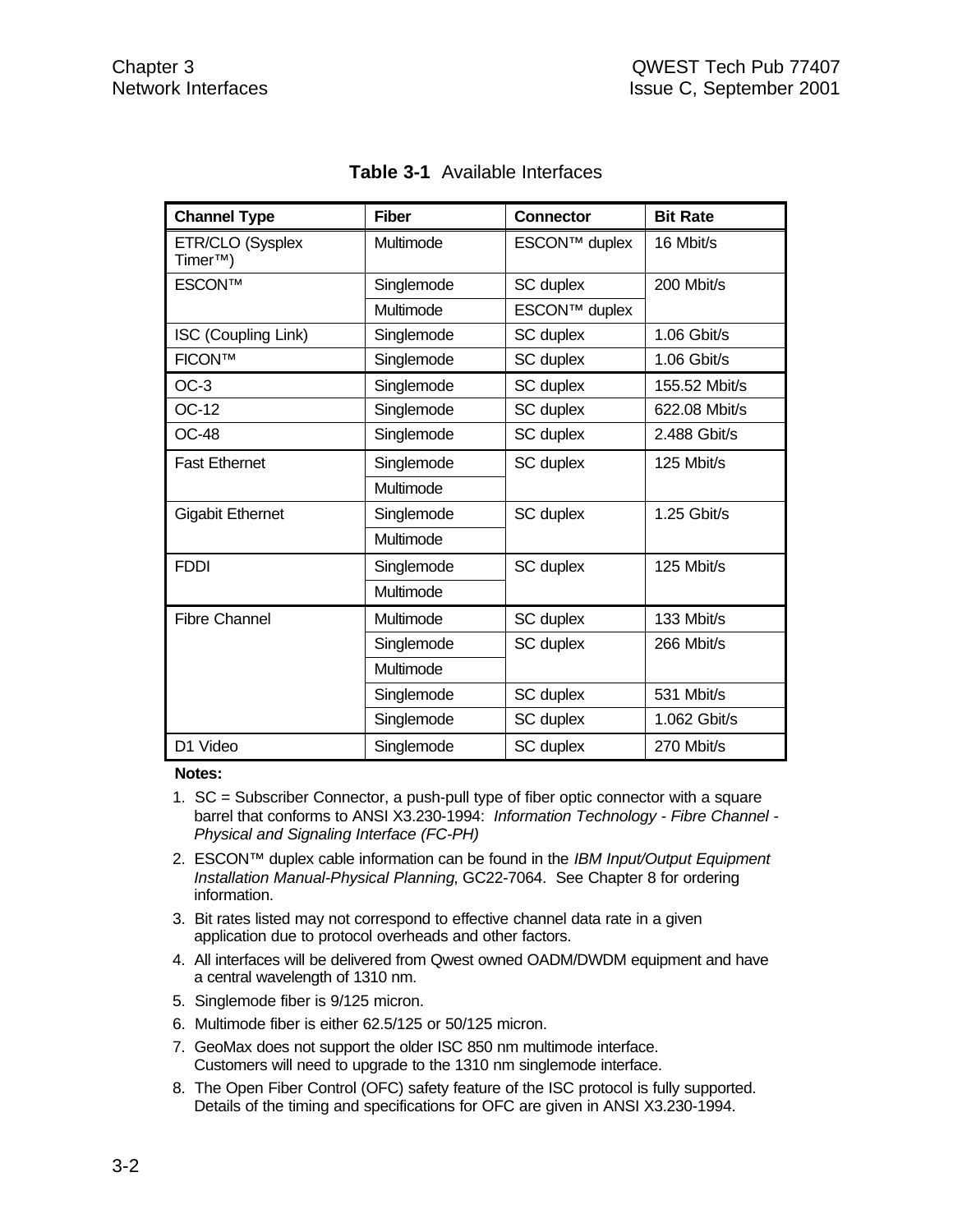# **3.3 Distance Limitations**

Fiber optic patchcords or duplex jumper cables to connect the Customer Provided Equipment (CPE) to the GeoMax Fiber Distribution Panel must be provided by the customer. These cables should be at least 3 meters long to facilitate attachment within the OADM/DWDM equipment frame.

The maximum supported cable distance from the GeoMax Network Interface to the customer's equipment shall be as listed in Table 3-2. Transmit (Tx) and Receive (Rx) optical attenuators are used where required by Qwest to properly adjust Network Channel Interface signal power levels. It's assumed that in most cases the subtended equipment will be co-located with the GeoMax OADM/DWDM shelves at a customer site.

Each individual ETR and CLO 2 fiber interface link must have end-to-end Tx and Rx fiber paths whose lengths are within 10 meters ( 6.2 feet) maximum of each other for accurate processor Time-Of-Day (TOD) clock synchronization. Since this includes the GeoMax network, these customer fiber cables should be the same length.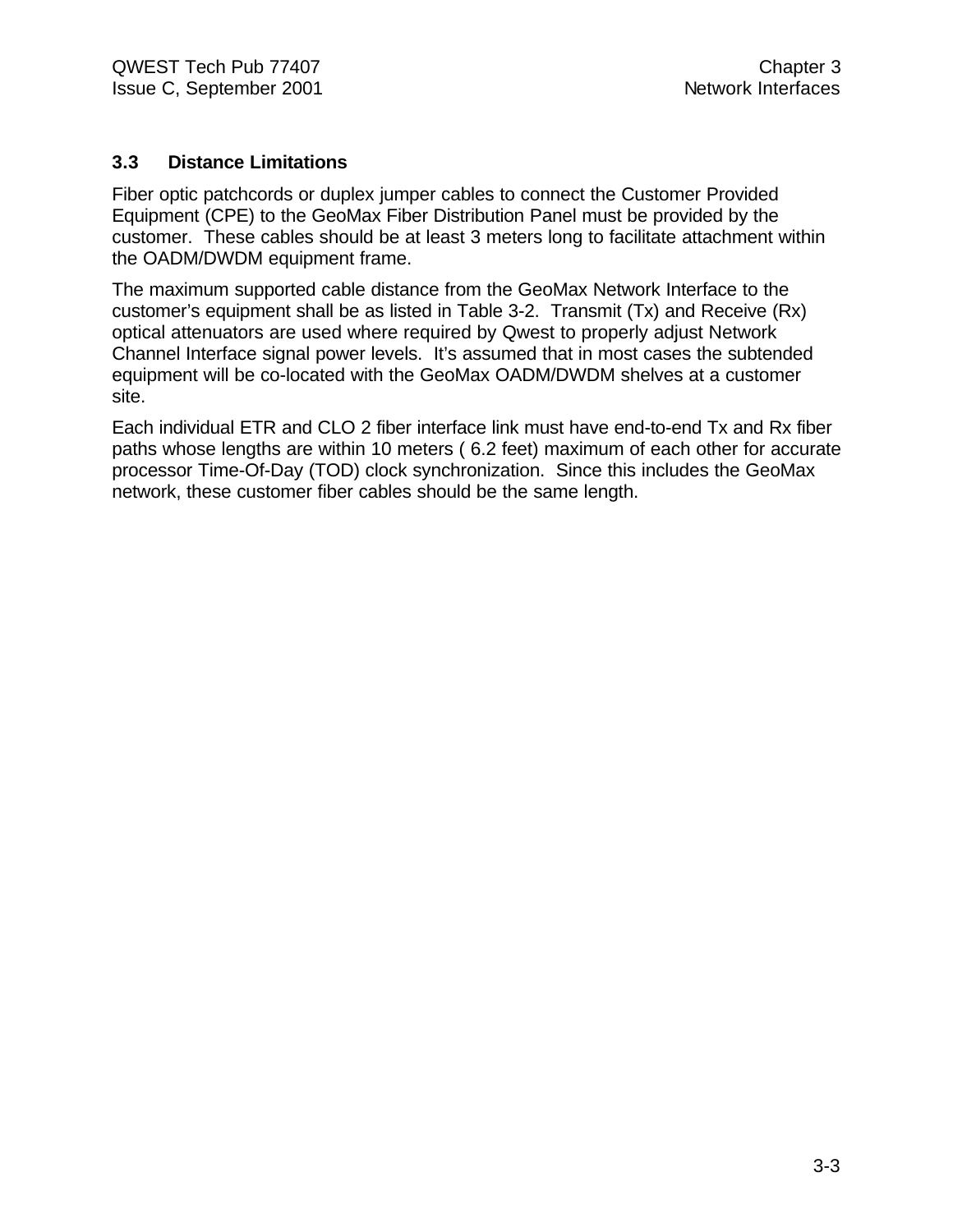| <b>Channel Type</b>                      | <b>Fiber</b> | <b>Maximum Distance/dB Loss</b>                  |
|------------------------------------------|--------------|--------------------------------------------------|
| ETR/CLO<br>(Sysplex Timer <sup>™</sup> ) | Multimode    | 500 meters (1,640 feet)/1.0 dB                   |
| <b>ESCON™</b>                            | Singlemode   | 500 meters (1,640 feet)/1.0 dB                   |
|                                          | Multimode    |                                                  |
| <b>ISC</b><br>(Coupling Link)            | Singlemode   | 500 meters (1,640 feet)/1.0 dB                   |
| <b>FICON™</b>                            | Singlemode   | 500 meters (1,640 feet)/1.0 dB                   |
| $OC-3$                                   | Singlemode   | 500 meters (1,640 feet)/11 dB                    |
| <b>OC-12</b>                             | Singlemode   | 500 meters (1,640 feet)/11 dB                    |
| <b>OC-48</b>                             | Singlemode   | 500 meters (1,640 feet)/14 dB                    |
| <b>Fast Ethernet</b>                     | Singlemode   | 500 meters (1,640 feet)/6 dB                     |
|                                          | Multimode    | 500 meters (1,640 feet)/2 dB                     |
| <b>Gigabit Ethernet</b>                  | Singlemode   | 500 meters (1,640 feet)/6.5 dB                   |
|                                          | Multimode    | 500 meters (1,640 feet)/8.5 dB                   |
| <b>FDDI</b>                              | Singlemode   | 500 meters (1,640 feet)/6 dB                     |
|                                          | Multimode    | 500 meters (1,640 feet)/2 dB                     |
| <b>Fibre Channel</b>                     | Singlemode   | 500 meters (1,640 feet)/8.5 dB at 266<br>Mbit/s  |
|                                          |              | 500 meters (1,640 feet)/10 dB at 531<br>Mbit/s   |
|                                          |              | 500 meters (1,640 feet)/10 dB at<br>1.062 Gbit/s |
|                                          | Multimode    | 500 meters (1,640 feet)/1 dB at 133<br>Mbit/s    |
|                                          |              | 500 meters (1,640 feet)/5 dB at 266<br>Mbit/s    |
| D1 Video                                 | Singlemode   | 500 meters (1,640 feet)/5 dB                     |

**Notes:**

1. Maximum distance is that supported by Qwest for GeoMax service

2. Maximum link loss is at 1310 nm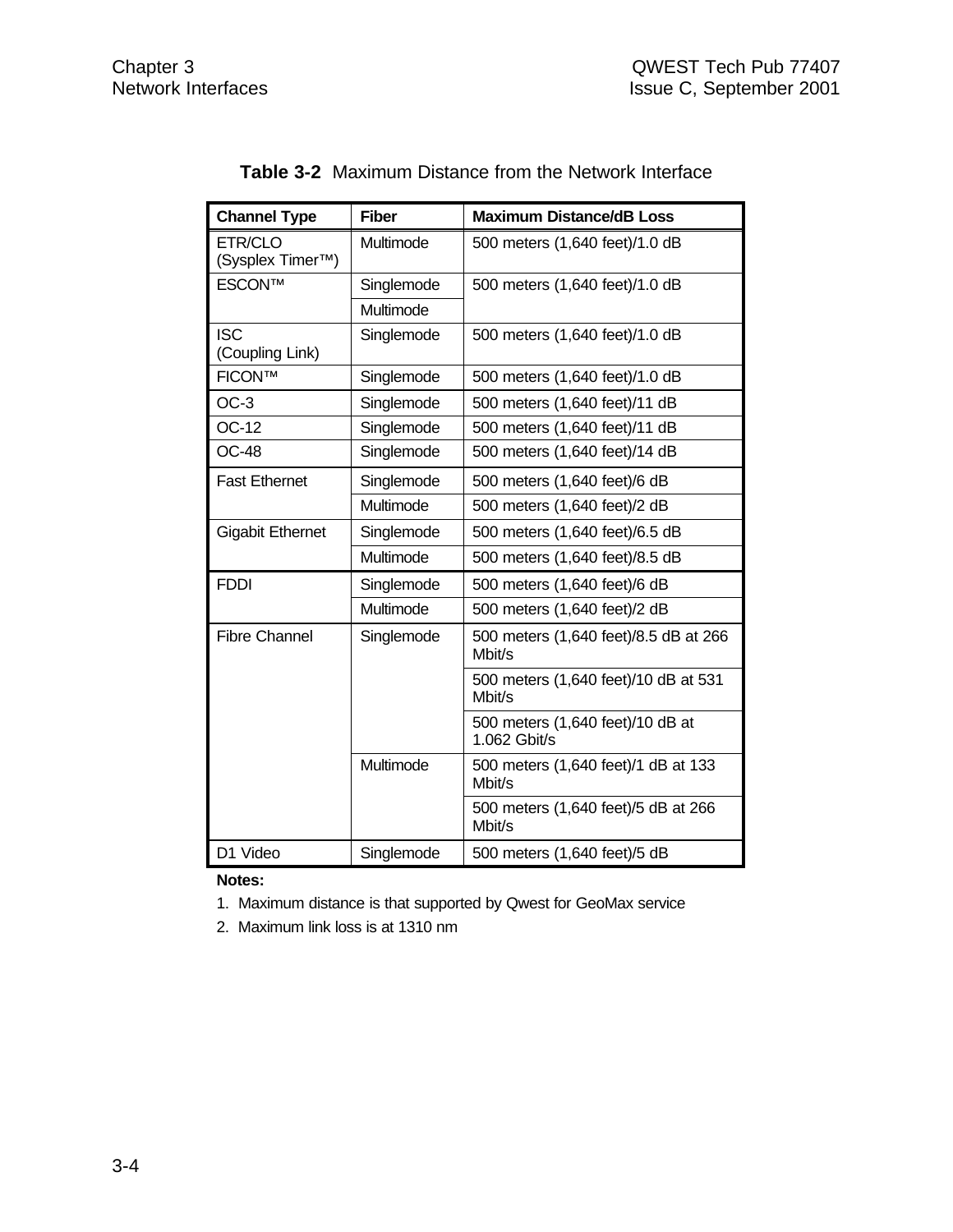# **3.4 Interface Power Levels**

It's the transmitting party's responsibility to achieve the minimum interface power. The optical power level at the Network Interface shall meet the minimum fixed power point levels listed in Table 3-3.

| <b>Interface</b>                              | Rate          | <b>Minimum Fixed Power Point</b> |  |  |  |  |
|-----------------------------------------------|---------------|----------------------------------|--|--|--|--|
| Very Short Reach - Single Longitudinal Mode   |               |                                  |  |  |  |  |
| <b>ESCON™</b>                                 | 200 Mbit/s    | $-9.0$ dBm                       |  |  |  |  |
| <b>ISC</b>                                    | 1.06 Gbit/s   | $-12$ dBm                        |  |  |  |  |
| <b>FICON™</b>                                 | 1.06 Gbit/s   | $-9.0$ dBm                       |  |  |  |  |
| Very Short Reach - Multi Longitudinal Mode    |               |                                  |  |  |  |  |
| <b>ETR</b>                                    | 16 Mbit/s     | 7.0 dBm                          |  |  |  |  |
| <b>ESCONTM</b>                                | 200 Mbit/s    | $-21.5$ dBm                      |  |  |  |  |
| Short Reach - Single Longitudinal Mode        |               |                                  |  |  |  |  |
| $OC-3$                                        | 155.52 Mbit/s | - 28 dBm                         |  |  |  |  |
| OC-12                                         | 622.08 Mbit/s | - 28 dBm                         |  |  |  |  |
| <b>OC-48</b>                                  | 2.488 Gbit/s  | - 19 dBm                         |  |  |  |  |
| D1 Video                                      | 270 Mbit/s    | - 28 dBm                         |  |  |  |  |
| Intermediate Reach - Single Longitudinal Mode |               |                                  |  |  |  |  |
| $OC-3$                                        | 155.52 Mbit/s | $-28$ dBm                        |  |  |  |  |
| OC-12                                         | 622.08 Mbit/s | - 28 dBm                         |  |  |  |  |
| <b>OC-48</b>                                  | 2.488 Gbit/s  | - 19 dBm                         |  |  |  |  |
| <b>Gigabit Ethernet</b>                       | 1.25 Gbit/s   | - 20 dBm                         |  |  |  |  |
| <b>Fibre Channel</b>                          | 266 Mbit/s    | - 20 dBm                         |  |  |  |  |
|                                               | 1.062 Gbit/s  | - 20 dBm                         |  |  |  |  |
| Intermediate Reach - Multi Longitudinal Mode  |               |                                  |  |  |  |  |
| <b>Fast Ethernet</b>                          | 125 Mbit/s    | $-20$ dBm                        |  |  |  |  |
| <b>Gigabit Ethernet</b>                       | 1.25 Gbit/s   | $-20$ dBm                        |  |  |  |  |
| <b>FDDI</b>                                   | 125 Mbit/s    | $-20$ dBm                        |  |  |  |  |
| <b>Fibre Channel</b>                          | 133 Mbit/s    | - 20 dBm                         |  |  |  |  |
|                                               | 266 Mbit/s    | - 28 dBm                         |  |  |  |  |

| <b>Table 3-3</b> Minimum Fixed Optical Power Point* |  |  |  |  |  |  |
|-----------------------------------------------------|--|--|--|--|--|--|
|-----------------------------------------------------|--|--|--|--|--|--|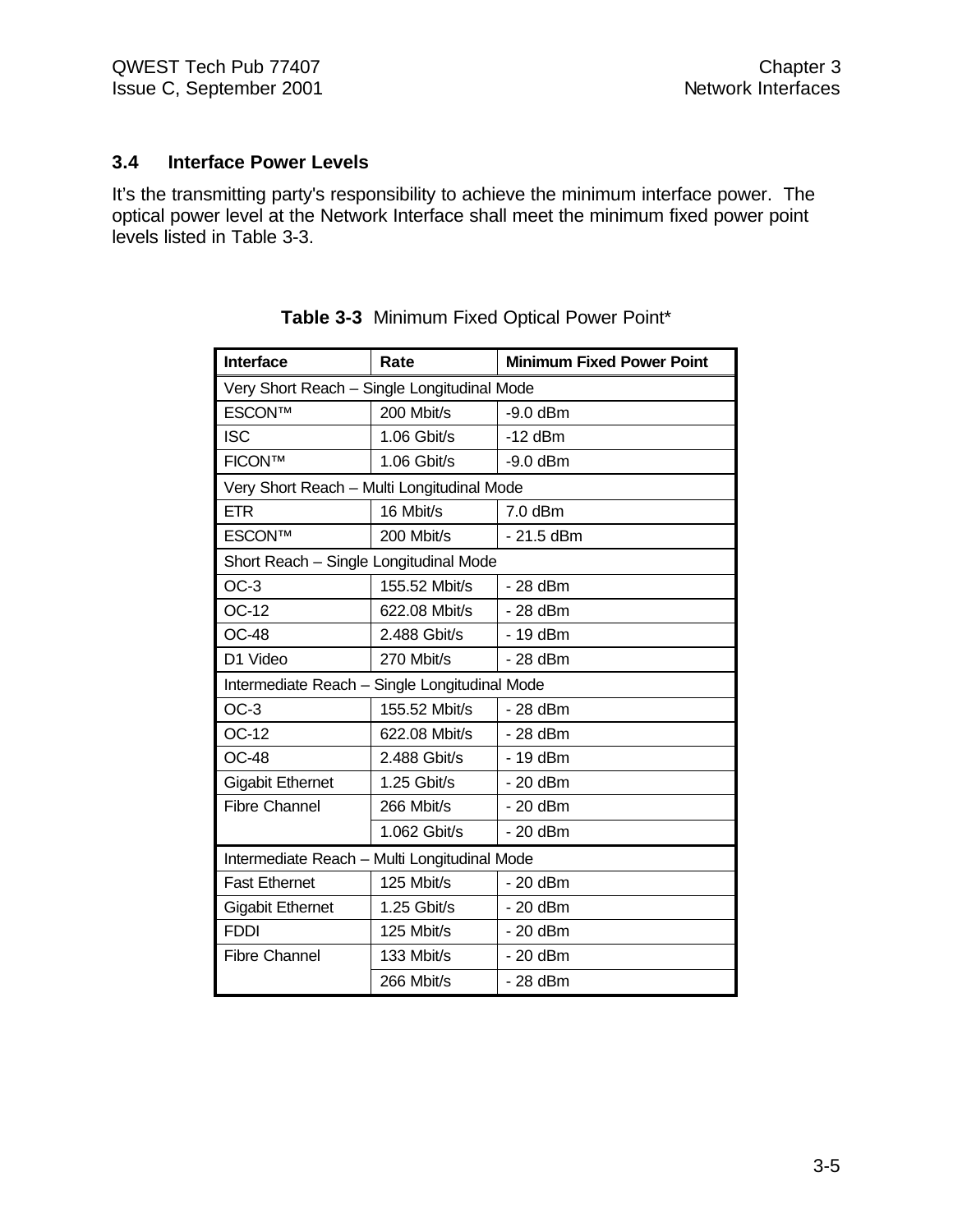| <b>Interface</b>                      | Rate         | <b>Minimum Fixed Power Point</b> |
|---------------------------------------|--------------|----------------------------------|
| Long Reach - Single Longitudinal Mode |              |                                  |
| <b>Fast Ethernet</b>                  | 125 Mbit/s   | $-28$ dBm                        |
| FDDI                                  | 125 Mbit/s   | $-28$ dBm                        |
| <b>Fibre Channel</b>                  | 531 Mbit/s   | $-28$ dBm                        |
|                                       | 1.062 Gbit/s | - 19.5 dBm                       |

**Table 3-3** Minimum Fixed Optical Power Point\* (Continued)

**\*** Based on any valid 8-bit/10-bit code pattern

# **3.5 NC and NCI Codes**

Network Channel (NC) and Network Channel Interface (NCI) Codes convey service and technical parameters. The following sections explain the codes in a general manner and also provide specific codes to aid in ordering the Qwest Network Interface (NI) for GeoMax service. The NC and NCI Codes are provided by the customer to the Qwest Service Representative at the time a request for service is initiated. Figure 3-1 shows where the codes apply.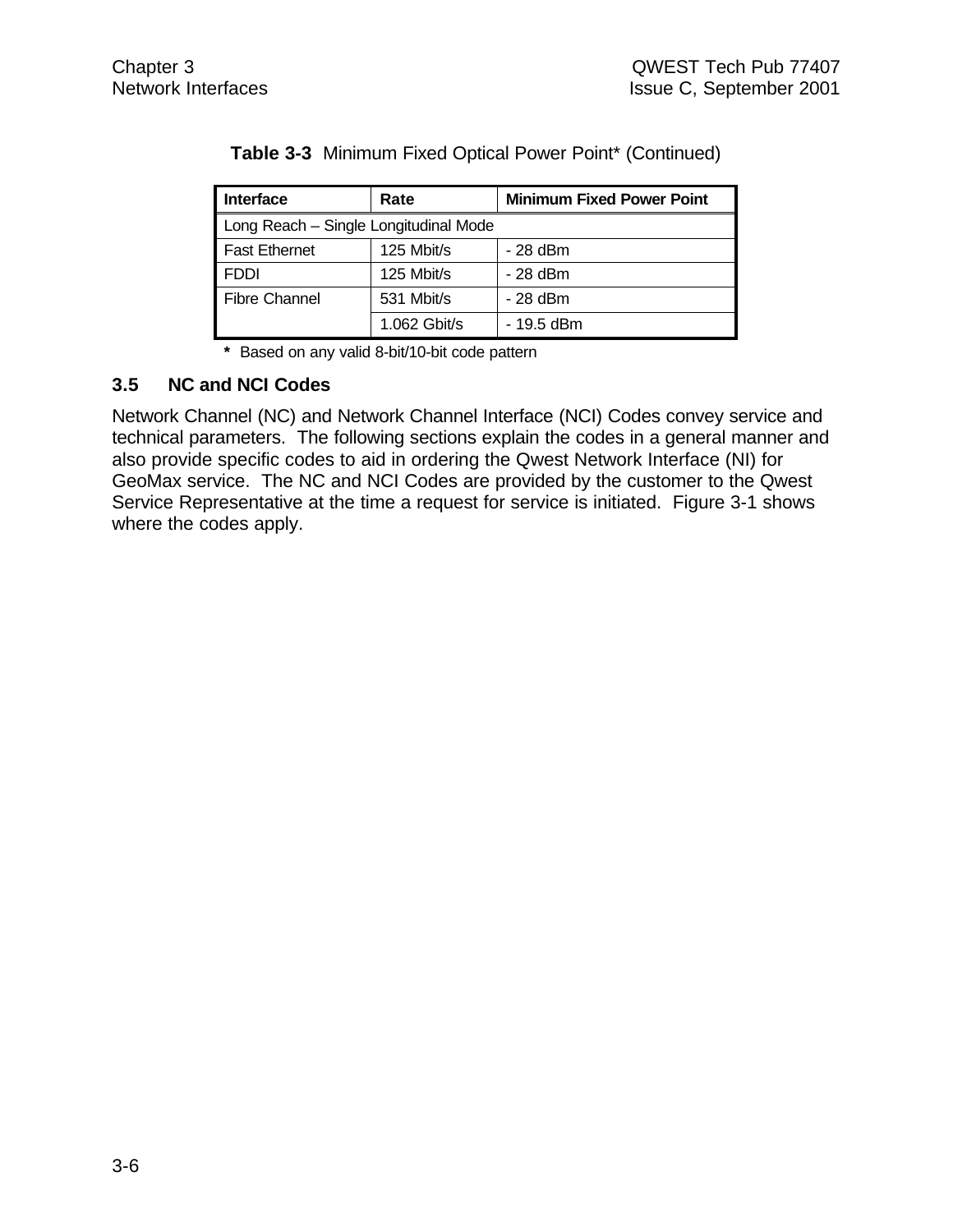

**Figure 3-1** NC and NCI Codes

Additional information concerning NC/NCI Codes is available in ANSI T1.223-1997, *Information Interchange - Structure and Representation of Network Channel (NC) and Network Channel Interface (NCI) Codes for North American Telecommunications System*. See Chapter 8 for ordering information.

In some instances Qwest offerings differ from those described by Telcordia Technologies in their published Industry Support Interface: ISI-SR-STS 000307, *NC/NCI Code Dictionary*. Furthermore, definitions of NC and NCIs evolve. Therefore, it's important to request Qwest GeoMax service as defined in this Publication.

# **3.6 NC Code Function and Format**

Primarily, service considerations are encoded into Network Channel (NC) Codes. Included in this code set are customer options associated with the individual channel services. The NC Code is specified by the customer to advise Qwest of the required service connection of the channel.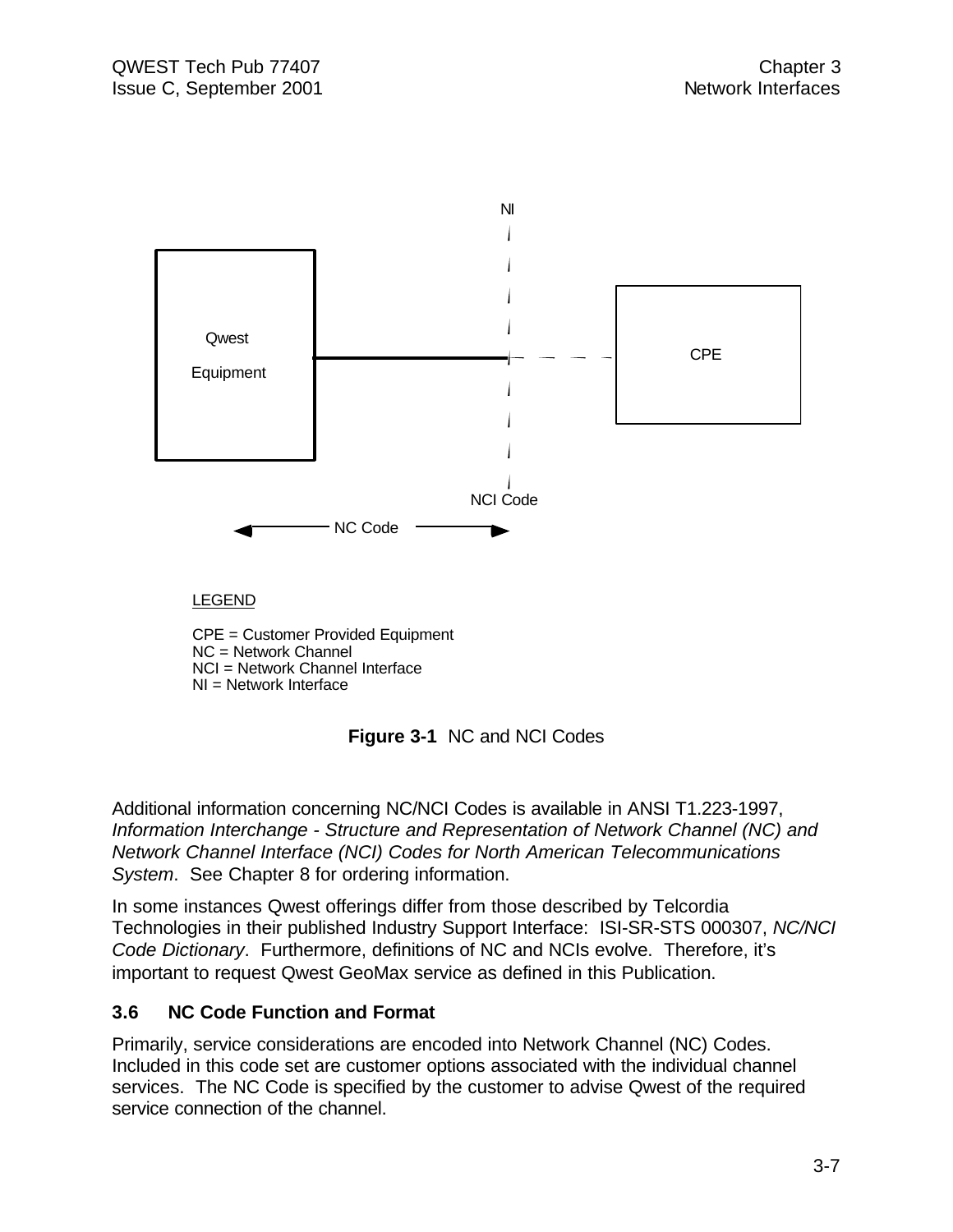An NC Code consists of four alpha/numeric characters, which may include a dash (-). There are neither spaces nor delimiters between the characters. The NC Code consists of two data elements:

- The first two characters are the Channel Code which describes the channel service in an abbreviated form.
- The last two characters are the Optional Feature Code which represents the option codes available for each Channel Code. Varying combinations of this code allow for further identification of the type of service.

The customer must specify NC Codes for the desired service when ordering GeoMax.

# **3.7 GeoMax Network Channel Codes**

Table 3-4 lists the Network Channel (NC) Codes available with Qwest GeoMax service.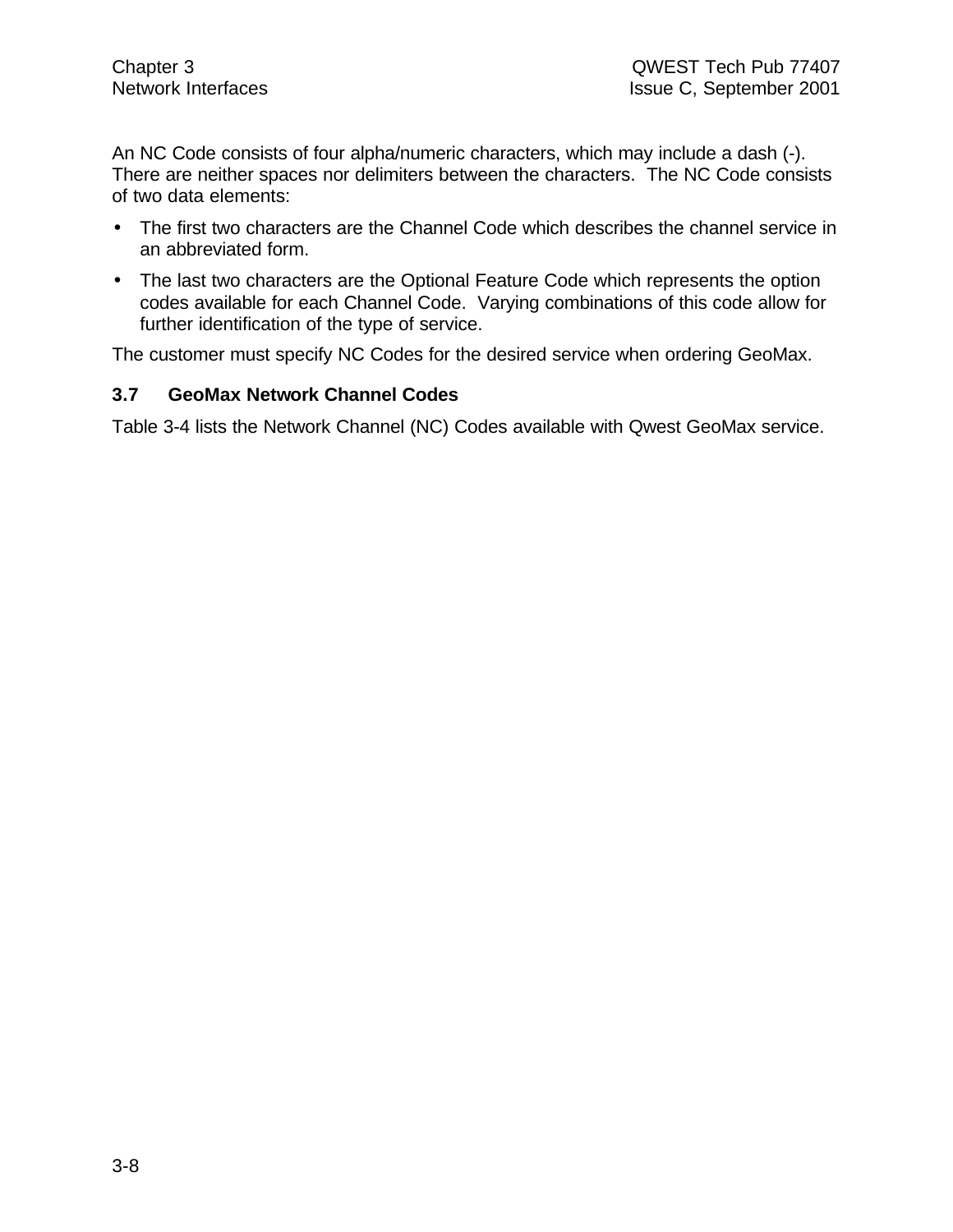| <b>NC Code</b>                                      | <b>Description</b>                                                       |  |  |  |  |
|-----------------------------------------------------|--------------------------------------------------------------------------|--|--|--|--|
| <b>OADM/DWDM system</b>                             |                                                                          |  |  |  |  |
| <b>DWBA</b>                                         | Dense Wave Division Multiplexing System, Point-to-Point, 80<br>Gbps      |  |  |  |  |
| <b>DWCA</b>                                         | Dense Wave Division Multiplexing System, Linear Chain, 80<br>Gbps        |  |  |  |  |
| <b>DWDA</b>                                         | Dense Wave Division Multiplexing System, Unidirectional Ring,<br>80 Gbps |  |  |  |  |
|                                                     | <b>Channels riding the OADM/DWDM system</b>                              |  |  |  |  |
| $PI -$                                              | Wavelength Channel                                                       |  |  |  |  |
| PIA-                                                | Wavelength Channel, Protected                                            |  |  |  |  |
| <b>Channels riding Sub Rate Multiplexer systems</b> |                                                                          |  |  |  |  |
| OPA-                                                | Optical Data Transport, Point-to-Point, ETR                              |  |  |  |  |
| OPB-                                                | Optical Data Transport, Point-to-Point, ESCON™                           |  |  |  |  |
| OPC-                                                | Optical Data Transport, Point-to-Point, ISC                              |  |  |  |  |
| OPD-                                                | Optical Data Transport, Point-to-Point, FICON™                           |  |  |  |  |
| <b>OB--</b>                                         | OC-3 SONET Point-to-Point                                                |  |  |  |  |
| OD--                                                | OC-12 SONET Point-to-Point                                               |  |  |  |  |
| OF--                                                | OC-48 SONET Point-to-Point                                               |  |  |  |  |
| $HM-$                                               | Data Link Connectivity - Fast Ethernet                                   |  |  |  |  |
|                                                     | Data Link Connectivity - Gigabit Ethernet                                |  |  |  |  |
| OPE-                                                | Optical Data Transport, Point-to-Point, FDDI                             |  |  |  |  |
| OPF-                                                | Optical Data Transport, Point-to-Point, Fibre Channel                    |  |  |  |  |
| OPG-                                                | Optical Data Transport, Point-to-Point, D1 Video                         |  |  |  |  |

**Table 3-4** GeoMax NC Codes

#### **Notes:**

- 1. See Table 3-5 for the compatible NCI Codes to use at each node location on the GeoMax network and at the ends of each channel, or service.
- 2. As described in Sections 2.4 and 2.5, GeoMax protection options are on a per Wavelength Channel basis. Linear Chain configurations support unprotected Wavelength Channels only.
- 3. The NC Codes listed for Channels riding Sub Rate Multiplexer systems are to be used in conjunction with the 4-port Sub Rate Mux NCIs listed in Table 3-5 on page 3-13. The Sub Rate Mux cards allow up to 4 channels to ride a single wavelength. All of the channels will have the protection specified for that wavelength.
- 4. ETR = External Timing Reference, also supports Control Link Oscillator (CLO) links
- 5. ESCON™ = Enterprise Systems Connection
- 6. ISC = InterSystem Channel
- 7.  $FICON^{TM} = Fiber$  Connection
- 8. FDDI = Fiber Distributed Data Interface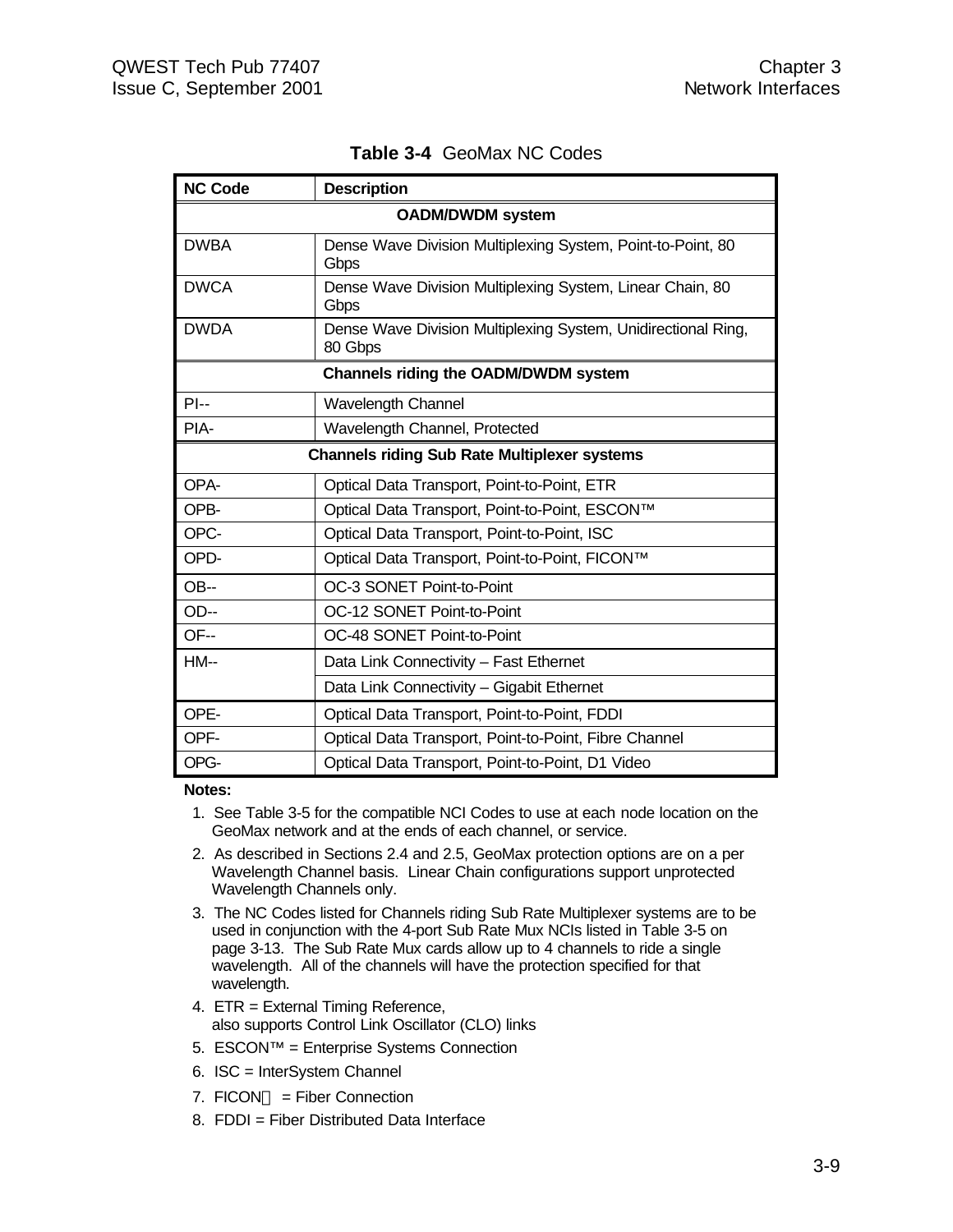#### **3.8 NCI Code Form and Components**

The Network Channel Interface (NCI) Code provides the means to define the Network Interface physical and optical characteristics for the service order, design and circuit provisioning processes. The full NCI Code format has fields not used for optical services. Only those fields relevant to GeoMax interfaces are discussed here.

An NCI Code has the form 02FCF.GTM. The period between the characters is a delimiter, which is used for improved clarity. It causes the subsequent Protocol Option Codes to stand out. An NCI Code has no dashes (-).

Figure 3-2 illustrates the components of the GeoMax Network Channel Interface Codes.



**Figure 3-2** GeoMax NCI Code Example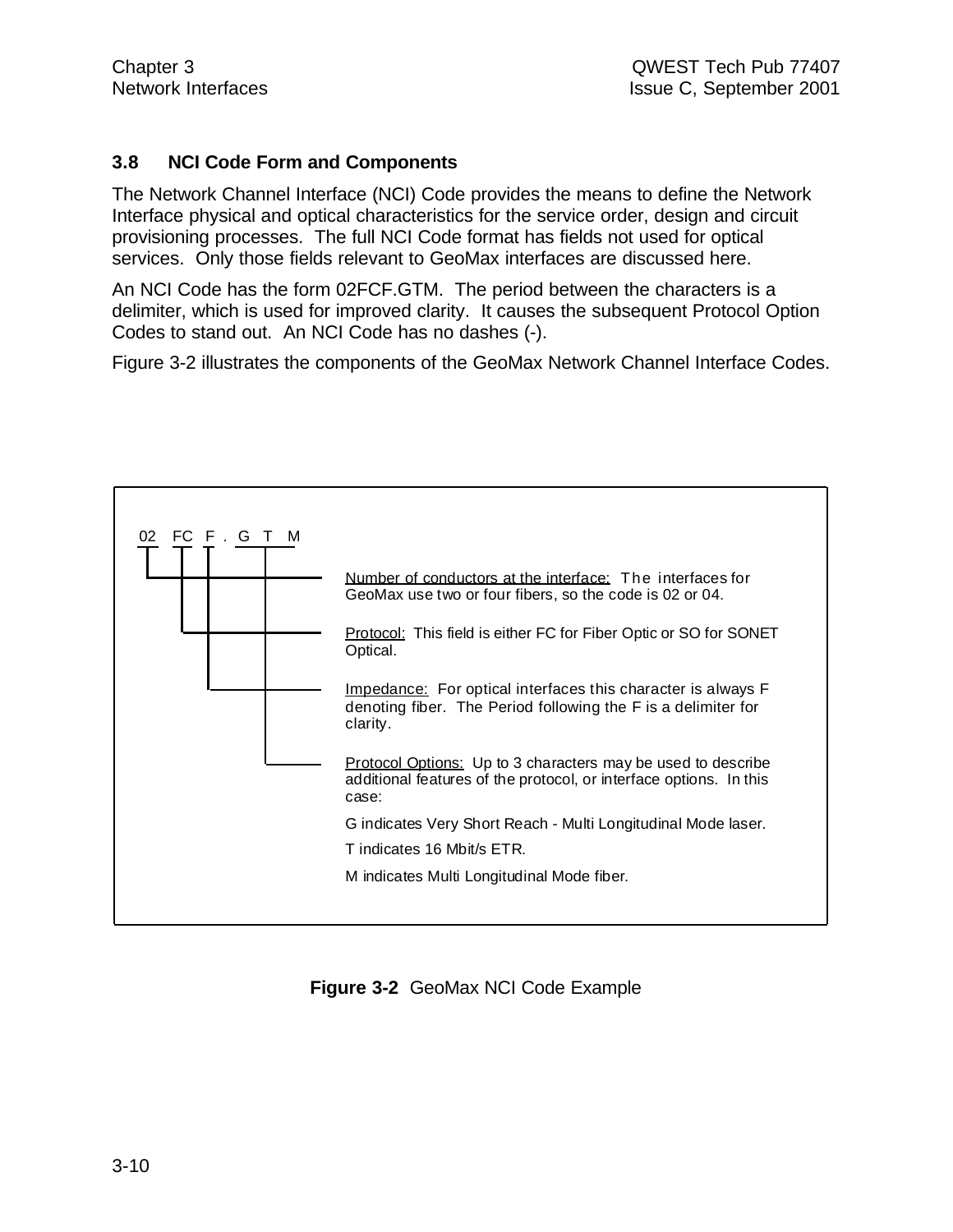04SOF.D

# **3.9 GeoMax Network Channel Interface Codes**

Table 3-5 lists the optical NCI Codes available with Qwest GeoMax service.

| <b>NCI Code</b>                             | <b>Description</b>                     |                                                                                         |                   |                      |                             |                                   |  |  |
|---------------------------------------------|----------------------------------------|-----------------------------------------------------------------------------------------|-------------------|----------------------|-----------------------------|-----------------------------------|--|--|
| <b>OADM/DWDM system</b>                     |                                        |                                                                                         |                   |                      |                             |                                   |  |  |
| 02FMF.1                                     | channels                               | Fiber with Dense Wave Division Multiplexed Optical Signal, Shelf configuration with 1-8 |                   |                      |                             |                                   |  |  |
| 02FMF.2                                     | Shelf configuration with 1-16 channels |                                                                                         |                   |                      |                             |                                   |  |  |
| 02FMF.3                                     |                                        | Shelf configuration with 1-24 channels                                                  |                   |                      |                             |                                   |  |  |
| 02FMF.4                                     | Shelf configuration with 1-32 channels |                                                                                         |                   |                      |                             |                                   |  |  |
| 02FMF.5                                     | Shelf configuration with 1-40 channels |                                                                                         |                   |                      |                             |                                   |  |  |
| 02FMF.6                                     | Shelf configuration with 1-48 channels |                                                                                         |                   |                      |                             |                                   |  |  |
| 02FMF.7                                     | Shelf configuration with 1-56 channels |                                                                                         |                   |                      |                             |                                   |  |  |
| 02FMF.8                                     | Shelf configuration with 1-64 channels |                                                                                         |                   |                      |                             |                                   |  |  |
| <b>NCI Code</b>                             | <b>Nominal</b><br><b>Bit Rate</b>      | <b>Central</b><br>Wavelength                                                            | <b>Reach</b>      | Laser<br><b>Type</b> | <b>Fiber</b><br><b>Type</b> | <b>Interface</b><br>(DC Balanced) |  |  |
| <b>Channels riding the OADM/DWDM system</b> |                                        |                                                                                         |                   |                      |                             |                                   |  |  |
| 02FCF.GTM                                   | 16 Mbit/s                              | 1310 nm                                                                                 | <b>Very Short</b> | <b>MLM</b>           | <b>MLM</b>                  | ETR-NRZ                           |  |  |
| 04FCF.GTM                                   |                                        |                                                                                         |                   |                      |                             |                                   |  |  |
| 02FCF.GCS                                   | 200 Mbit/s                             | 1310 nm                                                                                 | Very Short        | <b>SLM</b>           | <b>SLM</b>                  | <b>ESCON™-NRZ</b>                 |  |  |
| 04FCF.GCS                                   |                                        |                                                                                         |                   |                      |                             |                                   |  |  |
| 02FCF.GCM                                   | 200 Mbit/s                             | 1310 nm                                                                                 | Very Short        | <b>MLM</b>           | <b>MLM</b>                  | <b>ESCON™-NRZ</b>                 |  |  |
| 04FCF.GCM                                   |                                        |                                                                                         |                   |                      |                             |                                   |  |  |
| 02FCF.GIS                                   | $1.06$ Gbit/s                          | 1310 nm                                                                                 | Very Short        | <b>SLM</b>           | <b>SLM</b>                  | <b>ISC-NRZ</b>                    |  |  |
| 04FCF.GIS                                   |                                        |                                                                                         |                   |                      |                             |                                   |  |  |
| 02FCF.GFS                                   | $1.06$ Gbit/s                          | 1310 nm                                                                                 | <b>Very Short</b> | <b>MLM</b>           | <b>SLM</b>                  | <b>FICON™-NRZ</b>                 |  |  |
| 04FCF.GFS                                   |                                        |                                                                                         |                   |                      |                             |                                   |  |  |
| 02SOF.F                                     | 155.52 Mbit/s                          | 1310 nm                                                                                 | Short             | <b>SLM</b>           | <b>SLM</b>                  | OC-3-NRZ                          |  |  |
| 04SOF.F                                     |                                        |                                                                                         |                   |                      |                             |                                   |  |  |
| 02SOF.D                                     | 155.52 Mbit/s                          | 1310 nm                                                                                 | Intermediate      | <b>SLM</b>           | <b>SLM</b>                  | OC-3-NRZ                          |  |  |
| 04SOF.D                                     |                                        |                                                                                         |                   |                      |                             |                                   |  |  |
| 02SOF.F                                     | 622.08 Mbit/s                          | 1310 nm                                                                                 | Short             | <b>SLM</b>           | <b>SLM</b>                  | OC-12-NRZ                         |  |  |
| 04SOF.F                                     |                                        |                                                                                         |                   |                      |                             |                                   |  |  |
| 02SOF.D                                     | 622.08 Mbit/s                          | 1310 nm                                                                                 | Intermediate      | <b>SLM</b>           | <b>SLM</b>                  | OC-12-NRZ                         |  |  |

# **Table 3-5** GeoMax NCI Codes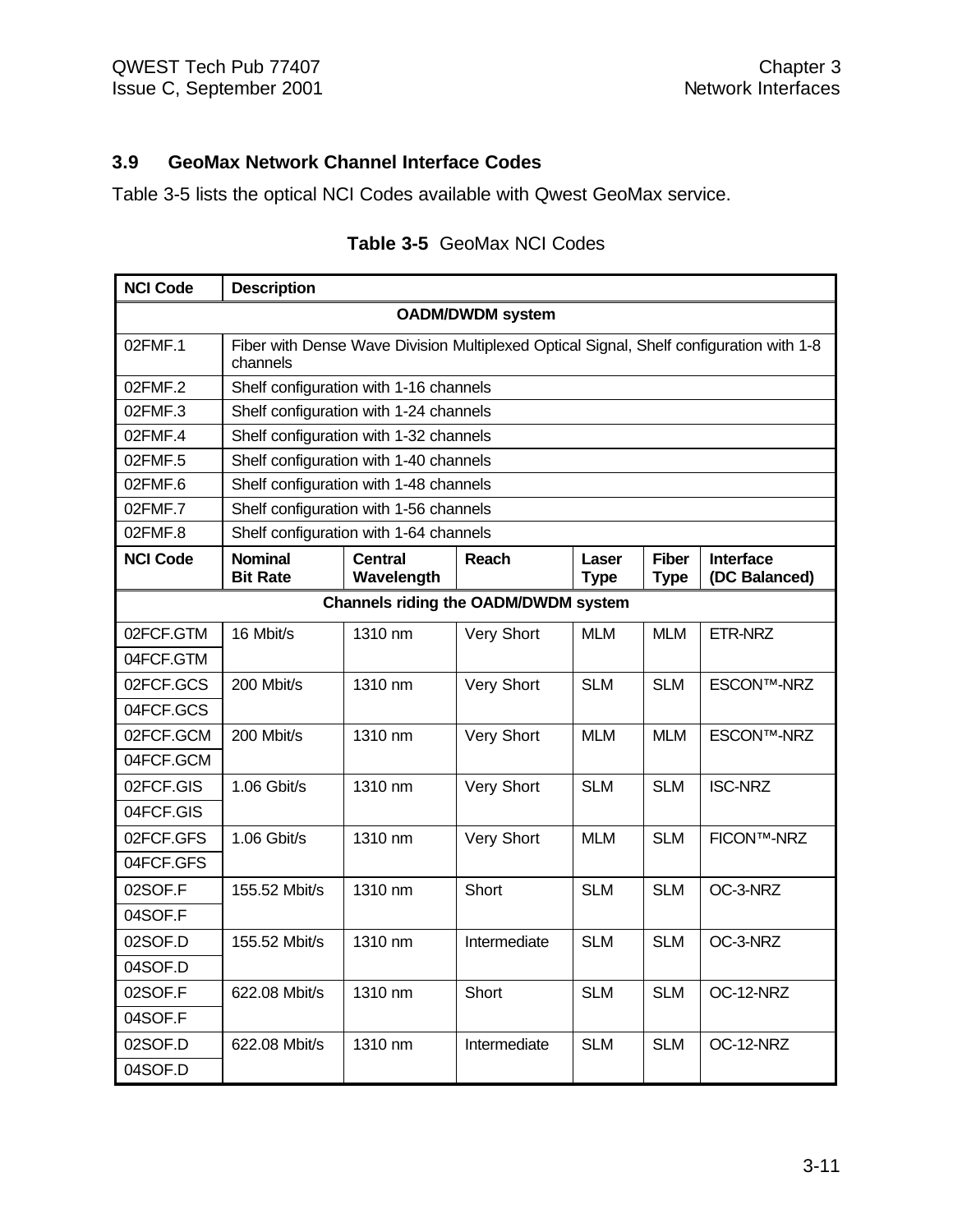| <b>NCI Code</b> | <b>Nominal</b><br><b>Bit Rate</b> | <b>Central</b><br>Wavelength | <b>Reach</b> | Laser<br><b>Type</b> | <b>Fiber</b><br><b>Type</b> | <b>Interface</b><br>(DC Balanced) |
|-----------------|-----------------------------------|------------------------------|--------------|----------------------|-----------------------------|-----------------------------------|
| 02SOF.F         | 2.488 Gbit/s                      | 1310 nm                      | Short        | <b>SLM</b>           | <b>SLM</b>                  | OC-48-NRZ                         |
| 04SOF.F         |                                   |                              |              |                      |                             |                                   |
| 02SOF.D         | 2.488 Gbit/s                      | 1310 nm                      | Intermediate | <b>SLM</b>           | <b>SLM</b>                  | OC-48-NRZ                         |
| 04SOF.D         |                                   |                              |              |                      |                             |                                   |
| 02FCF.10C       | 125 Mbit/s                        | 1310 nm                      | Long         | <b>SLM</b>           | <b>SLM</b>                  | Fast E-NRZ                        |
| 04FCF.10C       |                                   |                              |              |                      |                             |                                   |
| 02FCF.10D       | 125 Mbit/s                        | 1310 nm                      | Intermediate | <b>MLM</b>           | <b>MLM</b>                  | Fast E-NRZ                        |
| 04FCF.10D       |                                   |                              |              |                      |                             |                                   |
| 02FCF.1GA       | $1.25$ Gbit/s                     | 1310 nm                      | Intermediate | <b>MLM</b>           | <b>SLM</b>                  | Gig E-NRZ                         |
| 04FCF.1GA       |                                   |                              |              |                      |                             |                                   |
| 02FCF.1GB       | 1.25 Gbit/s                       | 1310 nm                      | Intermediate | <b>MLM</b>           | <b>MLM</b>                  | Gig E-NRZ                         |
| 04FCF.1GB       |                                   |                              |              |                      |                             |                                   |
| 02FCF.12S       | 125 Mbit/s                        | 1310 nm                      | Long         | <b>SLM</b>           | <b>SLM</b>                  | FDDI-NRZ                          |
| 04FCF.12S       |                                   |                              |              |                      |                             |                                   |
| 02FCF.12M       | 125 Mbit/s                        | 1310 nm                      | Intermediate | <b>MLM</b>           | <b>MLM</b>                  | FDDI-NRZ                          |
| 04FCF.12M       |                                   |                              |              |                      |                             |                                   |
| 02FCF.F1M       | 133 Mbit/s                        | 1310 nm                      | Intermediate | <b>MLM</b>           | <b>MLM</b>                  | Fibre Channel-                    |
| 04FCF.F1M       |                                   |                              |              |                      |                             | <b>NRZ</b>                        |
| 02FCF.F2S       | 266 Mbit/s                        | 1310 nm                      | Intermediate | <b>MLM</b>           | <b>SLM</b>                  | Fibre Channel-                    |
| 04FCF.F2S       |                                   |                              |              |                      |                             | <b>NRZ</b>                        |
| 02FCF.F2N       | 266 Mbit/s                        | 1310 nm                      | Intermediate | <b>SLM</b>           | <b>MLM</b>                  | Fibre Channel-                    |
| 04FCF.F2N       |                                   |                              |              |                      |                             | <b>NRZ</b>                        |
| 02FCF.F5A       | 531 Mbit/s                        | 1310 nm                      | Long         | <b>SLM</b>           | <b>SLM</b>                  | Fibre Channel-                    |
| 04FCF.F5A       |                                   |                              |              |                      |                             | <b>NRZ</b>                        |
| 02FCF.FGS       | 1.062 Gbit/s                      | 1310 nm                      | Intermediate | <b>MLM</b>           | <b>SLM</b>                  | Fibre Channel-                    |
| 04FCF.FGS       |                                   |                              |              |                      |                             | <b>NRZ</b>                        |
| 02FCF.FGA       | 1.062 Gbit/s                      | 1310 nm                      | Long         | <b>SLM</b>           | <b>SLM</b>                  | Fibre Channel-                    |
| 04FCF.FGA       |                                   |                              |              |                      |                             | <b>NRZ</b>                        |
| 02FCF.27V       | 270 Mbit/s                        | 1310 nm                      | Short        | <b>SLM</b>           | <b>SLM</b>                  | D1 Video-NRZ                      |
| 04FCF.27V       |                                   |                              |              |                      |                             |                                   |

|  | Table 3-5 GeoMax NCI Codes (Continued) |  |  |
|--|----------------------------------------|--|--|
|--|----------------------------------------|--|--|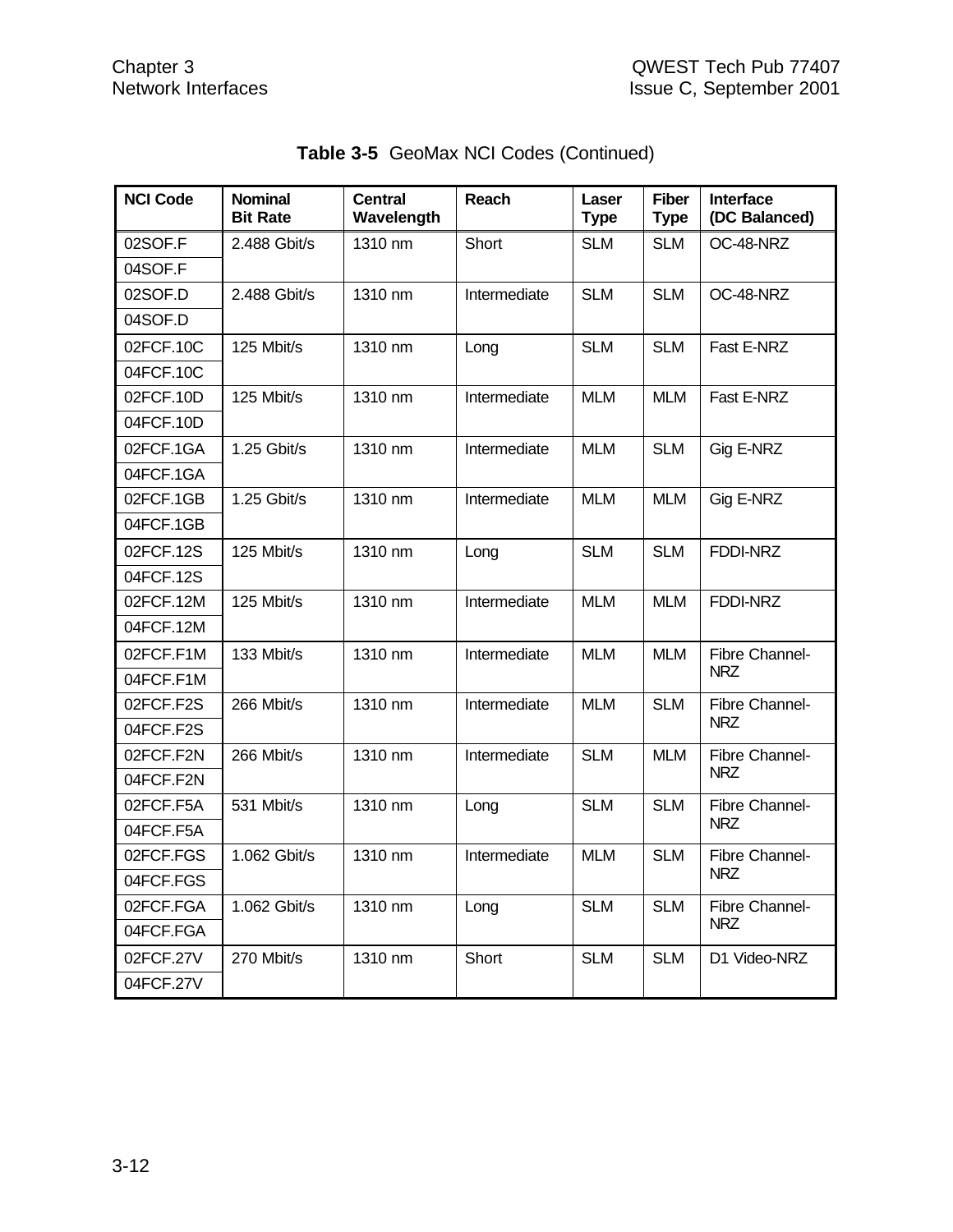# **Table 3-5** GeoMax NCI Codes (Continued)

| <b>NCI Code</b> | <b>Nominal</b><br><b>Bit Rate</b> | <b>Central</b><br>Wavelength | Reach        | Laser<br><b>Type</b> | <b>Fiber</b><br><b>Type</b> | <b>Interface</b><br>(DC Balanced) |
|-----------------|-----------------------------------|------------------------------|--------------|----------------------|-----------------------------|-----------------------------------|
| 02FMF.S         | Up to $270$                       | 1310 nm                      | Long         | <b>MLM</b>           | SLM/                        | 4-Port Sub Rate                   |
| 04FMF.S         | Mbit/s                            |                              |              |                      | <b>MLM</b>                  | Mux                               |
| 02FMF.SS        | 622.08 Mbit/s                     | 1310 nm                      | Intermediate | <b>SLM</b>           | <b>SLM</b>                  | 4-Port Sub Rate                   |
| 04FMF.SS        |                                   |                              |              |                      |                             | Mux                               |

#### **Channels riding Sub Rate Multiplexer systems**

Possible NCI Codes are those listed under "Channels riding the OADM/DWDM system" on the previous two pages. Supported protocols are those which meet the Nominal Bit Rate and Fiber Type requirements listed above for the Sub Rate Mux cards. There can only be one source and destination location for the signals on a Sub Rate Mux card. In addition, all OC-12 signals connected to a 622.08 Mbit/s Sub Rate Mux must originate/terminate on the same SONET mux.

#### **Notes:**

- 1. ETR, ESCON™, ISC and FICON™ interfaces present a symmetric, fiber optic signal at a nominal rate using an IBM™ open optical interface. Full details of these IBM™ protocols and physical requirements are available from IBM™ in their Redbook series. IBM's Redbook web site is at http://www.redbooks.ibm.com/.
- 2. SONET Optical Carrier rates are specified by the corresponding NC Code from Table 3-4.
- 3. See Protection Options in Section 2.5 for a further description of the 02 and 04 Fiber Network Channel Interface possibilities.
- 4. Very Short Reach = the distance specification for optical systems that operate effectively up to 500 meters (1,640 feet)
- 5. Short Reach = the distance specification for optical systems that operate effectively up to 3 km (1.86 mi.)
- 6. Intermediate Reach = the distance specification for optical systems that operate effectively from 3 to 20 km (1.86 to 12.4 mi.)
- 7. Long Reach = the distance specification for optical systems that operate effectively from 20 to 100 km (12.4 to 62.1 mi.)
- 8. MLM = Multi Longitudinal Mode
- 9. SLM = Single Longitudinal Mode
- 10. A DC balanced signals intent is the elimination of long strings of ones and zeros resulting in an equal number of each. It improves clock recovery effectiveness.
- 11. ETR = External Timing Reference, also supports Control Link Oscillator (CLO) links
- 12. ESCON™ = Enterprise Systems Connection
- 13. ISC = InterSystem Channel
- 14. FICON™ = Fiber Connection
- 15. Fast  $E =$  Fast Ethernet
- 16. Gig  $E =$  Gigabit Ethernet
- 17. FDDI = Fiber Distributed Data Interface
- 18. NRZ = Non-Return-to-Zero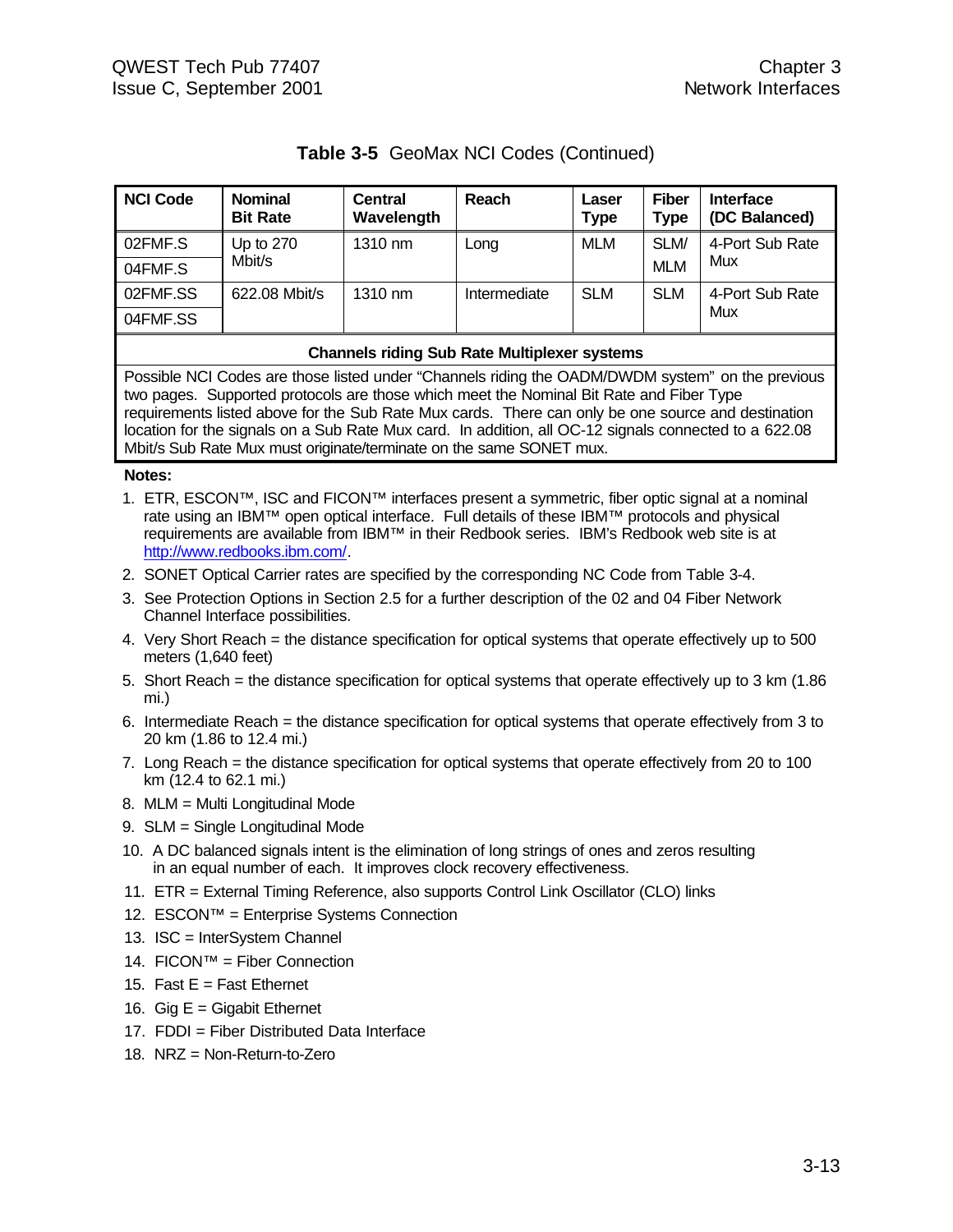# **CONTENTS**

# **Chapter and Section**

# Page

| 4. |     |  |
|----|-----|--|
|    | 41  |  |
|    | 4.2 |  |
|    | 4.3 |  |
|    | 4.4 |  |
|    | 4.5 |  |
|    | 4.6 |  |
|    | 47  |  |
|    | 4.8 |  |
|    |     |  |

# **Tables**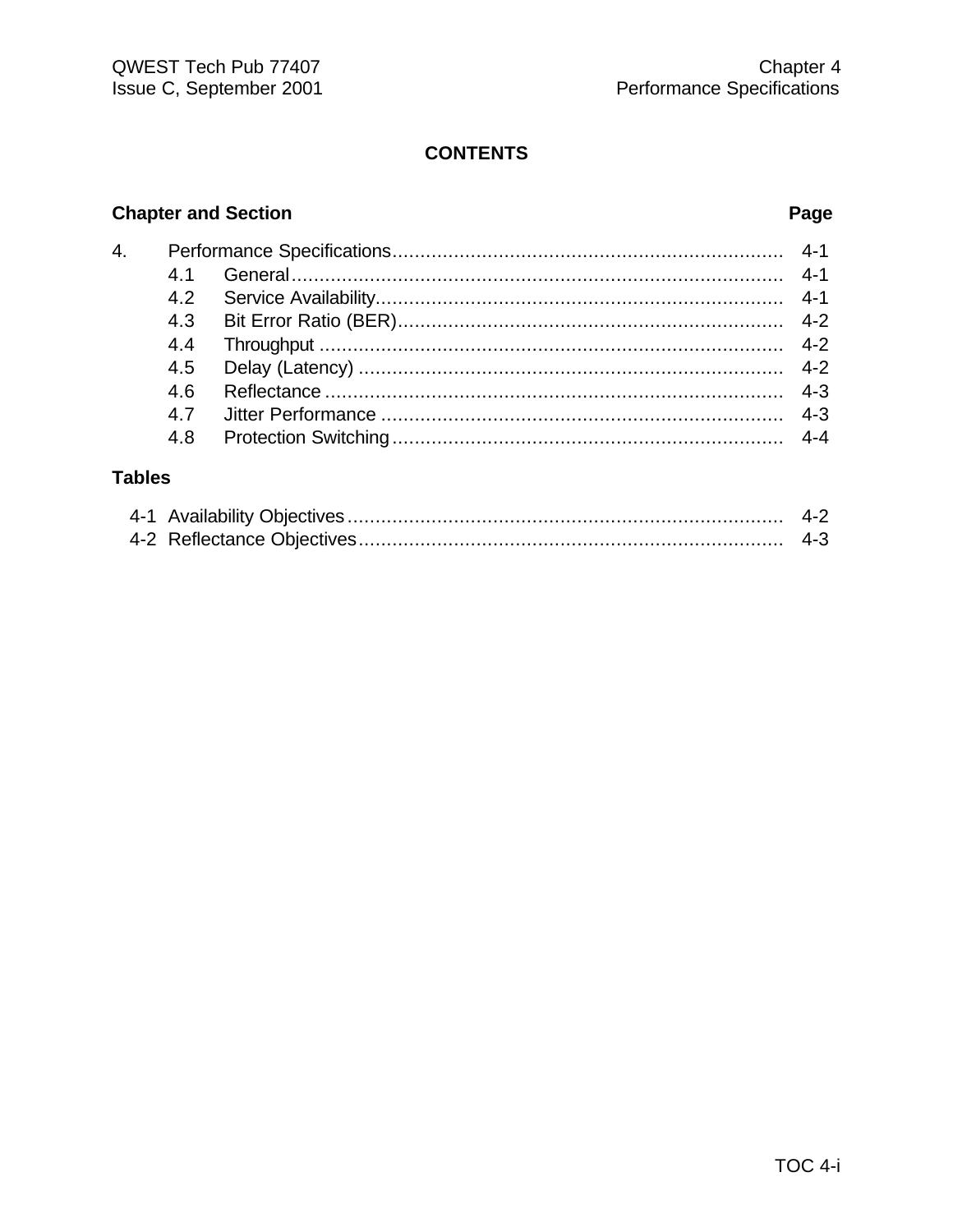# **4. Performance Specifications**

# **4.1 General**

The GeoMax network does not cause any performance impact itself. It's completely transparent to the subsystems that are using it, acting as a single fiber optic channel.

Objectives given in this section are for all one-way system options, designed consistent with standard Optical Transport Network architectures.

These performance objectives apply in a normal operating environment and only for the GeoMax provided portion of a service. For services where GeoMax provides only a segment of the entire path, performance of the service is dictated by the segment with the lowest objectives.

Loopback tests should be made using the one-way limits because one direction is likely to be controlling. If these tests fail, the failed direction should be sectionalized and appropriate one-way tests made.

# **4.2 Service Availability**

The service is available when it's in a state where it's fully useable. A service is assumed to be in the available state unless a transition to the unavailable state is observed without a subsequent transition to the available state.

Transitions between the available and unavailable states are:

- Transition to the Unavailable state occurs at the beginning of 10 consecutive signal degradation or Loss Of Signal (LOS) seconds.
- Transition to the Available state occurs at the beginning of 10 consecutive seconds none of which consists of a signal degradation or a LOS condition.

Signal degradation and LOS conditions will be as determined by the !nterprise Prototype Network Operations Center (PNOC) monitoring of the GeoMax network, including the evaluation of all alarms, Threshold Crossing Alerts (TCAs), and events generated and logged by the Qwest OADM/DWDM equipment.

Each direction of the service is assumed to be in the available state unless a transition to the unavailable state is observed without a subsequent transition to the available state.

Availability objectives are stated in terms of the channel protection option ordered as shown in Table 4-1. GeoMax protection configurations and channel protection options are detailed in Chapter 2.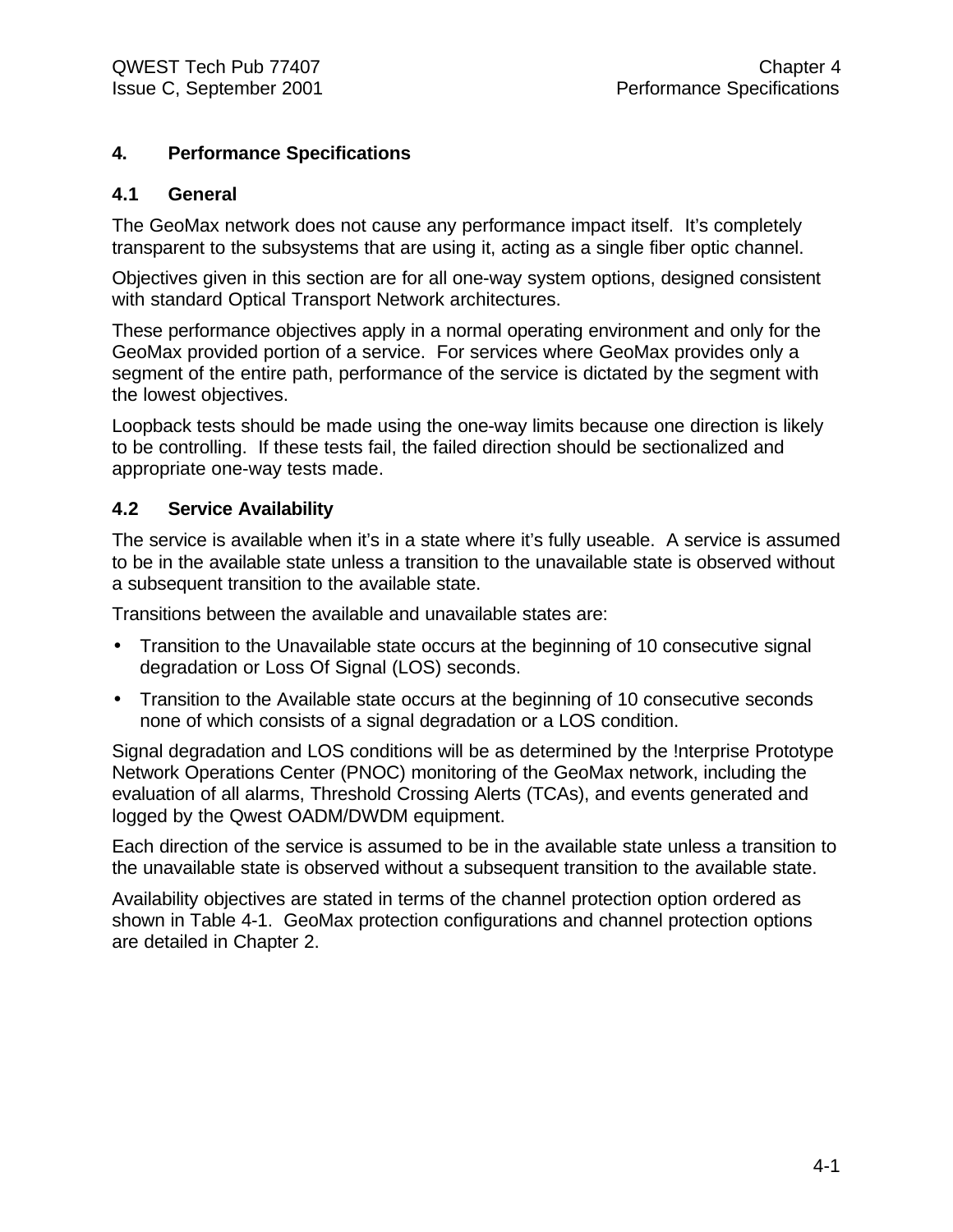| All channels/<br>I bit rates | % Service Availability<br>(Annual) |
|------------------------------|------------------------------------|
| Unprotected                  | 99.9                               |
| <b>Protected</b>             | 99.999                             |

|  | <b>Table 4-1</b> Availability Objectives* |  |  |
|--|-------------------------------------------|--|--|
|--|-------------------------------------------|--|--|

\* Excludes planned outages/maintenance windows, malfunction of Customer Provided Equipment and power at the customer premises. See Chapter 6 for customer power requirements.

# **4.3 Bit Error Ratio (BER)**

BER is defined as the ratio of the number of bit errors to the total number of bits transmitted in a given time interval.

The BER for GeoMax will be  $10^{-12}$  or better for all channels on the service.

# **4.4 Throughput**

Throughput is defined as the total capability of equipment to process or transmit data during a specified time period. The GeoMax network and each network component are designed and sized to deliver the full throughput that the native protocol can achieve. However, performance may be affected by the inherent delay caused by signals traveling over long distances , which is a characteristic of the protocol architecture, rather than a GeoMax side effect.

# **4.5 Delay (Latency)**

Delay is defined as the time interval between the transmission of a signal at one point and the reception or detection of the same signal at another point. The end-to-end oneway propagation delay across the GeoMax network, measured from Network Interface to Network Interface will be no more than 380 microseconds for channels with a fiber path length of up to 50 km and no more than 760 microseconds for channels with a fiber path length of up to 100 km. These distances also apply to the protect fiber path for protected channels.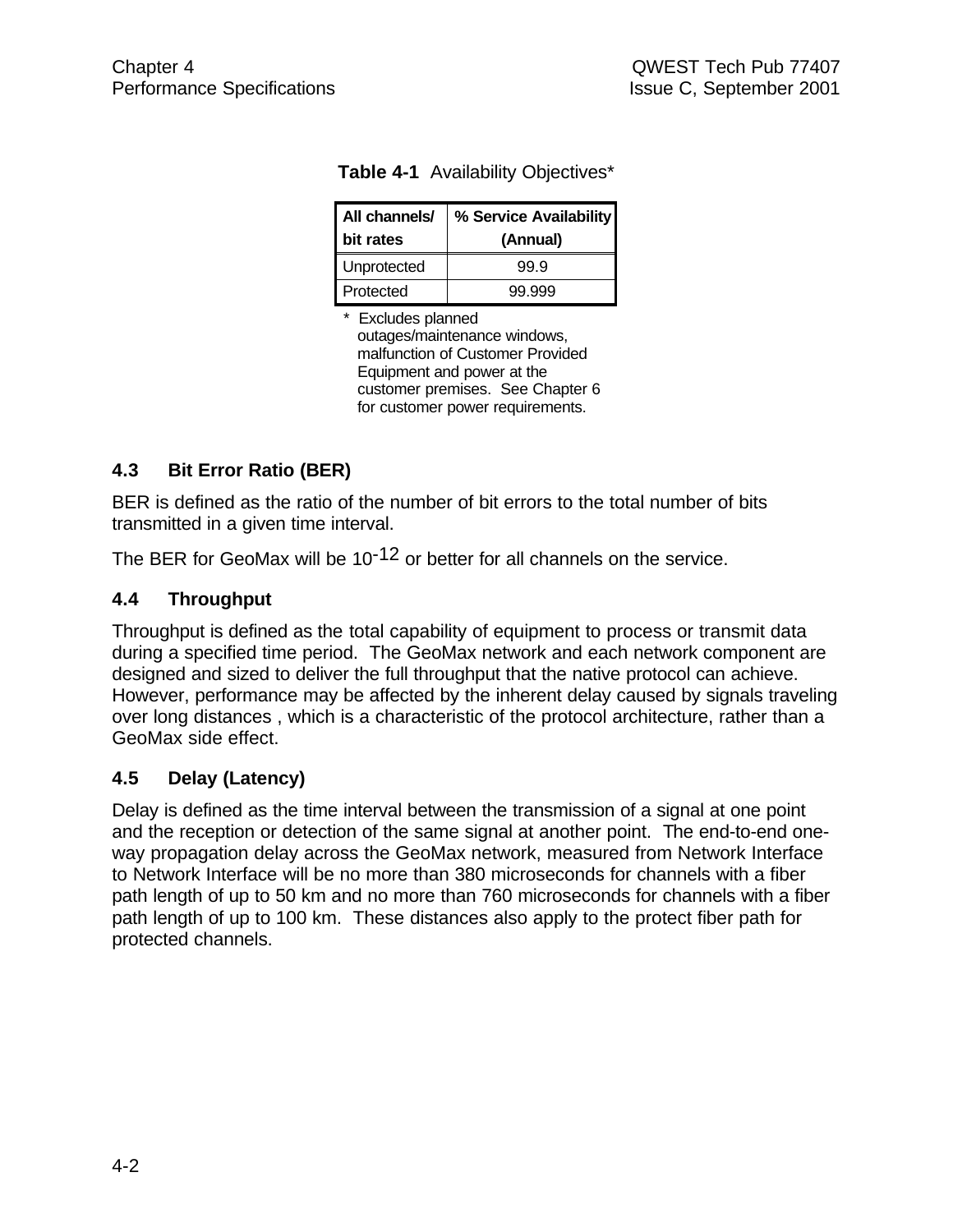# **4.6 Reflectance**

Reflectance is defined as the ratio in decibels (dB) of reflected power to incident power. If not controlled, reflections can degrade system performance. In general, reflectioninduced degradation increases with system bit-rate, optical source coherence, and fiber dispersion. By enforcing reflectance requirements on individual components placed in the fiber optic transmission span, and by requiring system performance to have a tolerance to specified reflectance values from these components, the effects of fiber optic system reflection noise can be minimized.

Individual channel reflectance objectives are stated in terms of the two parameters listed in Table 4-2. Optical Return Loss (ORL) is defined as the ratio of the optical power arriving downstream at a system interface to the optical power reflected back upstream to the same interface. Receiver reflectance criteria is enforced in order to prevent multipath interference between two or more reflections.

| I Parameter          | All channels |
|----------------------|--------------|
| ORL (minimum)*       | 24 dB        |
| Receiver Reflectance | $-27$ dB     |
| (maximum)            |              |

**Table 4-2** Reflectance Objectives

Includes patchcords, attenuators, connectors, splices, fiber, Fiber Distribution Panels and OADM/DWDM equipment components

# **4.7 Jitter Performance**

Timing jitter is defined as the short term variations of the significant instances of a digital signal from their ideal positions in time, where short term implies phase oscillations of frequency greater than or equal to 10 Hertz.

Optical interface jitter performance will follow the standards as stated in GR-499-CORE, *Transport Systems Generic Requirements (TSGR): Common Requirements*.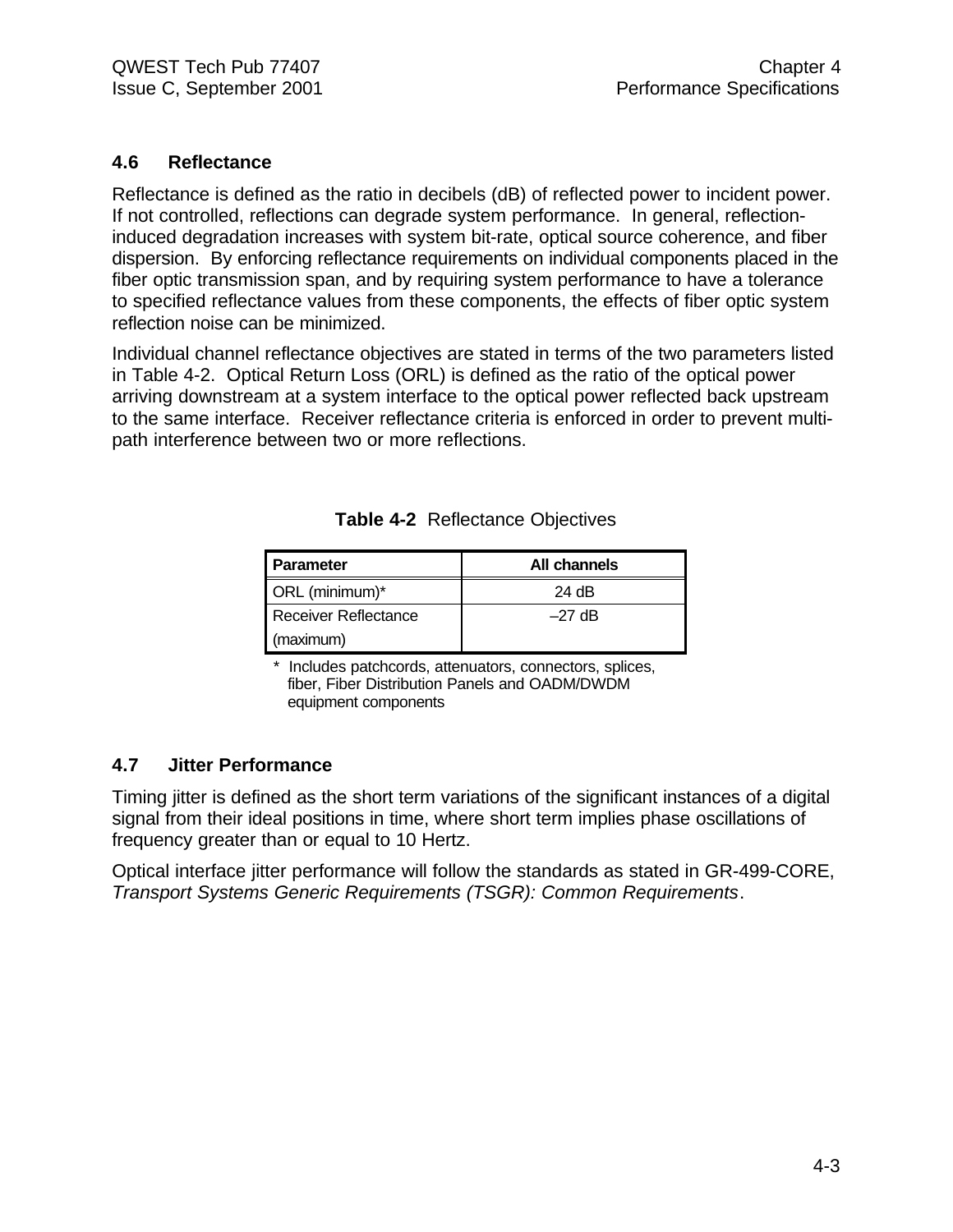# **4.8 Protection Switching**

Automatic Protection Switching improves the availability and reliability performance of Qwest GeoMax service by substituting backup equipment or an alternate fiber path (optional) when failure occurs.

The protection switch function will operate and switch the signal to the protection system when a Loss Of Signal (LOS) or circuit card failure is detected on the working channel.

Once a decision is made to switch to the protection system, the additional time required to complete the switch will not exceed 50 milliseconds.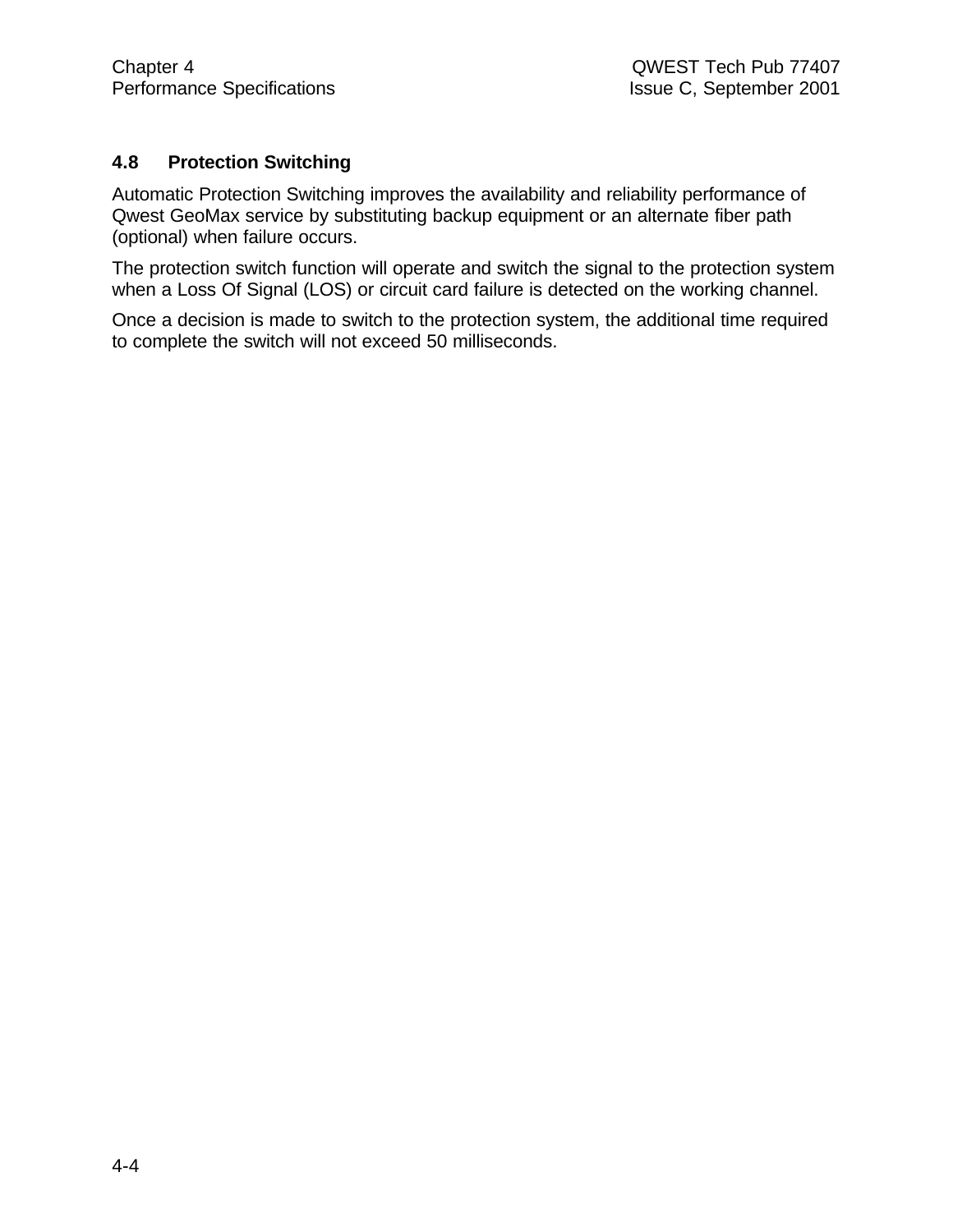# **CONTENTS**

# **Chapter and Section Page**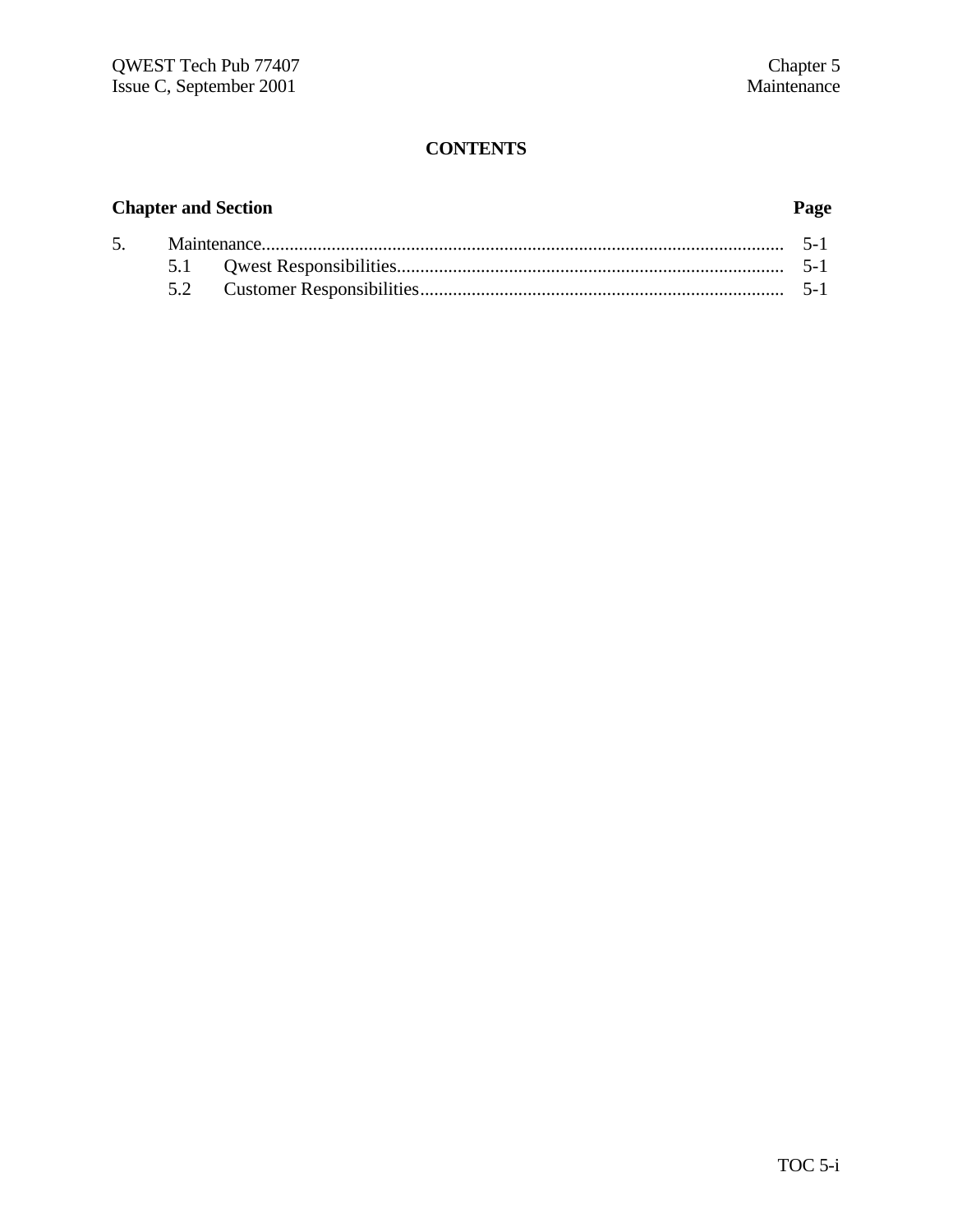#### **5. Maintenance**

#### **5.1 Qwest Responsibilities**

Qwest is responsible for all equipment and cable on their side of the Network Interface at the customer locations and for maintaining the transmission facility between customer locations**.**

Qwest will notify the customer within 20 minutes of a service affecting trouble alarm received via the Qwest !nterprise Prototype Network Operations Center (PNOC).

Qwest will also furnish the customer a trouble reporting telephone number. The Customer Service Center will be available 24 hours a day, 7 days a week.

Upon receipt of a trouble alarm or customer report, Qwest will initiate action within 20 minutes to clear the trouble and will commit to a 2 1/2 hour maximum service restorable time in the event of a service interruption due to an electronic component failure. If the trouble is caused by a cable failure, the maximum service restorable time will be 8 hours.

The !nterprise PNOC will update the customer as needed during the repair phase of trouble isolation and upon resolution.

#### **5.2 Customer Responsibilities**

The customer is responsible for all equipment and cable on the customer side of the Network Interface at their locations.

The customer is responsible for power feeds at their locations.

The customer or their agent must sectionalize the trouble and verify that the trouble is not in the customer owned equipment or cable before calling the Qwest Customer Service Center.

If the trouble is isolated to the customer owned equipment or cable, the customer is responsible for clearing the trouble and restoring the service to normal.

Joint testing between the customer locations may sometimes be necessary to isolate the trouble.

Model numbers and technical specifications of the Customer Provided Equipment (CPE) attached to the GeoMax network may be helpful in resolving the problem.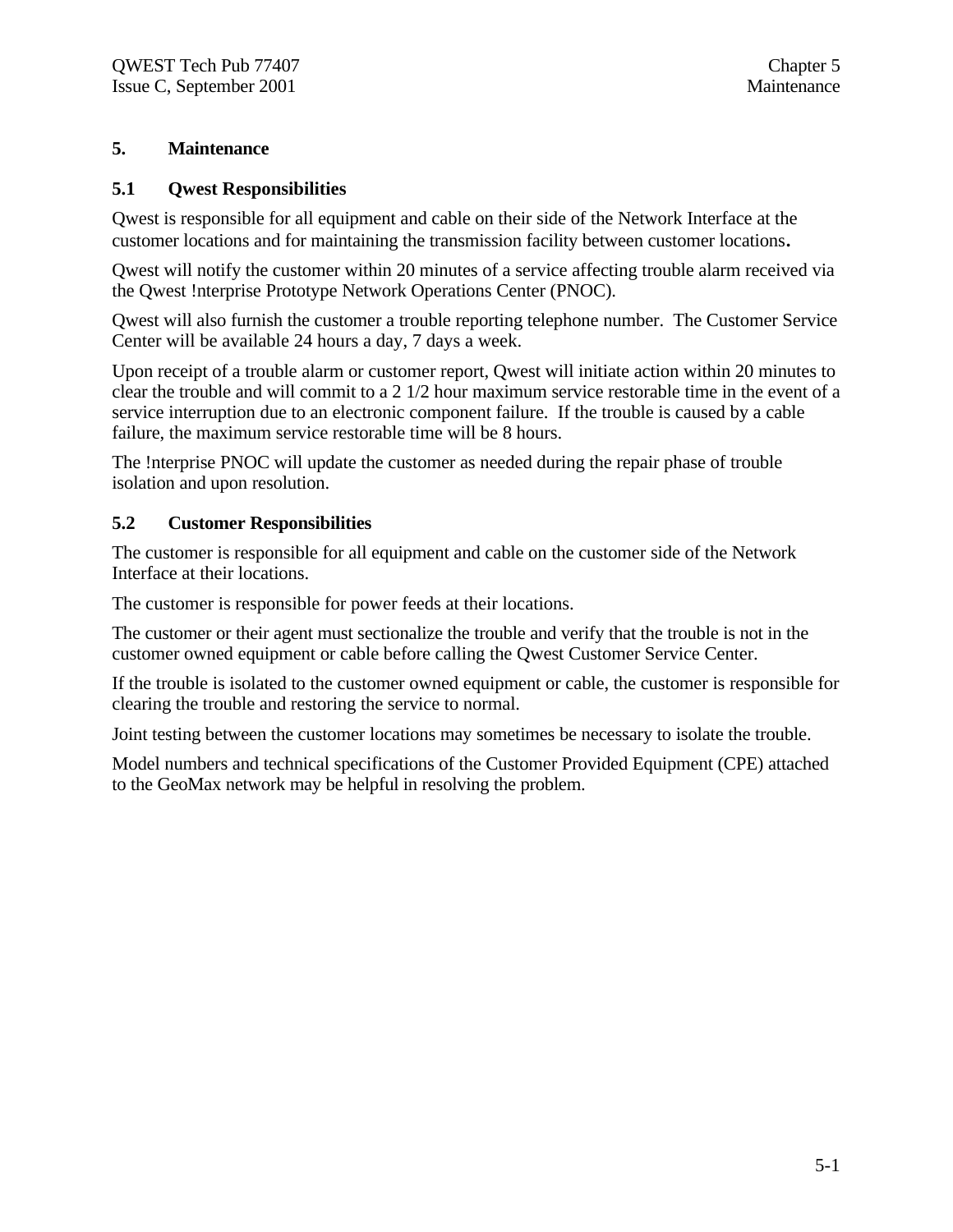# **CONTENTS**

|               | <b>Chapter and Section</b><br>Page |  |  |
|---------------|------------------------------------|--|--|
|               |                                    |  |  |
|               |                                    |  |  |
|               | 62                                 |  |  |
| <b>Tables</b> |                                    |  |  |
|               |                                    |  |  |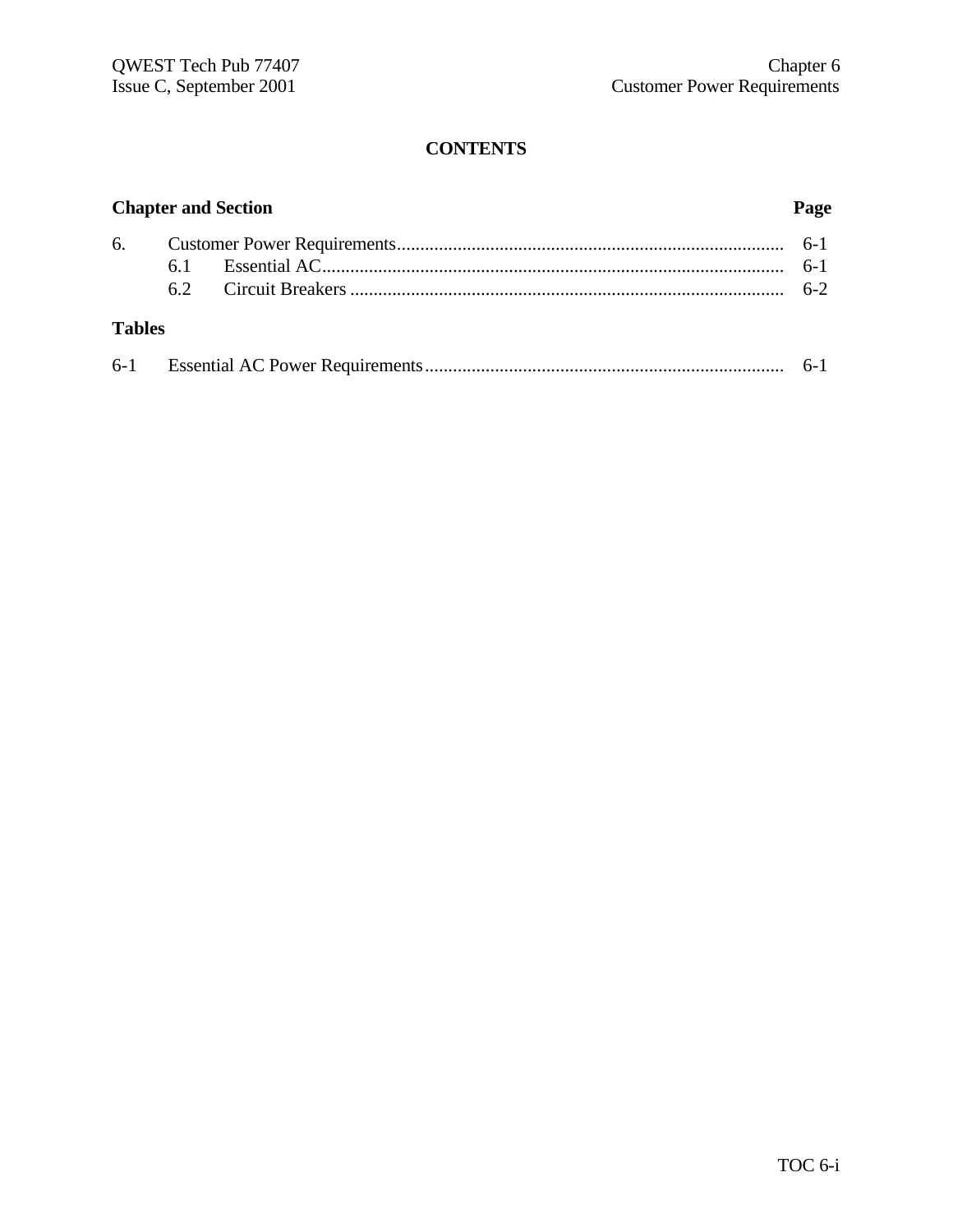#### **6. Customer Power Requirements**

The following is intended to supplement Qwest Technical Publication 77368: *CUSTOMER PREMISES ENVIRONMENTAL SPECIFICATIONS AND INSTALLATION GUIDE*, Issue A, March 1998.

#### **6.1 Essential AC**

The GeoMax equipment requires a minimum of two customer power feeds per equipment frame. Each frame is equipped with fully redundant power supplies to allow the GeoMax equipment to survive the loss of customer power from either source. The power load is shared equally between the feeds under normal operating conditions. If power is interrupted to one of the power feeds, the other source will pick up the entire load and the service will continue to operate. To take full advantage of the redundancy/reliability that is built into the GeoMax equipment, it's recommended that the customer provide power from two separate distribution panels.

This AC power should be backed up by a standby power source such as an engine-alternator or Uninterruptible Power Supply (UPS) that is fully capable of supporting

Qwest electronic equipment located on the customer premises for up to 8 hours during the event of a commercial AC power failure.

GeoMax equipment frame power requirements are listed in Table 6-1.

| <b>Description</b>                                                                           | Plug              | Receptacle        | <b>Connector</b>  |
|----------------------------------------------------------------------------------------------|-------------------|-------------------|-------------------|
| Two redundant feeds:<br>$208 - 240$ VAC nominal<br>$20 \text{ Amp}$<br>50/60 Hz single phase | Hubbel<br>320 P6W | Hubbel<br>320 R6W | Hubbel<br>320 C6W |

**Table 6-1** Essential AC Power Requirements<sup>1</sup>

**Notes:**

- 1. Per frame. The number of frames required at each customer location is dependent upon the number of channels and protection options ordered.
- 2. The power plug must be connected to a properly wired and grounded receptacle or connector wiring. The customer is responsible for receptacle or connector wiring.
- 3. The GeoMax equipment will accept any International Electrotechnical Commission (IEC) 309 compatible receptacle and connector.
- 4. The customer must provide the outlets under a raised floor. The equipment power cords are 14 feet long.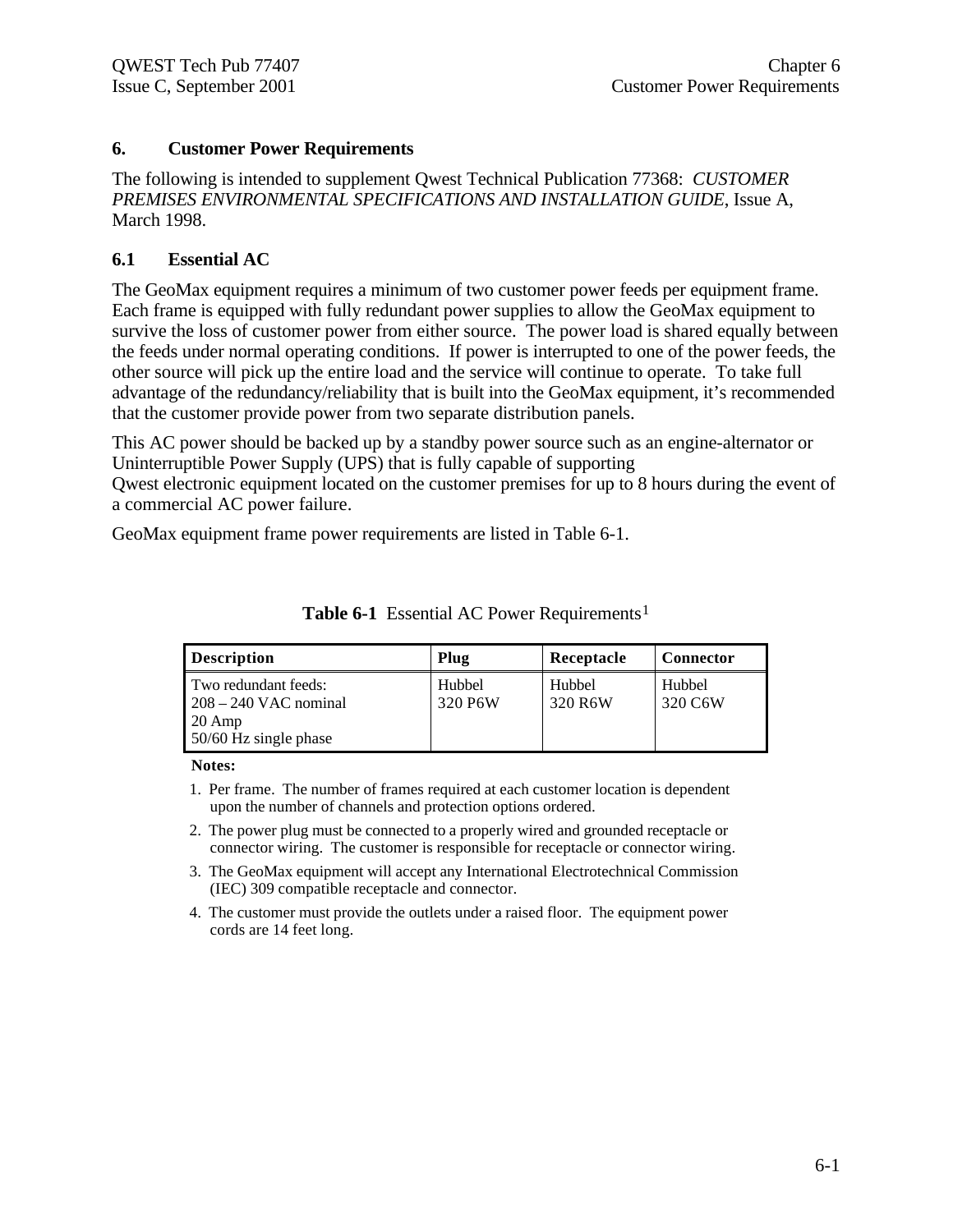#### **6.2 Circuit Breakers**

The maximum permissible Circuit Breaker (CB) rating is 30 Amps.

It's recommended that a 30 Amp time-delayed CB be used for both power feeds. This doesn't imply "Motor Start Characteristics". Should a fault occur within the GeoMax equipment, the equipment CB, which has a very fast trip curve, will open. The customer CB, which can be anything slower than the equipment CB, such as a thermal trip circuit breaker, will not open. This will improve problem determination in the event of a malfunction.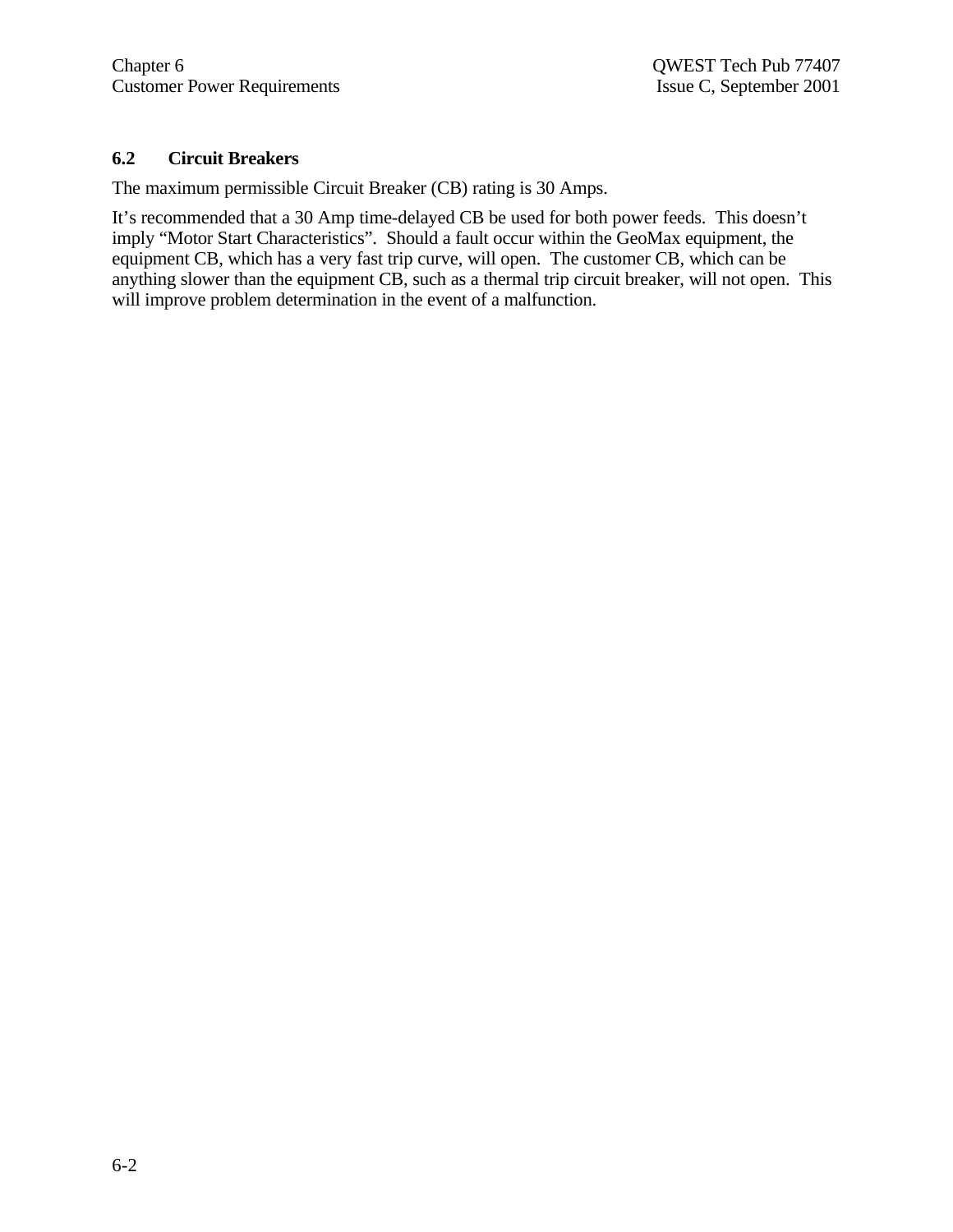# **CONTENTS**

# **Chapter and Section**

# Page

| $7^{\circ}$ |  |  |
|-------------|--|--|
|             |  |  |
|             |  |  |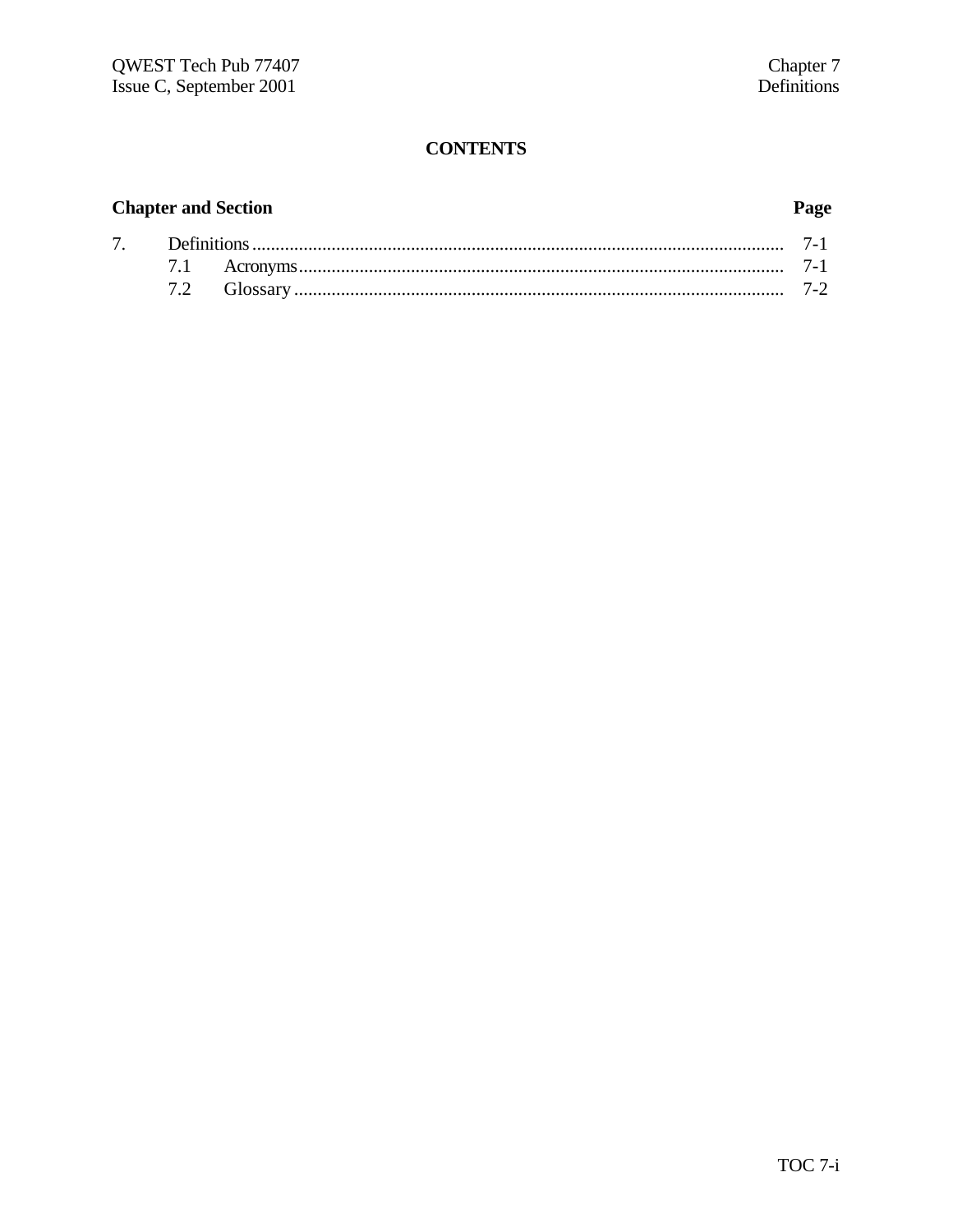# **7. Definitions**

# **7.1 Acronyms**

| <b>Alternating Current</b>                       |
|--------------------------------------------------|
| <b>American National Standards Institute</b>     |
| <b>Alternate Wire Center</b>                     |
| <b>Bit Error Ratio</b>                           |
| <b>Circuit Breaker</b>                           |
| <b>Control Link Oscillator</b>                   |
| <b>Customer Provided Equipment</b>               |
| <b>Central Processing Unit</b>                   |
| <b>Direct Access Storage Device</b>              |
| Decibel                                          |
| Decibel reference to one milliwatt               |
| <b>Direct Current</b>                            |
| Dense Wave Division Multiplexing                 |
| <b>Enterprise Systems Connection</b>             |
| <b>External Timing Reference</b>                 |
| <b>Fiber Distributed Data Interface</b>          |
| Gigabits per second                              |
| Geographically Dispersed Parallel Sysplex        |
| Hertz                                            |
| Input/Output                                     |
| <b>International Business Machines</b>           |
| Institute of Electrical and Electronic Engineers |
| <b>InterSystem Channel</b>                       |
| Kilometer                                        |
| <b>Local Area Network</b>                        |
| Loss Of Signal                                   |
| Megabits per second                              |
|                                                  |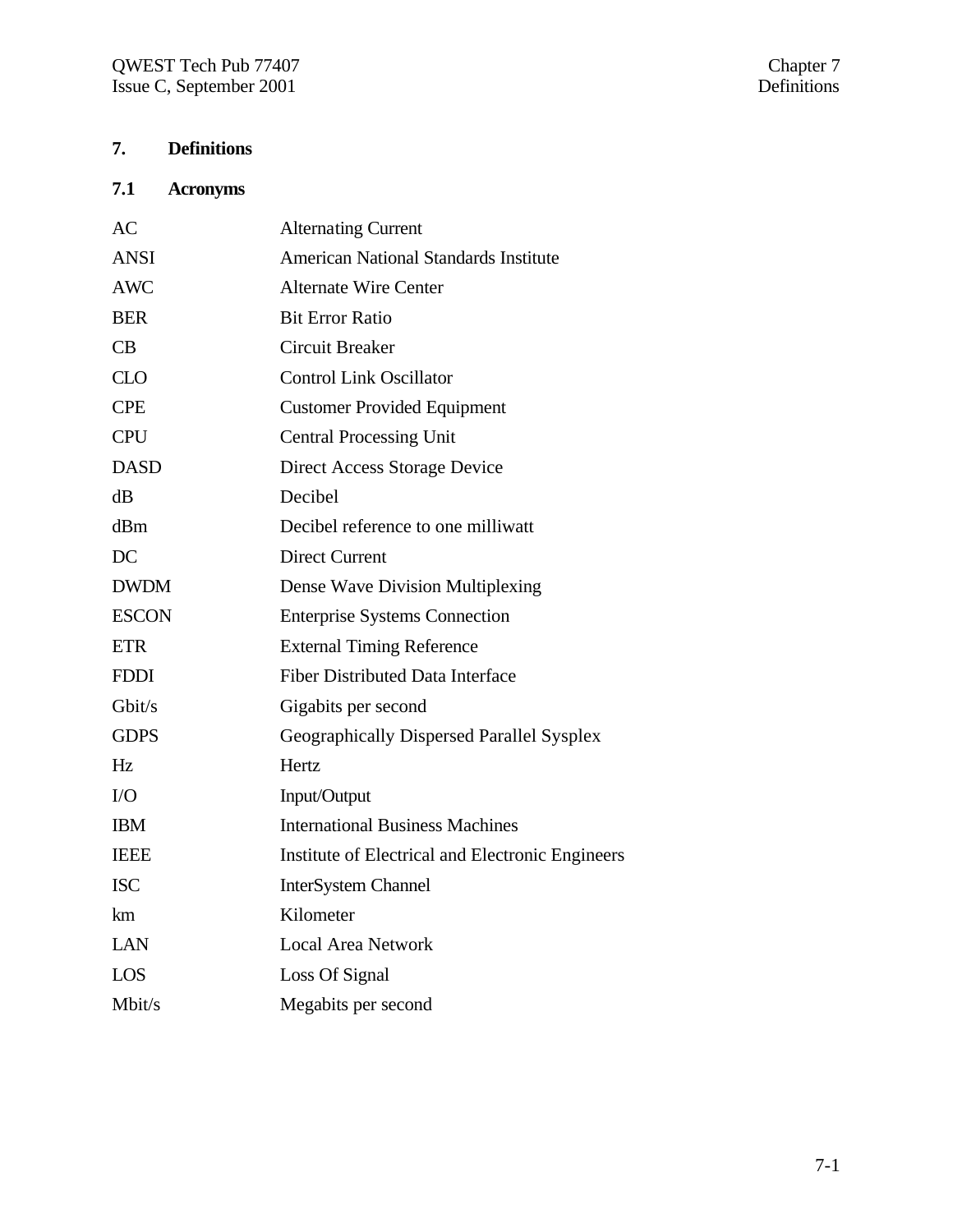| <b>MLM</b>   | Multi Longitudinal Mode             |
|--------------|-------------------------------------|
| NC           | <b>Network Channel</b>              |
| <b>NCI</b>   | <b>Network Channel Interface</b>    |
| $\mathbf{N}$ | Network Interface                   |
| nm           | Nanometer                           |
| <b>NRZ</b>   | Non-Return-to-Zero                  |
| <b>OADM</b>  | <b>Optical Add-Drop Multiplexer</b> |
| ORL          | <b>Optical Return Loss</b>          |
| <b>PNOC</b>  | Prototype Network Operations Center |
| <b>PPRC</b>  | Peer-to-Peer Remote Copy            |
| Rx           | Receive                             |
| S/390        | System 390                          |
| <b>SC</b>    | <b>Subscriber Connector</b>         |
| <b>SLM</b>   | Single Longitudinal Mode            |
| <b>SONET</b> | <b>Synchronous Optical Network</b>  |
| <b>TOD</b>   | Time-Of-Day                         |
| Tx           | Transmit                            |
| <b>VAC</b>   | <b>Volts Alternating Current</b>    |

# **7.2 Glossary**

# **American National Standards Institute (ANSI)**

An organization supported by the telecommunications industry to establish performance and interface standards.

# **Attenuator**

A device inserted into the electrical or optical path to lessen or weaken the signal.

# **Channel**

An electrical or photonic (in the case of fiber optic based transmission systems) communications path between two or more points of termination.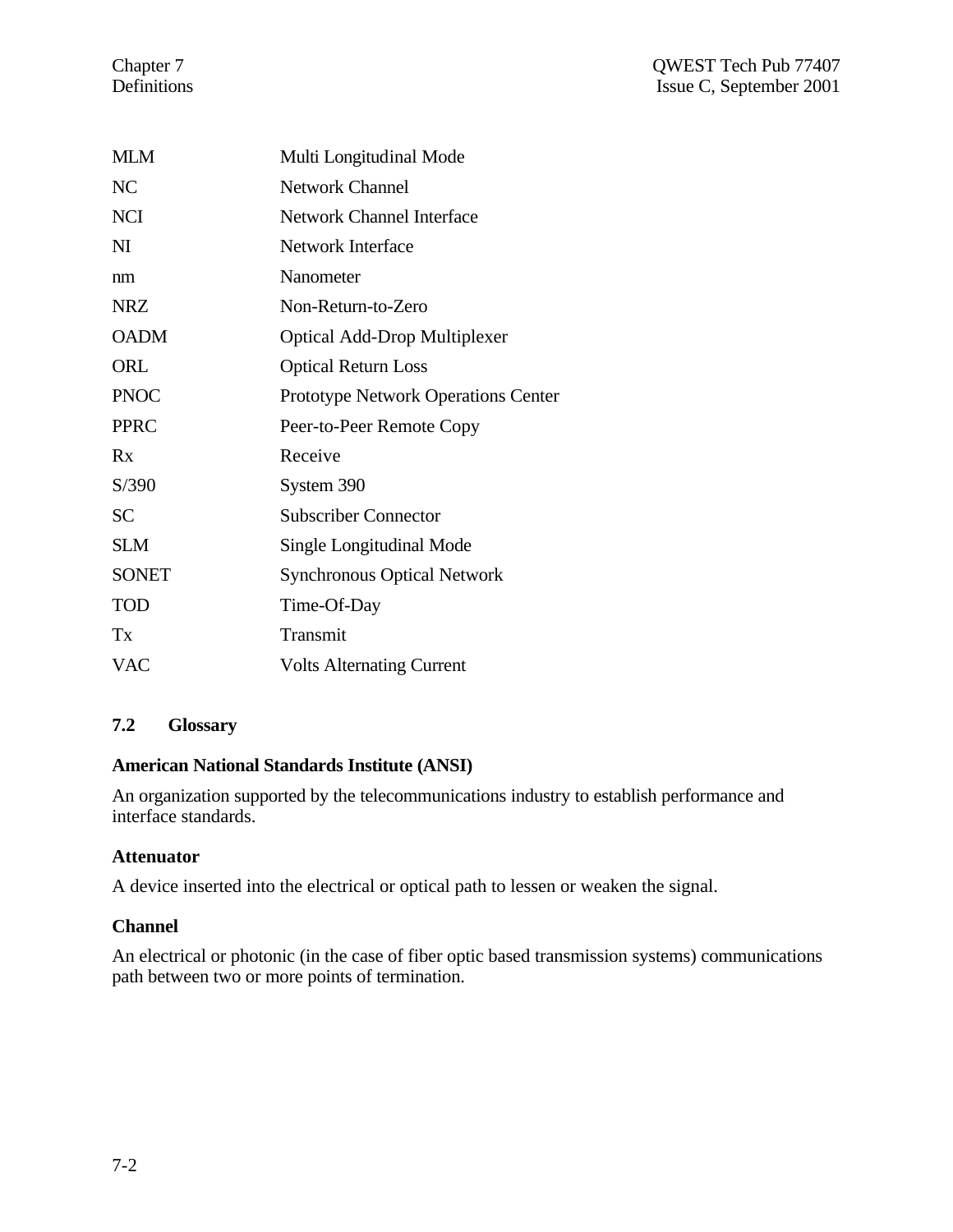# **Connector**

A mechanical device used to align and join two optical fibers. The connector provides a means for coupling and decoupling fiber to a transmitter, receiver, or another fiber.

# **Data Rate**

The maximum number of bits of information that can be transmitted per second, as in a data transmission link.

# **Decibel (dB)**

A unit measurement of transmission loss, gain, or relative level. It's the logarithmic unit of signal power ratio most commonly used in telephony. It's used to express the relationship between two signal powers, usually between two acoustical, electrical, or optical signals; it's equal to ten times the common logarithm of the ratio of the two signal powers.

# **Dispersion**

The broadening of input pulses as they travel the length of an optical fiber. There are three major types of dispersion, as follows:

- Modal dispersion, which is caused by the many optical path lengths in a multimode fiber
- Chromatic dispersion, which is caused by the differential delay at various wavelengths in the optical fiber
- Waveguide dispersion, which is caused by light traveling through both the core and cladding materials in singlemode fibers

# **Duplex**

Pertaining to communication in which data can be sent and received at the same time.

# **Facilities**

Facilities are the transmission paths between the demarcation points serving customer locations, a demarcation point serving a customer location and a Qwest Central Office, or two Qwest offices.

# **Fiber**

A thin filament of glass that consists of a core and a cladding that is capable of carrying information in the form of light.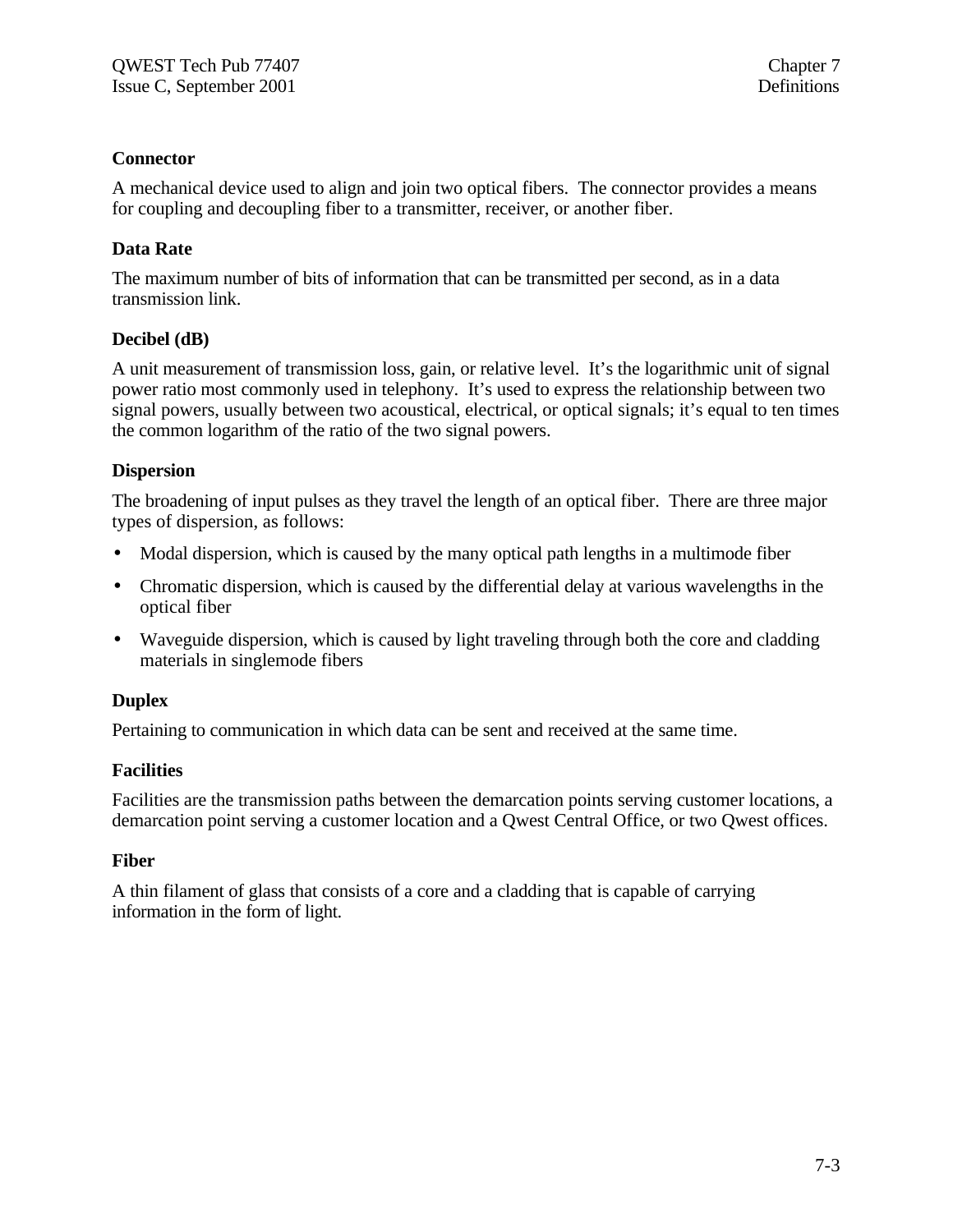# **Full Duplex**

Simultaneous transmission in both directions between two points.

# **Input/Output (I/O)**

I/O describes any operation, program, or device that transfers data to or from a computer.

# **Jumper**

An optical fiber cable with connectors on both ends.

# **Link**

The physical connection and transmission medium used between a transmitter and a receiver.

# **Local Loop**

The facility which connects the Serving Wire Center to the customer's location.

# **Loopback**

An out-of-service test procedure applied to a full duplex channel that causes a received signal to be returned to the source.

#### **Loss Of Signal (LOS)**

A physical layer alarm sent by the receiver to indicate a cessation in signal transmission. For example, LOS is declared if a fiber optic cable is cut and the receiving end no longer detects any signal transmissions.

# **Maximum Link Loss**

The maximum amount of link attenuation (loss), expressed in decibels, that can exist without causing a possible failure condition.

# **Micron**

One millionth of a meter. Commonly used to express the geometric dimensions of optical fiber.

# **Microsecond**

One millionth of a second.

# **Millisecond**

One thousandth of a second.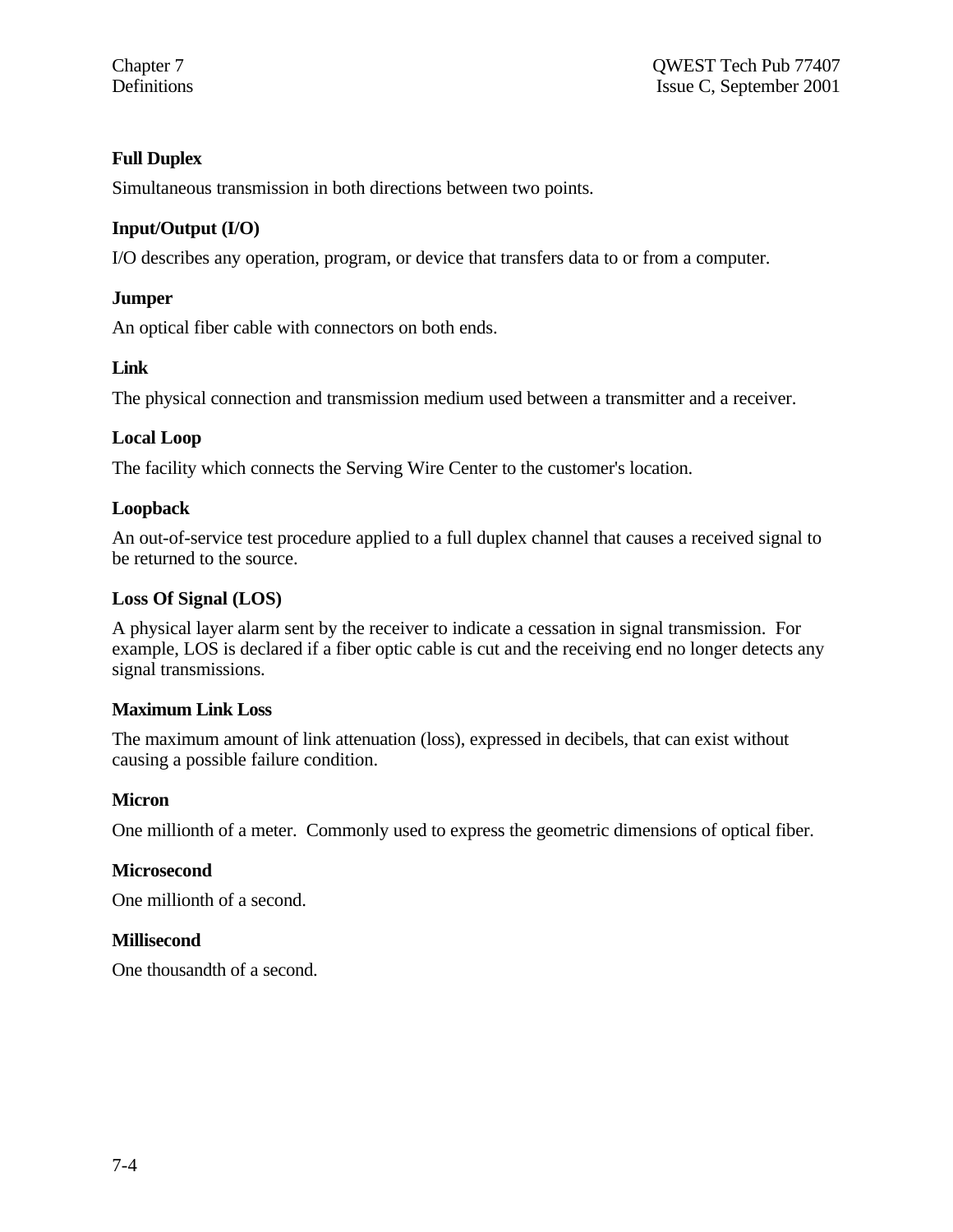#### **Mode**

An independent light path through an optical fiber.

#### **Multimode Fiber**

A fiber optic medium in which light travels in multiple modes. Typical core/cladding sizes (measured in microns) include 62.5/125 and 50/125.

#### **Nanometer (nm)**

One billionth of a meter. A unit of measure commonly used to express the wavelengths of light.

#### **Network**

The interconnected telecommunications equipment and facilities.

# **Network Channel (NC) Code**

The Network Channel (NC) Code is an encoded representation used to identify both switched and non-switched channel services. Included in this code set are customer options associated with individual channel services, or feature groups and other switched services.

# **Network Channel Interface (NCI) Code**

The Network Channel Interface (NCI) Code is an encoded representation used to identify five (5) interface elements located at a Point of Termination (POT) at a Central Office or at the Network Interface at a customer location. The Interface code elements are: Total Conductors, Protocol, Impedances, Protocol Options, and Transmission Level Points (TLP). (At a digital interface, the TLP element of the NCI Code is not used.)

#### **Network Interface (NI)**

The point of demarcation on the customer's premises at which Qwest's responsibility for the provisioning and maintenance of service ends.

# **Point-To-Point**

A link connecting two (and only two) points.

#### **Protocol**

The rules for communication system operation which must be followed if communication is to be effected; the complete interaction of all possible series of messages across an interface. Protocols may govern portions of a network, types of service, or administrative procedures.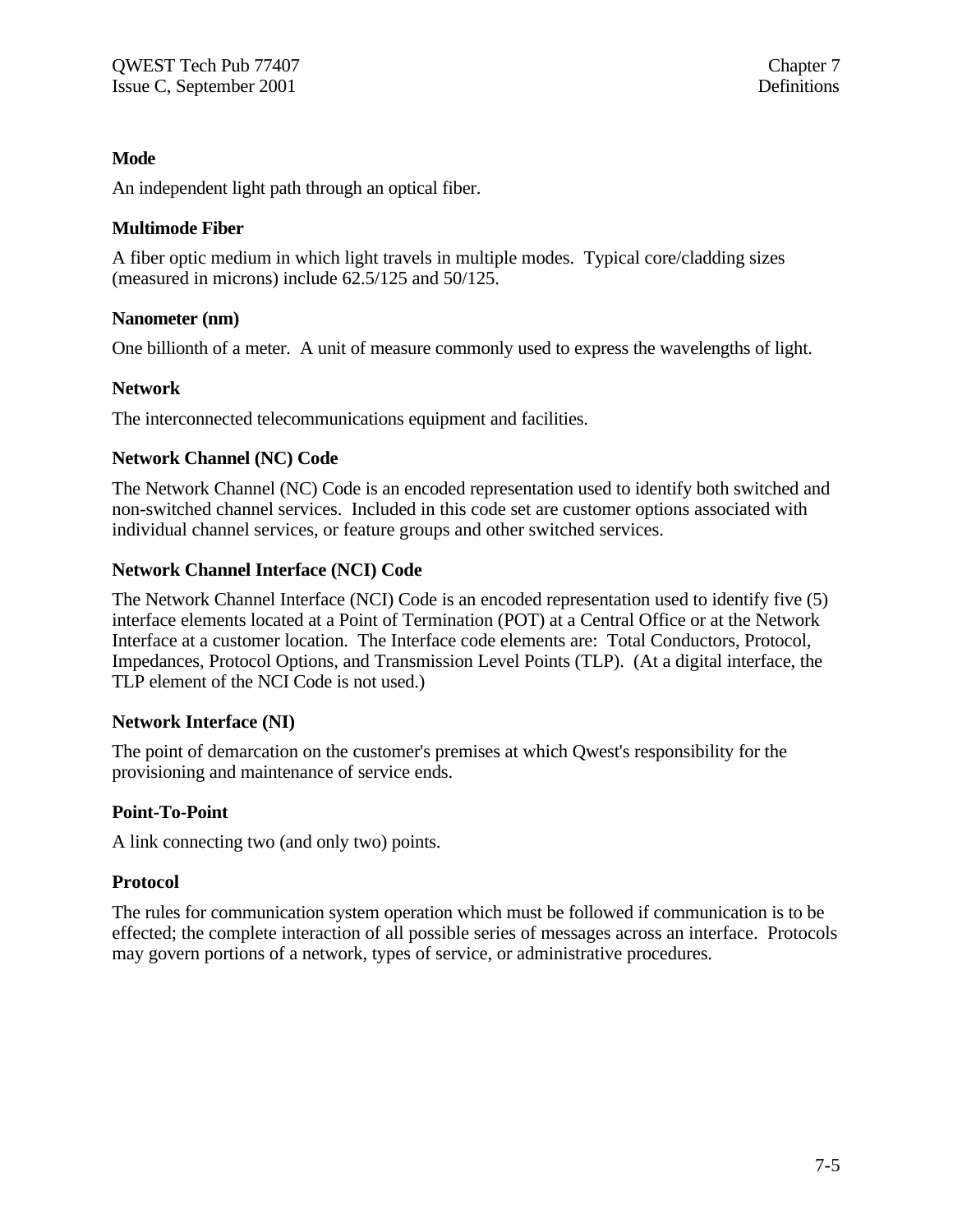# **Reflection**

The abrupt change in direction of a light beam at an interface between two dissimilar media so the light beam returns into the media from which it originated.

# **Route**

The physical path established through a network for a particular circuit.

# **Serving Wire Center (SWC)**

The Wire Center which normally provides service to a customer.

#### **Singlemode Fiber**

An optical fiber that supports only one mode of light propagation above the cutoff wavelength. Core diameters are usually between 5 and 10 microns and claddings are usually ten times the core diameter.

# **Terminal**

In the loop, predetermined points of access designed to facilitate connection of the Customer Entrance Cable to the Outside Plant Facility.

#### **Wavelength**

The distance an electromagnetic wave travels in the time it takes to oscillate through a complete cycle. Wavelengths of light are measured in nanometers or microns.

# **Wavelength Division Multiplexing (WDM)**

A technology that allows two or more optical signals with different wavelengths to be simultaneously transmitted in the same direction over one fiber, and then separated by wavelength at the distant end.

# **Wire Center (WC)**

A building in which one or more Central Offices, used for the provision of local exchange services, are located.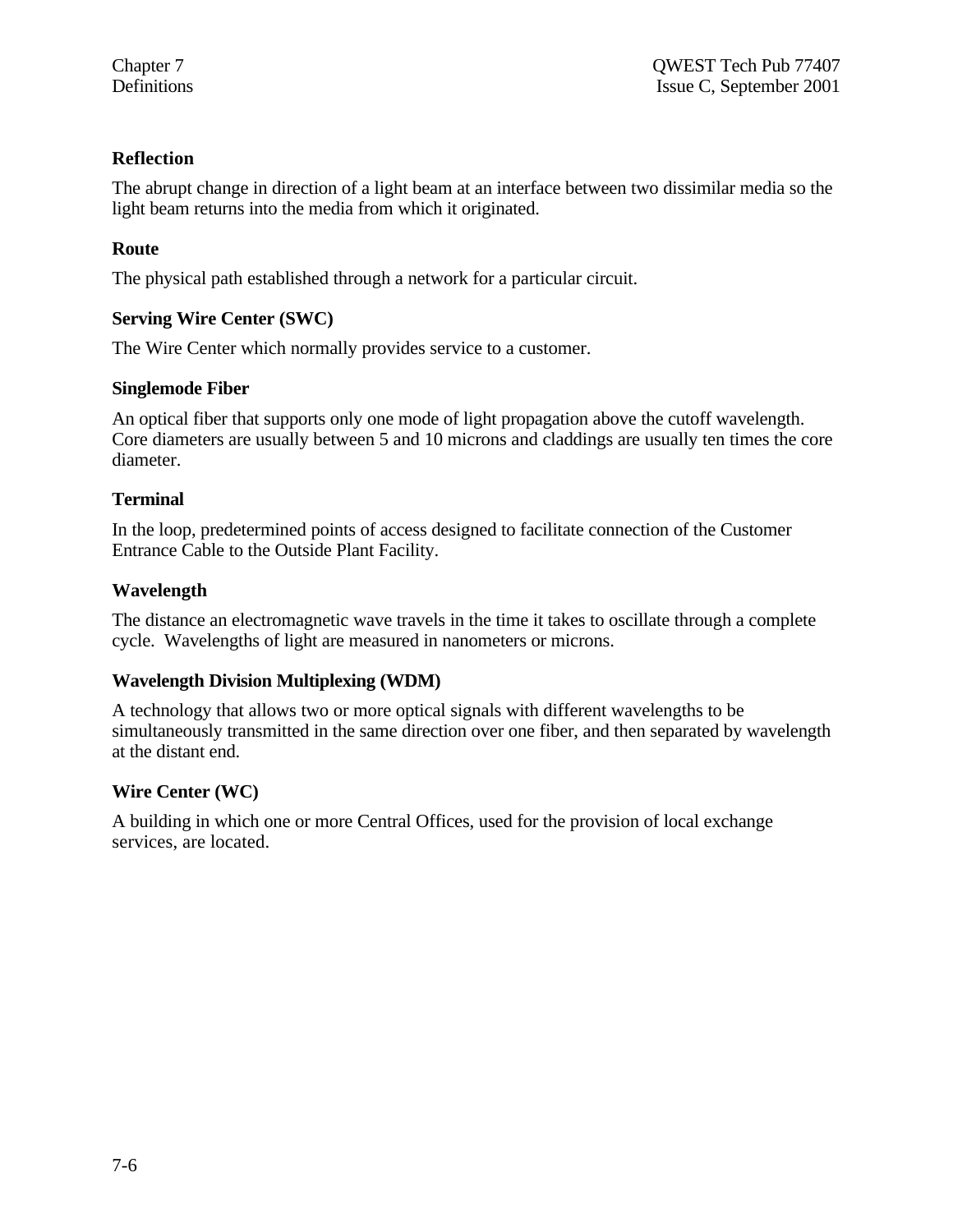# **CONTENTS**

# **Chapter and Section**

# Page

| 82 |  |  |  |
|----|--|--|--|
|    |  |  |  |
| 84 |  |  |  |
|    |  |  |  |
|    |  |  |  |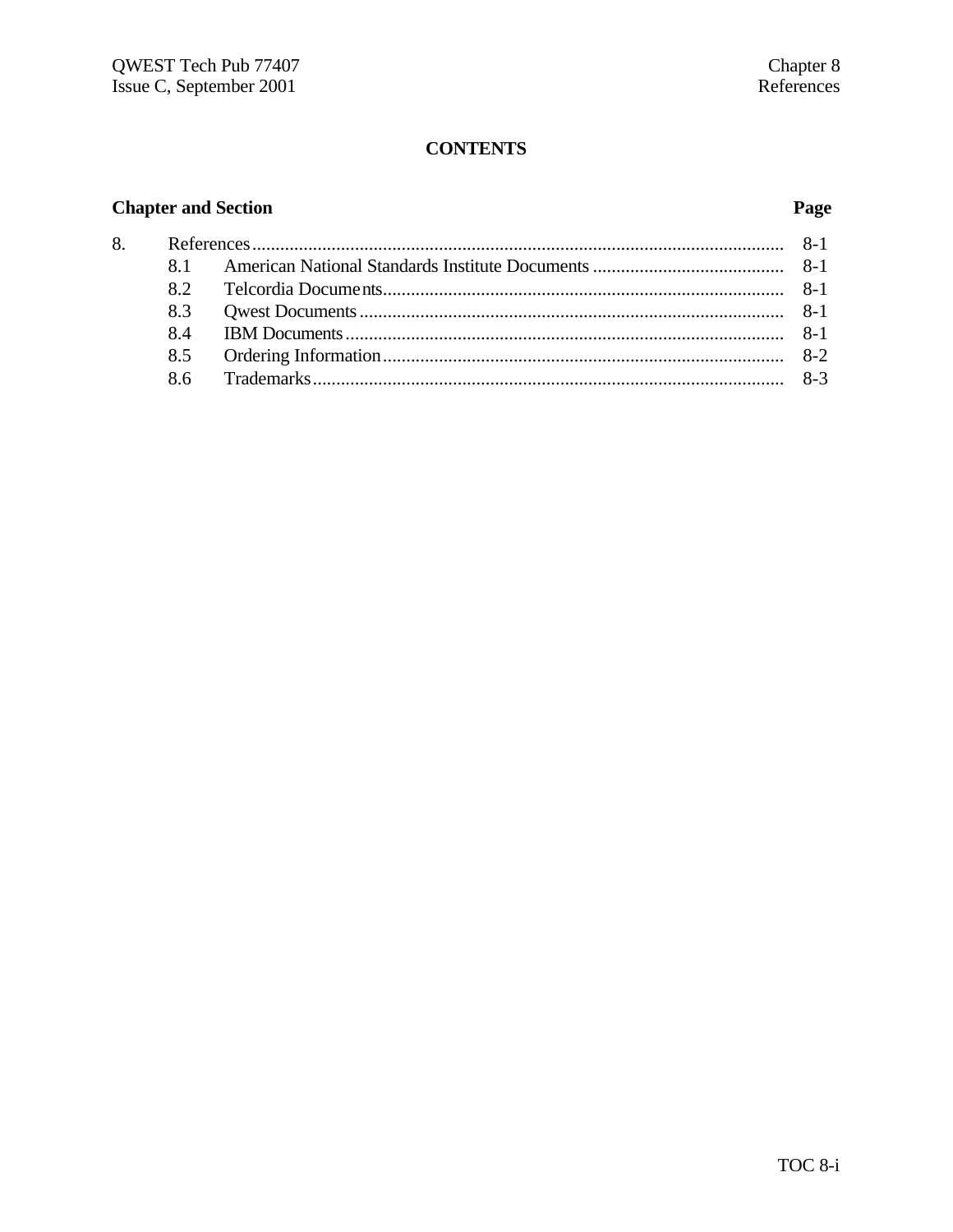#### **8. References**

#### **8.1 American National Standards Institute Documents**

- ANSI T1.223-1997 *Information Interchange Structure and Representation of Network Channel (NC) and Network Channel Interface (NCI) Codes for North American Telecommunications System*.
- ANSI X3.230-1994 *Information Technology Fibre Channel Physical and Signaling Interface (FC-PH)*

#### **8.2 Telcordia Documents**

| <b>GR-499-CORE</b> |  | <b>Transport Systems Generic Requirements (TSGR): Common Requirements</b> |  |  |
|--------------------|--|---------------------------------------------------------------------------|--|--|
|                    |  |                                                                           |  |  |

ISI-SR-STS 000307 *NC/NCI Code Dictionary*

#### **8.3 Qwest Documents**

PUB 77368 *CUSTOMER PREMISES ENVIRONMENTAL SPECIFICATIONS AND INSTALLATION GUIDE*, Issue A, March 1998

#### **8.4 IBM Documents**

- GC22-7064 *IBM Input/Output Equipment Installation Manual-Physical Planning*
- SA22-7233 *9037 Model 2 Sysplex Timer Planning Guide*
- SG24-2076 *IBM Redbook OS/390 MVS Parallel Sysplex Configuration*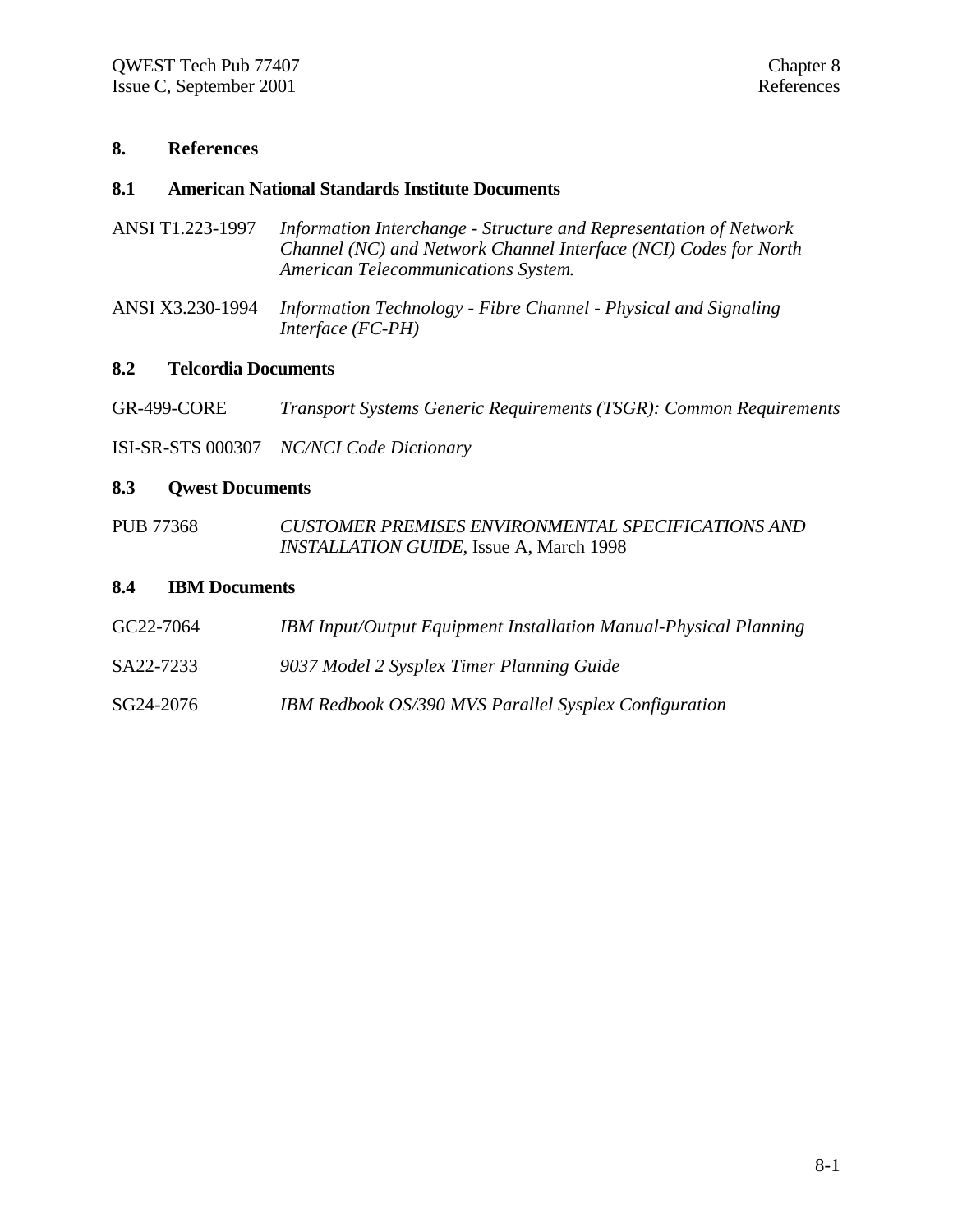# **8.5 Ordering Information**

All documents are subject to change and their citation in this document reflects the most current information available at the time of printing. Readers are advised to check status and availability of all documents.

Those who are not Qwest employees may obtain;

• American National Standards Institute (ANSI) documents from:

American National Standards Institute Attn: Customer Service 11 West 42nd Street New York, NY 10036 Phone: (212) 642-4900 Fax: (212) 302-1286 Web: http://web.ansi.org/public/search.asp

ANSI has a catalog available which describes their publications.

• Telcordia documents from:

Telcordia Customer Relations 8 Corporate Place, PYA 3A-184 Piscataway, NJ 08854-4156 Fax: (732) 699-2559 Phone: (800) 521-CORE (2673) (U.S. and Canada) Phone: (908) 699-5800 (Others) Web: http://www.telcordia.com

• Qwest Technical Publications from:

http://www.uswest.com/techpub/

• International Business Machines (IBM) documents may be obtained from:

IBM Phone: (800) 879-2755 Fax: (800) 445-9269 Web: http://www.redbooks.ibm.com

Employees of QWEST Communications International Inc. may order publications by submitting form RG 31-0033 to:

> Central Distribution Center (CDC) 1005 17th St., S-30 Denver, CO 80202 Phone: (303) 896-9446 Fax: (303) 965-8652

Most QWEST publications are available to QWEST employees on the company network (E\*MEDIA). Call the (303) 624-4796 or email: emedia@qwest.com for further information.